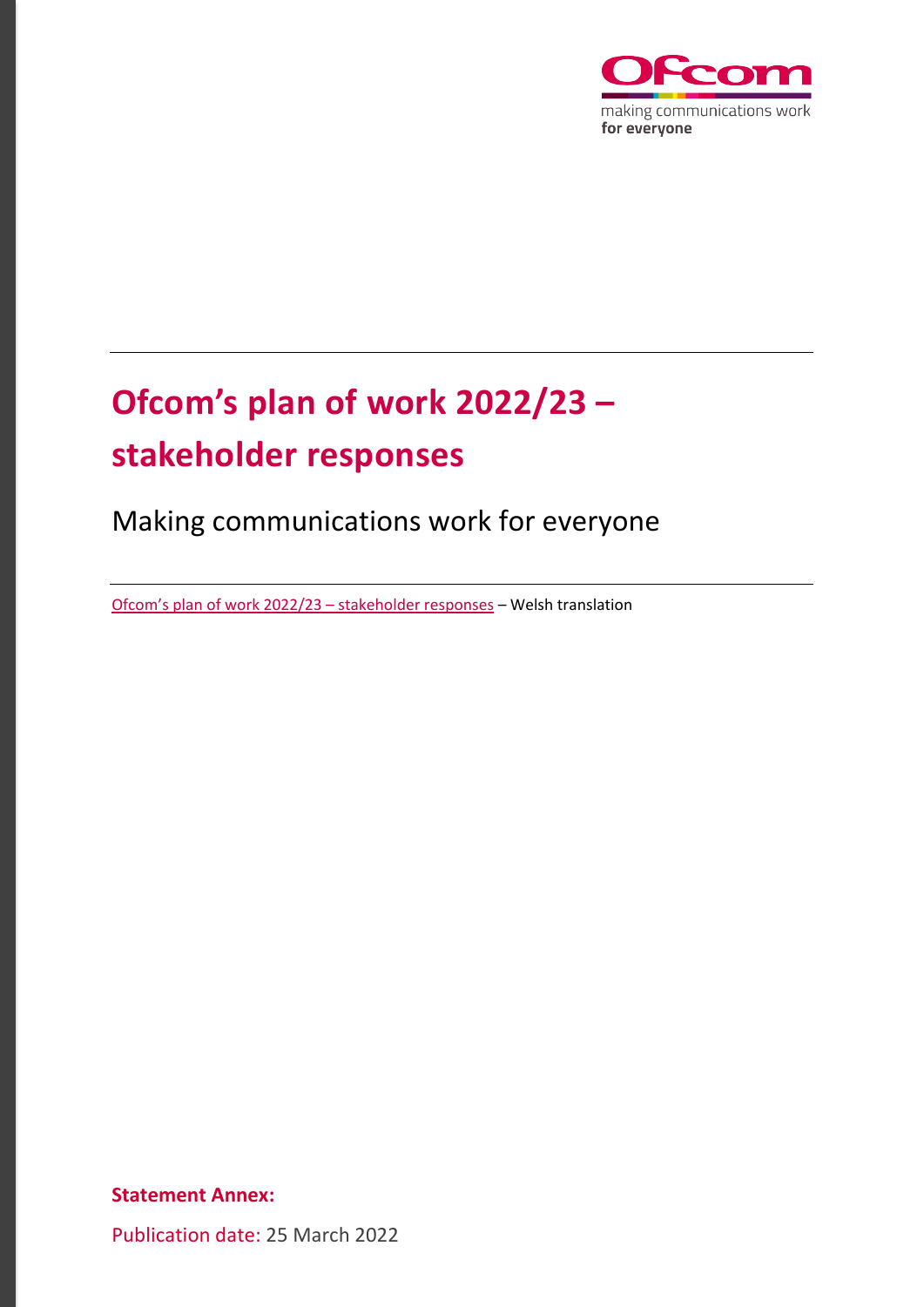# A1. Responses to the consultation

# **A Consultation events and responses**

- A1.1 We published our proposed Plan of Work on 15 December 2021 for consultation.
- A1.2 On the 24 January 2022 we hosted a virtual event across the nations to gain feedback on the proposed Plan of Work. This gave us the opportunity to engage with a wide range of stakeholders and hear diverse views on Ofcom's priorities.
- A1.3 We received 55 written responses to our proposed Plan of Work from communications and media firms, trade bodies, consumer interest organisations, and individuals.
- A1.4 We have considered all submissions in finalising our Plan of Work and have published all non-confidential submissions in full on our website.<sup>[1](#page-1-0)</sup> Below we provide a summary of the submissions received, as well as our responses to key points, grouped by strategic priority.

<span id="page-1-0"></span><sup>1</sup> <https://www.ofcom.org.uk/consultations-and-statements/category-2/plan-of-work-2022-23>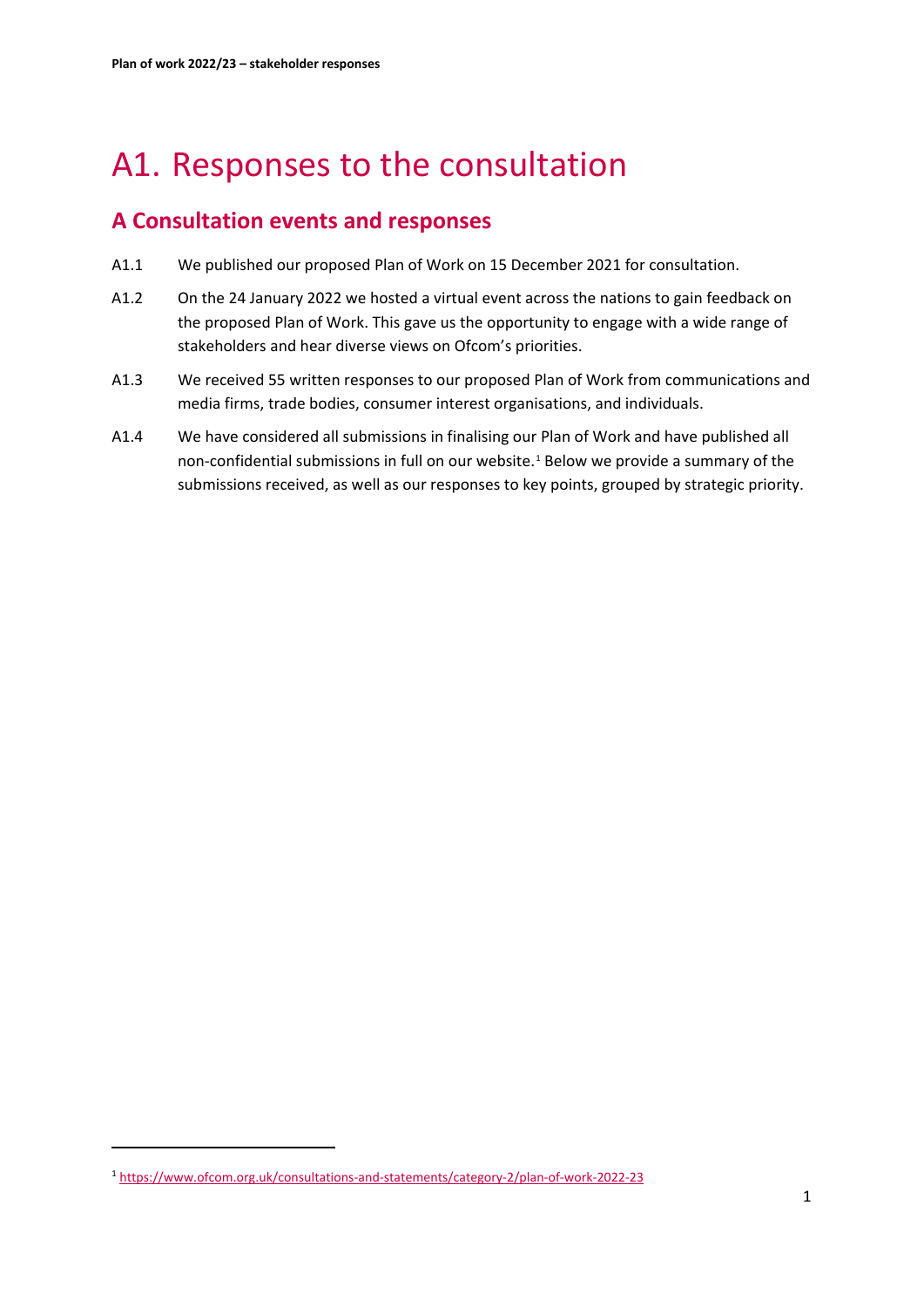# **Investment in strong, secure networks**

# **Mobile Strategy Review**

- A1.5 Several contributions noted the importance of Ofcom's mobile strategy review, including, amongst other aspects, its potential for getting hard-to-reach areas connected.
- A1.6 BT noted in relation to the mobile strategy review that policy and regulation must recognise the challenges that exist for the industry and evolve to support the long-term investments that BT is already making.
- A1.7 The Communications Consumer Panel (CCP) welcomed increased monitoring and testing to ensure that all UK consumers have a decent, reliable and affordable signal, in relation to geographical factors beyond consumer control, noting the risk of inadvertent roaming in Northern Ireland.
- A1.8 The Scottish Government stressed that the mobile strategy review must serve to facilitate the delivery of improvements to rural, remote and island communities – and, accordingly, the appropriateness of regulation to be considered at a more granular level than in the past.
- A1.9 The National Association of Deafened People (NADP) offered their assistance in providing input into how telecommunications could be improved to ensure equivalence for all levels of hearing loss for the future, noting the strategy should encompass the full range of telephone relay services with inclusion of captioned relay services, particularly in the light of switch to tele-health and telephone health consultations.
- A1.10 The Dynamic Spectrum Alliance (DSA) recommended that when defining its mobile strategy, Ofcom consider the important role licence-exempt technologies, and specifically Wi-Fi, play in providing connectivity for mobile devices.
- A1.11 Vodafone noted the need for Ofcom to ensure that competition is maintained across the broader value chain (outside pure retail services). They emphasised the need for a level playing field across the telecoms value chain, ensuring equal treatment for equal digital services.
- A1.12 Apple emphasised the importance for Ofcom to take into consideration the spectrum needs for licence-exempt technologies to ensure an appropriate balance is achieved with licensed spectrum requirements.
- A1.13 One individual contribution further noted that a common understanding of the terminology used, such as 5G, would be of great help the public in assessing the value offered by providers.

### **Our response**

A1.14 We note the above comments which focussed on our mobile strategy review. We published a discussion paper on our future approach to mobile markets alongside a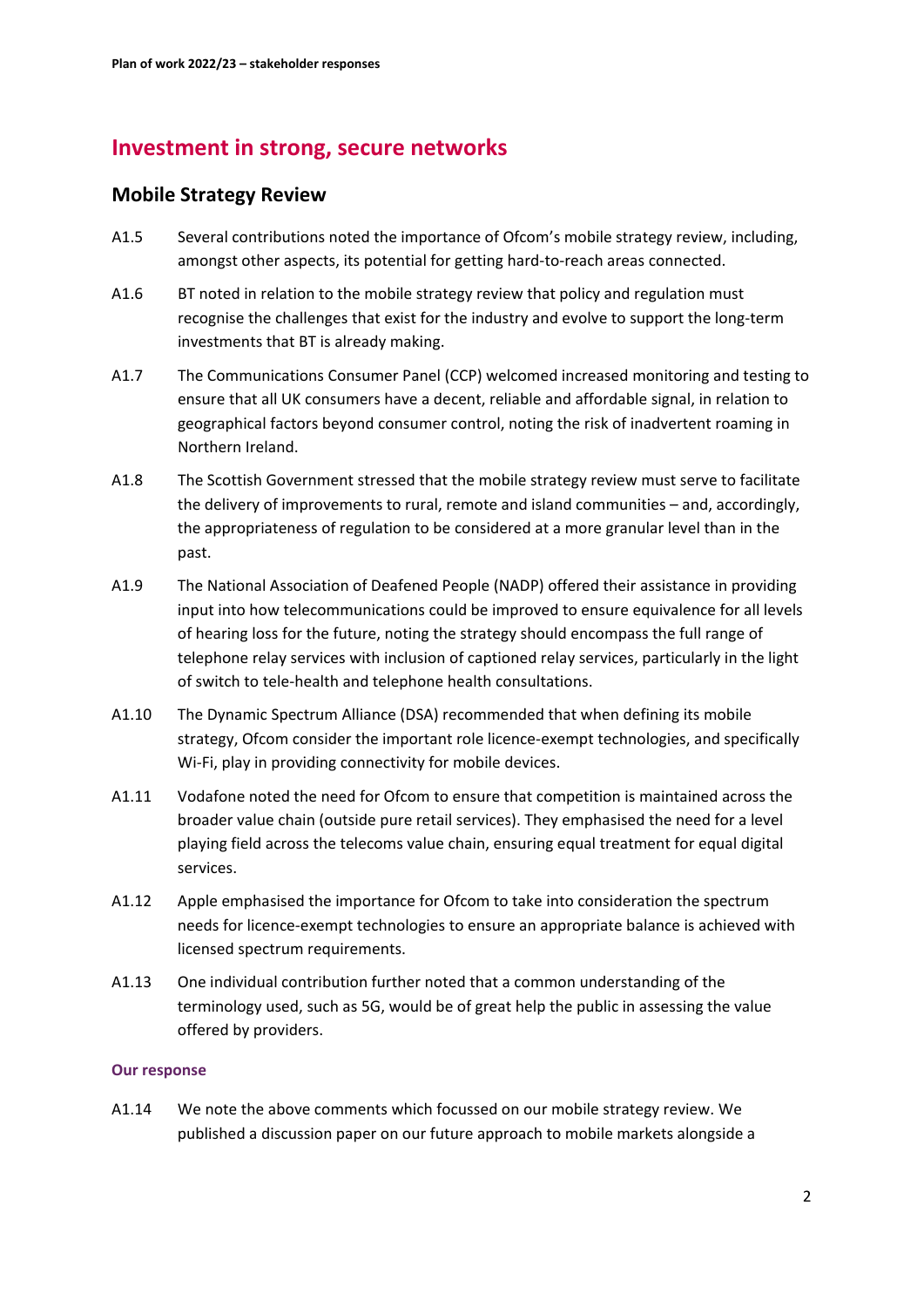discussion paper on mobile networks and spectrum in February. We are inviting comments on both documents by 8 April 2022. We plan to set out our conclusions by the end of 2022.

- A1.15 We note the points made by Apple. Ofcom was one of the first regulators in Europe to provide access to the 5925-6425 MHz band for low power Radio Local Area Network (RLAN devices). We have also opened a number of frequency bands above 100 GHz on a lightlicensed basis. Ofcom continues to work with stakeholders and other administrations on providing access to spectrum for other technologies.
- A1.16 We agree it is important that people and businesses have the right information to make informed decisions about the mobile technology and services that are best for them. We will continue to work on this in 2022/23.

# **Digital Markets**

A1.17 BT expressed its disappointment that Ofcom is not seeking to take an active role in the new digital markets regime, noting its experience in communications markets makes it well placed to take a primary role in some aspects of digital competition regulation. It requested Ofcom to clarify its role under the Digital Regulation Cooperation Forum (DRCF) as the Plan of Work does not mention any specific projects or areas of work that Ofcom will contribute to under the DRCF. The Consumer Council for Northern Ireland (CCNI) noted it is essential that there is regulatory co-ordination so consumers are protected from harm.

- A1.18 We are undertaking an examination of digital markets in the communications sector, including their relationship to the services we currently regulate and the potential for competition issues in such markets. This will inform Ofcom's assessment of the priority for engagement in specific digital markets over the next few years. As part of this work we will develop our understanding of the market for cloud computing and in particular its role in telecoms and broadcasting. We expect to provide more detail on the outcome of this review mid-2022. We also expect the joint Competition and Markets Authority (CMA)/Ofcom advice on how a code of conduct might address concerns about the online platforms/content publishers relationship to be published in the coming months.
- A1.19 Through the past year, we have been active in promoting regulatory cohesion and coordination through the shared initiative with the CMA, Information Commissioner's Office (ICO) and the Financial Conduct Authority (FCA) to create the Digital Regulation Cooperation Forum (DRCF). In our Plan of Work we also note several areas where our work through the DRCF will be important to delivering on Ofcom's priorities, including in establishing regulation of online safety and strengthening Ofcom for the future. We are currently working with the other DRCF members on the public work plan for the DRCF in 2022-23. Along with publishing these plans, the four regulators will provide a report on progress against the DRCF work plan for 2021-22.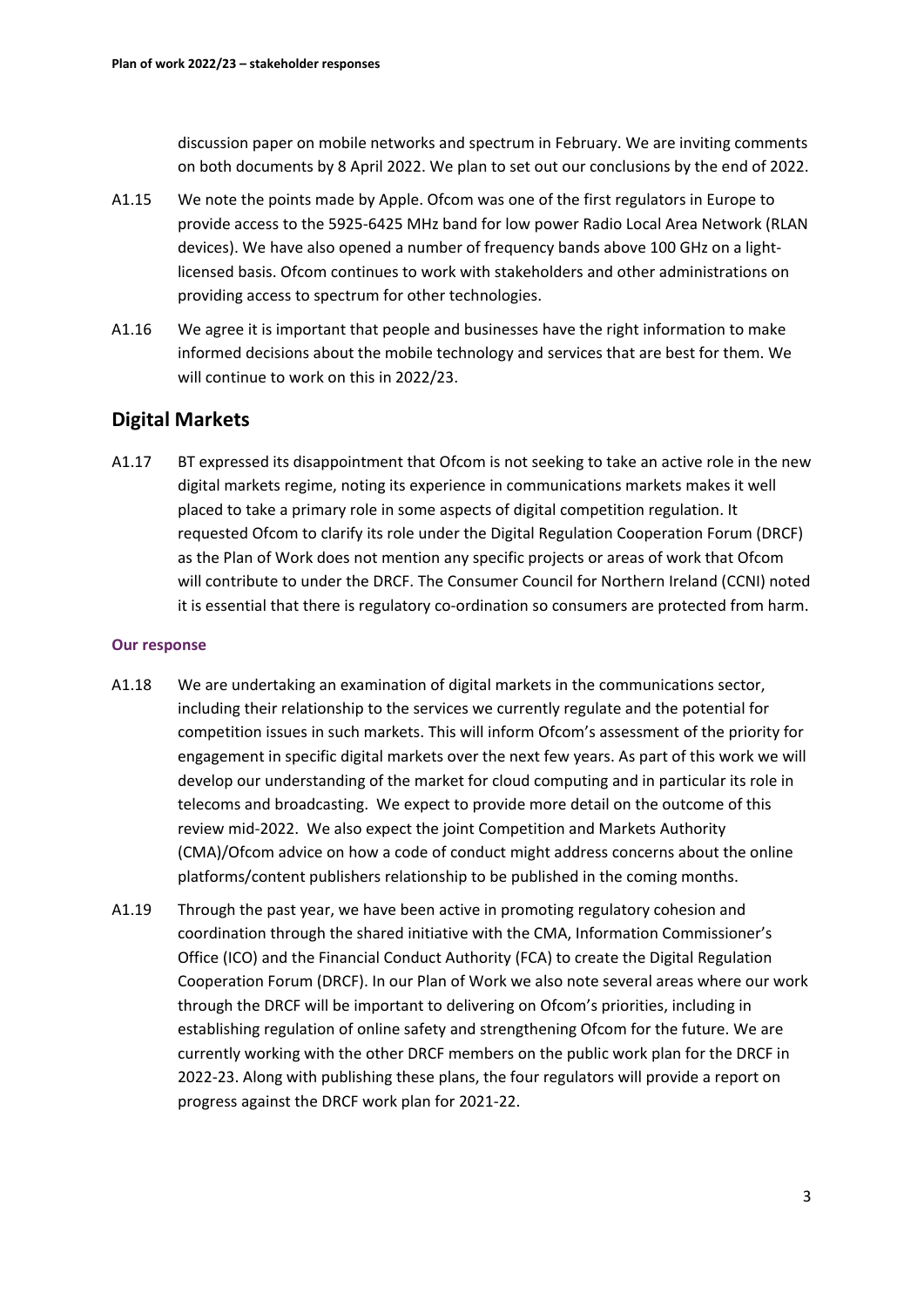# **Migration to voice-over-IP services**

- A1.20 A number of submissions raised concerns regarding the migration to voice-over-IP services, noting the lack of awareness among (vulnerable) consumers and businesses about the switch-over process and raising concerns about the timeline. All raised the need for the relevant parties, such as communication providers, Ofcom, and the UK Government to come together to ensure there is appropriate coordination to protect and inform (vulnerable) consumers and minimise disruption during the switch-over process. In this respect the Advisory Committee for Northern Ireland (ACNI) noted some evidence of improvements in processes and customer care amongst key providers, which should be further developed and replicated across the broad range of suppliers, including the smaller players.
- A1.21 BT observed in its submission that Ofcom is uniquely placed to ensure that all Communication Providers (CPs) have robust migration plans in place as part of the All-IP programme and that it should use its position to anticipate where issues may arise well before Wholesale Line Rental (WLR) withdrawal in 2025, helping industry, where it can, to find resolutions for those emerging issues. BT states it is working with the government to, amongst other things, ensure that critical national infrastructure is safely migrated from the Public Switched Telephone Network (PSTN) and would welcome Ofcom's support in those ongoing discussions.
- A1.22 Individual Protection Solutions (IPS) raised concerns regarding the potential for scammers to take advantage of consumers during and after the switchover, noting that that Voice over Internet Protocol (VoIP) makes the faking or spoofing of Calling Line Identification (CLI) numbers much easier.
- A1.23 Several submissions further noted specifically the need for a reliable battery back-up for a VoIP based system when power-cuts occur, especially for vulnerable customers which may lose essential access to devices such as personal alarms and communication equipment with no accessible alternatives. The Welsh Government noted in its submission the requirement by network providers to ensure the possibility to connect to emergency services will exist for a small timeframe, but questions whether this is sufficient.
- A1.24 Both NADP and Wavelength noted (previously raised) concerns with regards to the impact the migration can have on legacy equipment. In addition, Wavelength raises significant concerns in relation to affordability.
- A1.25 The Federation of Communication Services further noted competition challenges rising from the migration, noting the need to ensure smaller retailers/resellers are not disadvantaged when compared with for example the larger retailers of vertically integrated companies.

### **Our response**

A1.26 We have set clear expectations on the providers of landlines around the switch to digital calls. Among other things, they should communicate effectively with customers and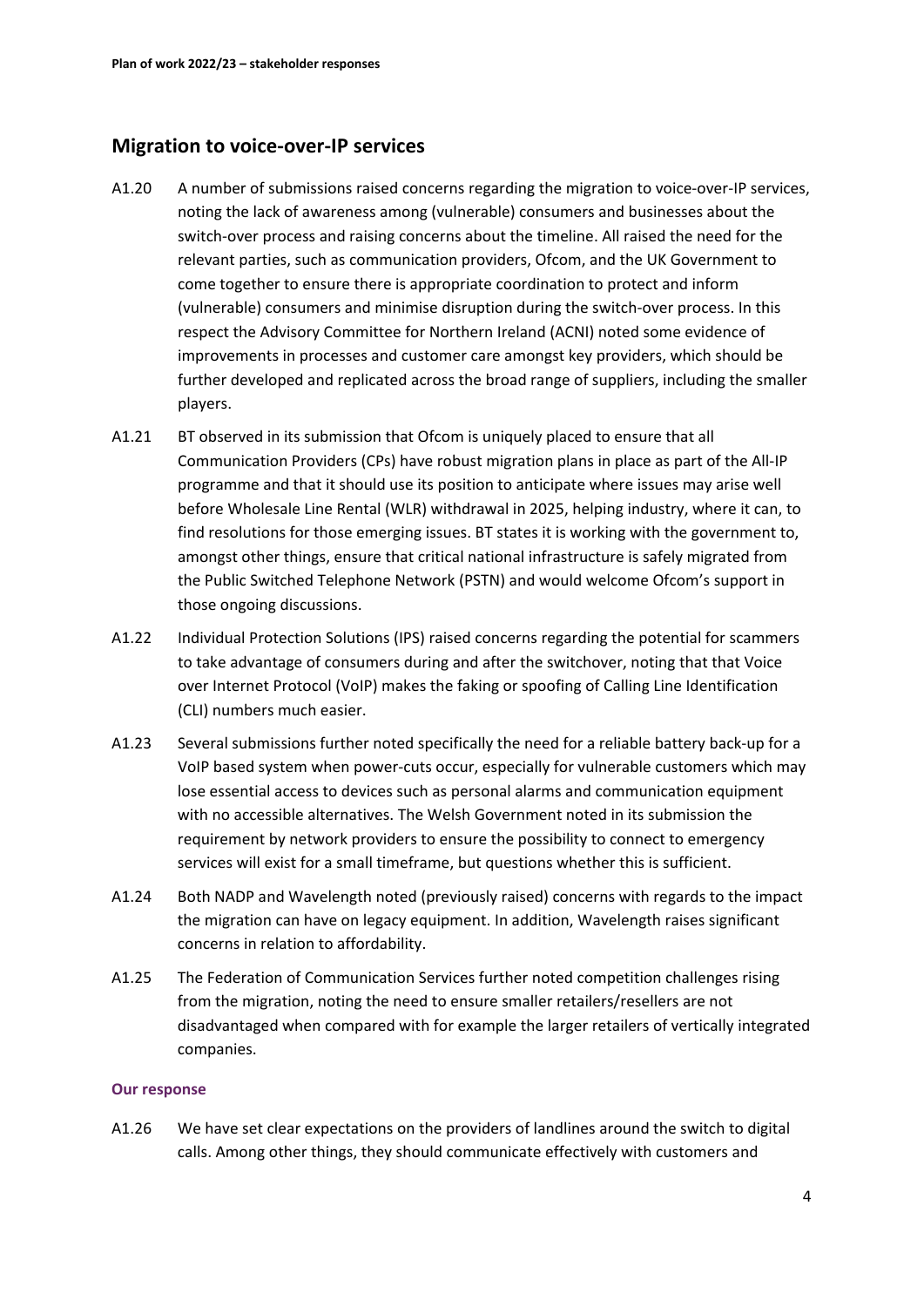identify people who may be at risk because they depend on their landline. We will continue to monitor the migration and how providers meet those expectations. We also welcome BT's forthcoming public awareness campaign and the establishment of a coordinating function across the main CPs based within TechUK to raise awareness of the migration.

- A1.27 We agree that providers need to learn from the progress of the migration to IP and will continue to engage with providers on their plans and approaches to the migration, and with stakeholders to understand risks and issues.
- A1.28 On access to emergency services during power cuts, our guidance states that telecoms providers must have at least one solution, such as a mobile solution or a battery back-up unit, that enables access to emergency organisations for a minimum of one hour in the event of a power cut. As typical residential power outage scenarios last for less than an hour, we would anticipate that most consumers would be able to use their mobile phone to make emergency calls in the majority of power outage situations. We recognise that providers cannot be expected to predict where power cuts due to exceptional circumstances will occur or provide solutions that protect customers in all exceptional circumstances. However, together with the telecoms companies, the UK and devolved governments and other regulators, we will identify what lessons can be learned for future network resilience given the impact of the recent storms.
- A1.29 We will consider the raised competition challenges as part of our planned review of regulation in wholesale telecoms markets from 2026.

# **Gigabit-capable services**

- A1.30 The DSA concurred with Ofcom that making reliable, affordable broadband internet and access to high-quality services available for everyone is of fundamental importance for the future digital society of the UK. It further observes that gigabit-capable networks, based on fibre as well as other access technologies such as satellite, cable, and Fixed Wireless Access (FWA) will play a crucial role here.
- A1.31 CityFibre raised concerns in its submission around the availability of consumer information on gigabit-capable/ultrafast broadband, observing that the Ofcom summary of the project is light on deliverables and silent on timescales for completion of this work. They raised the need for the project to ensure consumers are able to understand and navigate the different technologies now in the market, in particular in relation to confusion between part- and full-fibre technologies, stating this project should be taken forward as an urgent priority, given that consumers are already being harmed by misinformation.
- A1.32 Both Openreach and an individual submission further raised concerns surrounding terminology relating to gigabit/ultrafast noting that the lack of common terminology is leading to customer confusion as highlighted in the recent GigaTAG research and report. Both submissions note the need to create a new naming framework with well understood narratives to support consumers to make the shift from copper based to full-fibre technology.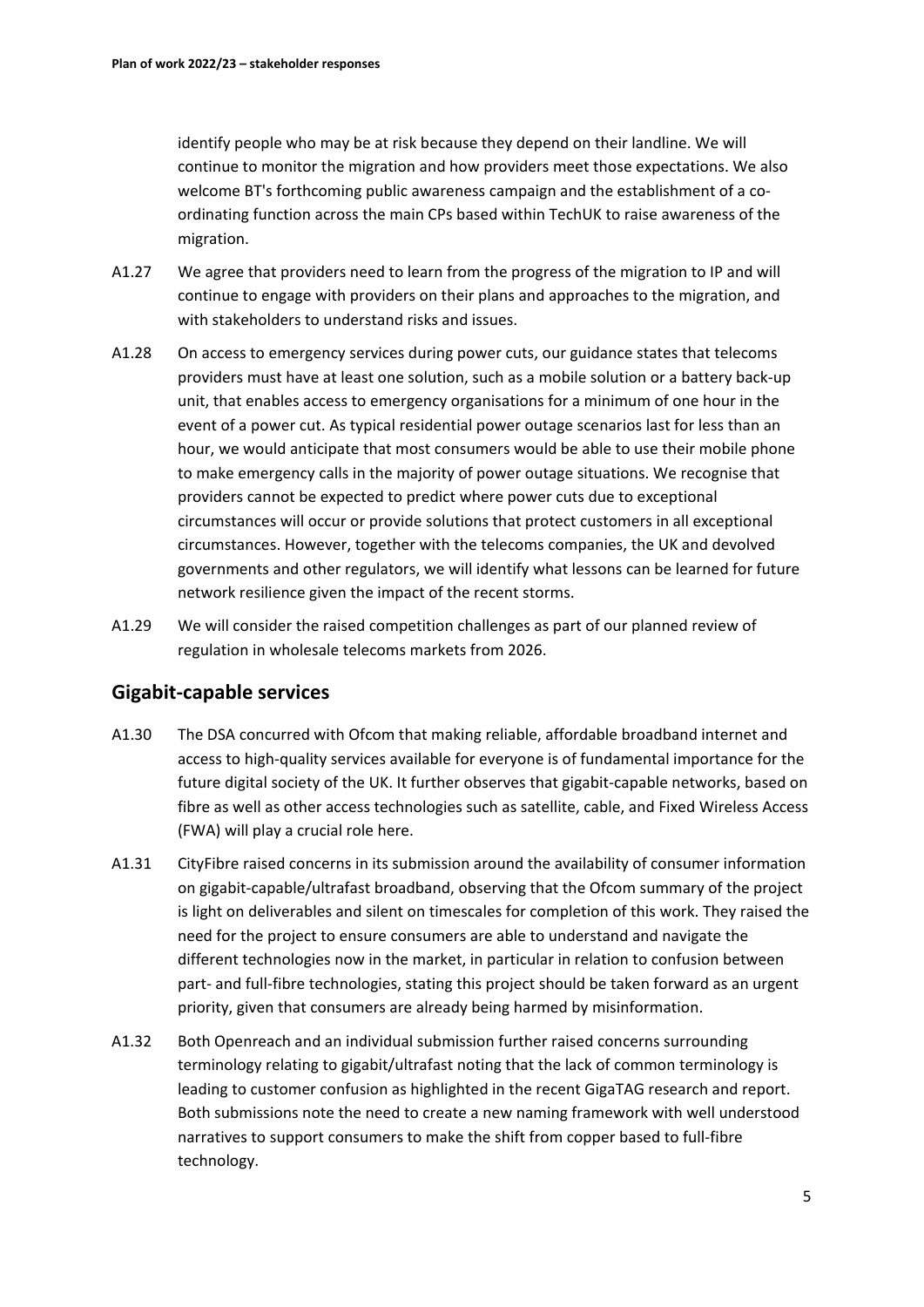- A1.33 The Scottish Government expressed in its submission the need to better understand how Ofcom is using its findings from the Wholesale Telecoms Fixed Access Review 2021-26 to assist in the delivery of the UK Government's Project Gigabit.
- A1.34 Citizens Advice Scotland (CAS) noted that many consumers may not understand what broadband packages are available and which will meet their requirements best. It stated that providers may use different terms to describe speeds and consumers may not know what service they need to undertake their everyday activities, whether these be emails, streaming or online meetings. CAS felt that, with the advent of gigabit-ready services, consumers may need more support to understand what services are best for them and to prevent mis-selling.

### **Our response**

- A1.35 People and businesses need the right information to make informed decisions about the broadband services that are best for them. We have convened an industry working group to develop common terminology for broadband services, including next generation gigabitcapable networks. If the industry working group is unable to make progress at this stage, we will swiftly decide on appropriate next steps. This work aligns with the recommendations of the GigaTAG working group that industry should look to develop consistent terminology and use cases.
- A1.36 We will continue to provide technical and regulatory advice, as well as relevant data (where appropriate), to help the Scottish Government to deliver its key telecommunications infrastructure projects and ensure as smooth an interaction as possible with other publicly funded schemes.

## **Net Neutrality**

- A1.37 BT, Vodafone and Which? welcomed the review of the net neutrality rules.
- A1.38 In its submission BT requested Ofcom look broadly across the internet value chain and consider how the rules can be updated to reflect the changes in the internet ecosystem since the rules were first drafted.
- A1.39 Vodafone set out its view that net neutrality regulations are unnecessary and harmful to investment, noting that the ability for consumers to readily switch mobile provider means that network operators do not have an incentive to engage in network management practices that could risk consumer harm.
- A1.40 On a similar note, Which? noted the importance of a new net neutrality framework to help spur innovation and allow businesses to grow, while emphasising the need to ensure consumers' interests are safeguarded and remain an important part of the framework.

### **Our Response**

A1.41 The net neutrality framework is set in legislation and requires networks to treat all internet traffic equally and not favour certain websites or services. Our review will consider whether the current framework is working well and whether any changes or additional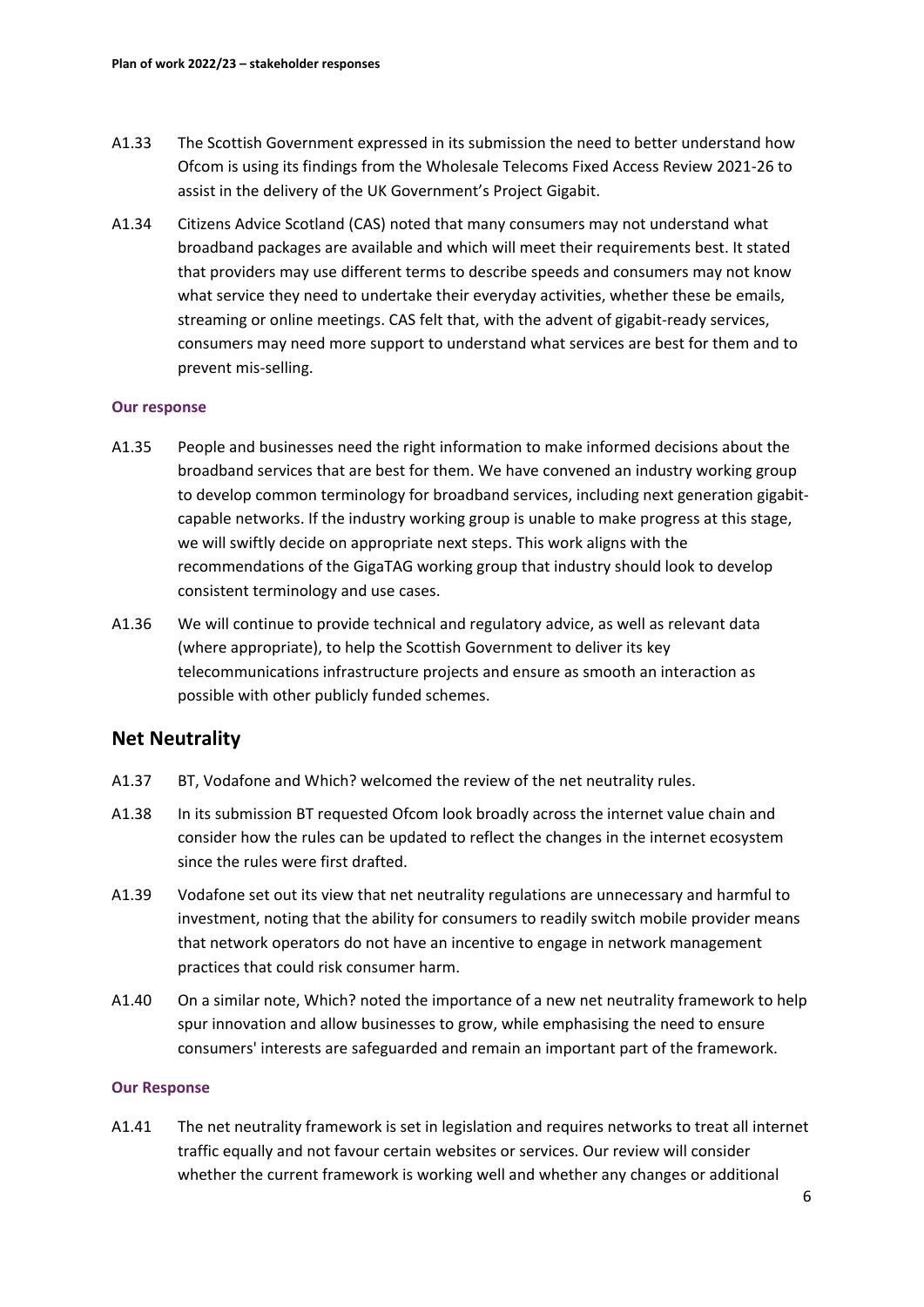guidance is needed, taking into account market developments since the framework was put in place, in order to support innovation whilst continuing to protect customers. We will publish a consultation on our review in Summer 2022.

### **Network Security and Resilience**

- A1.42 Several submissions, including those made by BT, Vodafone and the Federation of Communication Services, raised the need for more clarity regarding the implementation of the Telecoms Security Regulations, noting the need for a clear, well communicated framework and timeline.
- A1.43 BT noted in its submission the need for Ofcom to increase its focus on security and resilience in communications infrastructure more widely given the potential risks for consumers and business in critical internet infrastructure and services.
- A1.44 The Federation of Communication Services (FCS) noted their concerns in relation to the increased costs their members could potentially incur and how responsibilities are to be apportioned. FCS believes the obligation/regulation should be targeted at infrastructure parties and for OTT services on the supplier/provider themselves.

- A1.45 The Department for Digital, Culture, Media and Sport (DCMS) is the Government policy lead for telecoms sector security, and they are currently consulting on their proposals for new regulations and code of practice that forms the telecoms security framework. Ofcom has been given new powers to monitor and enforce compliance with the new duties and must take into account the measures set out in the code of practice when carrying out its regulatory activities.
- A1.46 We will continue to work with the UK Government to implement our responsibilities under the new telecoms security framework, carrying out our compliance monitoring and enforcement role and issuing guidance for industry.
- A1.47 We will also continue to make sure operators of essential services are managing security risks and will engage with communications providers to carry out a threat intelligence-led penetration testing scheme (TBEST).
- A1.48 We will further work with industry to identify and close gaps in standards and best practice, issue guidance in relation to network resilience and continue the programme of pro-active monitoring of resilient design in current network deployments. Ofcom, through its Annual Report, aims to reflect what we have done in the year against our Plan of Work.
- A1.49 Ofcom is currently consulting on its proposed policy on ensuring compliance with the duties arising out of the Telecommunications (Security) Act 2021, this encompasses our procedural guidance and resilience guidance.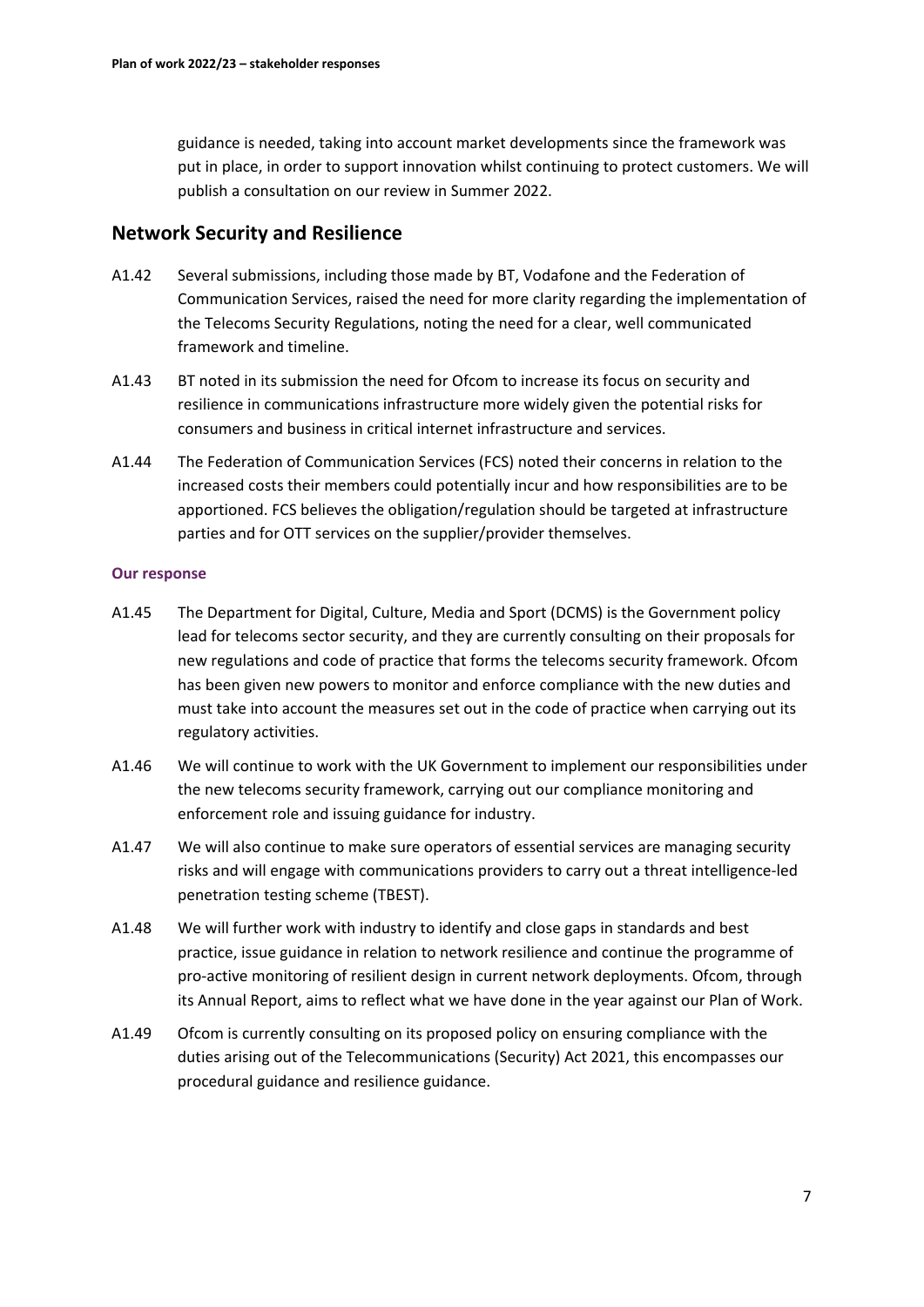# **Openreach Monitoring Unit (OMU)**

- A1.50 Openreach considered that the annual OMU report, which covers compliance with BT's Commitments and will provide a commentary associated with the Wholesale Fixed Telecoms Market Review (WFTMR) outcomes going forward, should be identified as a distinct report within Ofcom's Plan of Work. This is because it is an important report within the telecommunications environment and the regulatory framework which is underpinned by the WFTMR for the next 5 years.
- A1.51 CityFibre noted that Ofcom's recent statement regarding the shifting focus of the OMU towards the obligations introduced in the WFMTR should be specifically reflected in the Plan as a strategically important area of work.
- A1.52 The Independent Networks Cooperative Associate (INCA) would welcome a consultation on how the OMU could be used to best effect in the market. INCA notes that there are a number of areas where Ofcom should be formally monitoring the impact of the WFTMR.

### **Our response**

A1.53 We will continue to engage with all stakeholders over the current regulatory period. This includes monitoring fibre deployment of Openreach and other companies building gigabitcapable networks. We are not planning any formal consultations at this time.

### **Passive infrastructure access**

A1.54 CityFibre noted that the introduction of Passive Infrastructure Access, allowing reuse of Openreach civil infrastructure by competing network builders, is at the heart of Ofcom's strategy to promote infrastructure competition. Whilst acknowledging that significant progress has been made on Physical Infrastructure Access (PIA) operational improvements during 2021, and that Ofcom introduced important changes to the price controls for PIA in the WFTMR, they want to emphasise that PIA requires further substantial operational improvements to be made, in particular to ensure that there is a level playing field between third party use of Openreach civil infrastructure and its own use.

### **Our response**

A1.55 Investment in fibre will remain an area of focus for Ofcom. We will continue to promote fibre deployment through our work, ensuring providers have access to Openreach's ducts and poles, supporting the take-up of higher-speed service alongside our broader engagement with a range of stakeholders including investors.

# **Build Transparency**

A1.56 In its submission, CityFibre referred to Ofcom using its statutory powers to gather information about and produce an aggregate picture of operators' build plans. CityFibre stated that greater clarity of such plans would allow Ofcom to monitor and (where necessary) intervene in relation to a specific concern identified in the WFTMR, strategic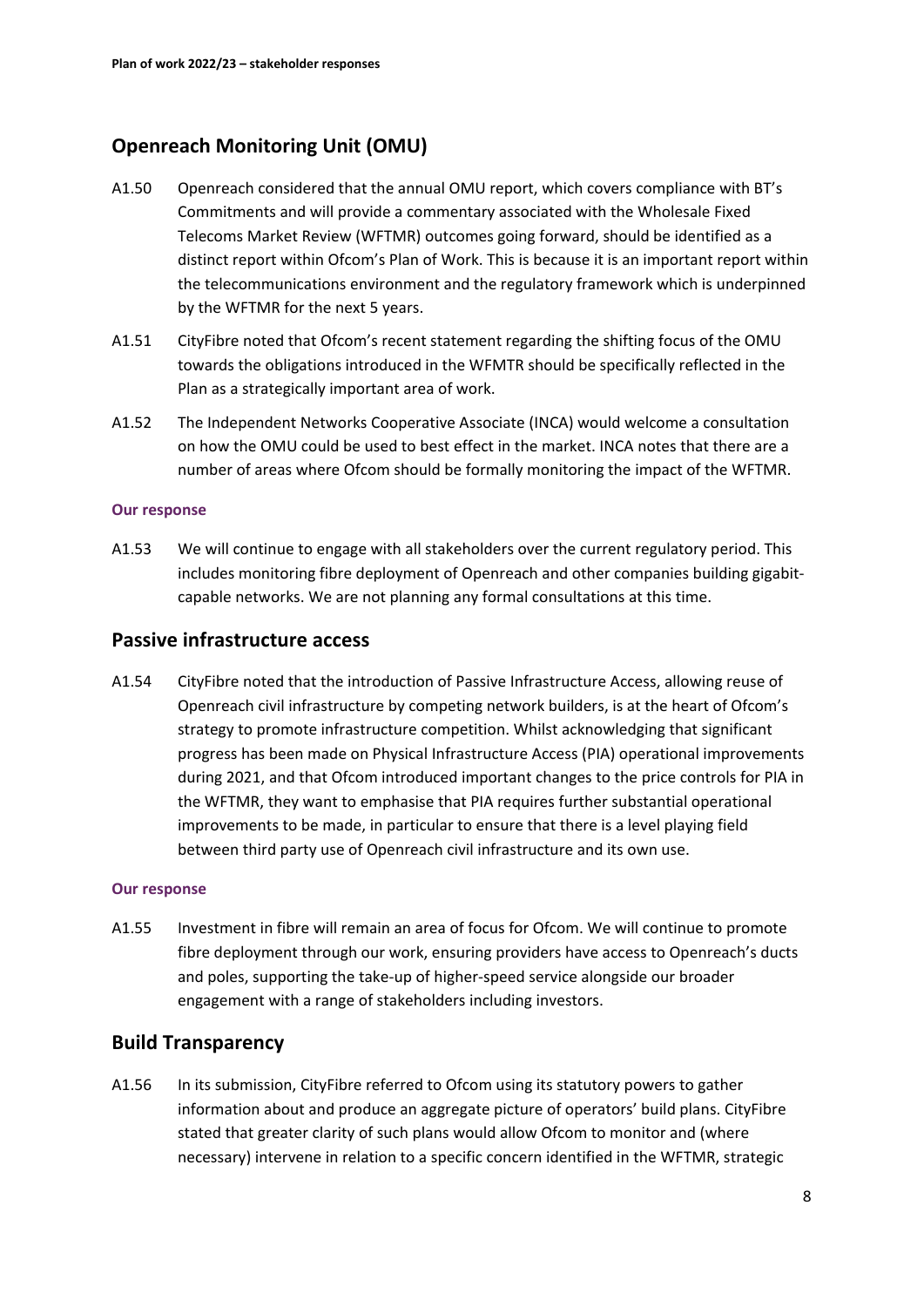overbuild behaviour by Openreach. CityFibre urged Ofcom to publish this information in a sufficiently transparent form to allow operators to act upon it by tailoring their investment plans to maximise geographic coverage.

A1.57 INCA and its members noted that they did not feel that Ofcom was well informed about Alternative Network (altnet) plans and activities prior to or during the WFMTR process. INCA said in its response that Ofcom does not have the opportunity to gain the same level of understanding of other broadband stakeholders as it does of BT/Openreach, and that Ofcom needs to invest substantially in a much deeper and broader market involvement programme. INCA believes that Ofcom should add a workstream to its 2022/23 plan that specifically involves active engagement with all stakeholders to gain a balanced and comprehensive understanding of the whole sector.

### **Our response**

- A1.58 We are currently gathering network build plans from Communications Providers as part of our Connected Nations reporting programme, which will result in a report to the Secretary of State and an associated public report. The structure and contents of these reports will be determined once the underlying data has been received and analysed, taking due regard of our obligations and duties. In addition, via the Openreach Monitoring Unit (OMU), we will gather additional information about Openreach's fibre to the premises (FTTP) build plans which will allow us to quickly assess any potential concerns about strategic overbuild.
- A1.59 We consulted extensively during the WFTMR process, including meeting many altnets, and consider we were sufficiently informed about industry plans and activities to enable us to conclude the review in a reasonable and proportionate manner. Going forwards we are keen to remain engaged with a broad range of stakeholders to understand how their plans are developing.

# **Getting everyone connected**

### **2G/3G switch-off**

- A1.60 Several submissions, including from NADP, Wavelength and the Welsh Government raised concerns about the proposed switch-off of 2G/3G mobile networks and the impact this could have on consumers, especially for those in rural areas that do not have access to 4G who will depend on earlier generations to stay connected for voice and text services.
- A1.61 NAPD noted that there will be a significant proportion of the population who have a hearing loss and so have had little need to upgrade their mobile handset to a 4G device. It is therefore more likely that people with a hearing loss will need to be encouraged to move to 4G with the associated cost. NAPD would welcome the opportunity to work with Ofcom to help it better understand how to address this population whilst also assisting in the communication to the NADP's members and followers.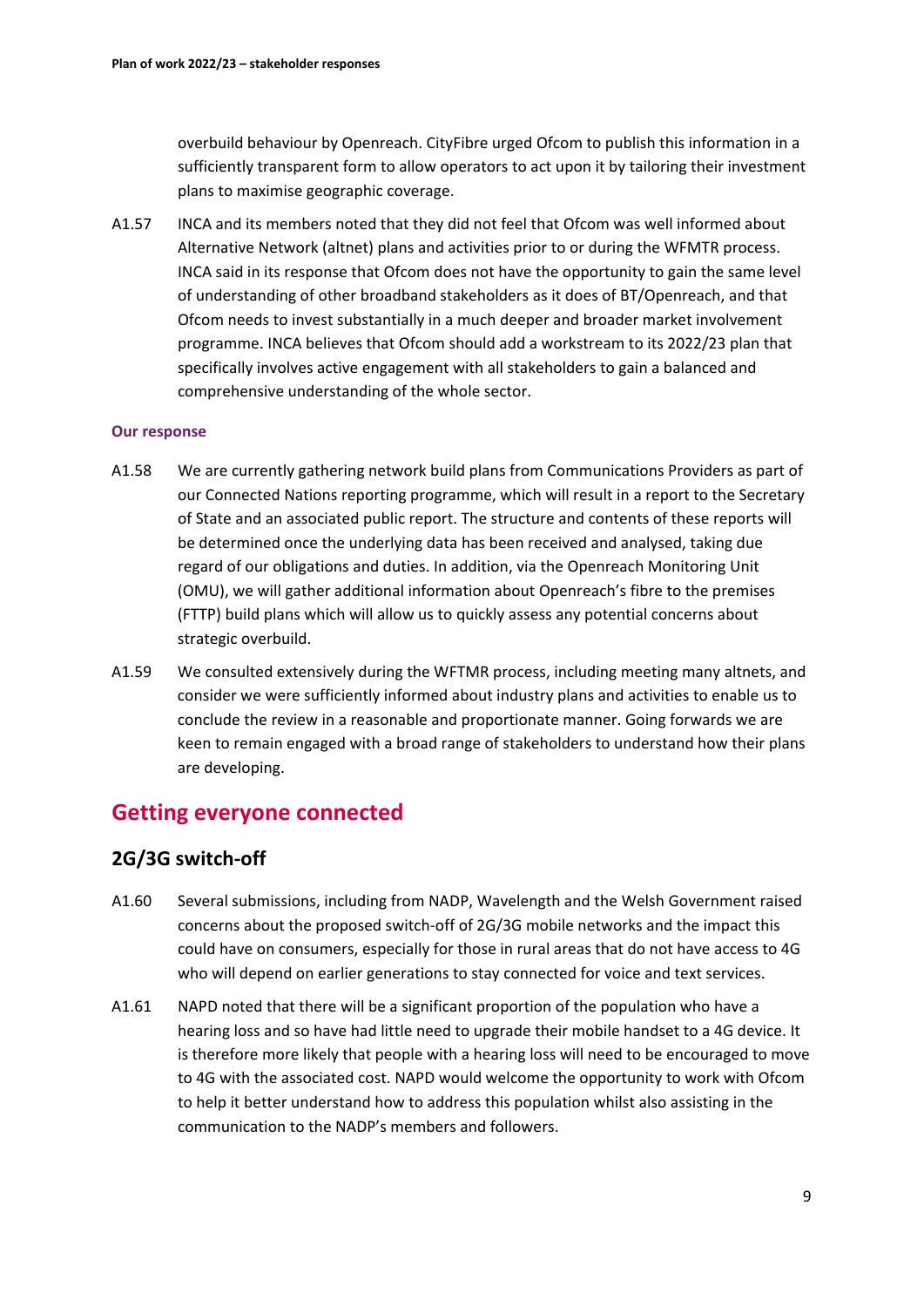A1.62 Wavelength urged Ofcom to review and consider the proposed changes in relation to the possible impacts they could have on loneliness and placing additional costs on consumers, as well as accessibility issues.

### **Our response**

A1.63 We recognise the importance of ensuring that, as Mobile Network Operators (MNOs) switch off their 3G and 2G networks, adequate mitigation is put in place to minimise the impact on customers. Some MNOs have announced plans to switch-off their 3G networks in the next few years, and they have confirmed to the Government that they do not intend to offer 2G and 3G networks past 2033 at the latest. We will work closely with the mobile providers and other relevant stakeholders to support the process and make sure issues are identified and addressed with the aim of protecting customers from harm and minimising disruption. As part of this we are happy to engage with stakeholders about any specific impacts on particular groups or services.

# **Post and the universal postal service**

- A1.64 A number of stakeholders, including Royal Mail, Citizens Advice and IPS, submitted responses about post and the universal postal services, particularly raising concerns about the affordability and universality of the postal system.
- A1.65 Royal Mail noted that it looks forward to working with all its stakeholders to ensure it keeps the Universal Service relevant and sustainable given changing customer needs and market dynamics. Royal Mail asks that this is factored into Ofcom's future Plan of Work.
- A1.66 The Professional Publishers Association (PPA) supported the requirement for Royal Mail to set and report against five-year expectations as an absolute minimum requirement. However, it noted that Ofcom should review progress made against targets year by year with Royal Mail and benchmark the progress against international comparisons. Although the PPA appreciates that Ofcom cannot give a firm commitment of what further action it will take if efficiency expectations are not met, it should at least give an indication of what action it would consider.
- A1.67 Ofcom's Advisory Committee for England (ACE) noted the challenges of reducing volumes under the postal Universal Service Obligation (USO), but more work is needed to find a solution which enables delivery targets to be met while maintaining an economically viable and sustainable operation.
- A1.68 CAS encouraged Ofcom to consider measures to ensure Royal Mail meets quality of service targets as required in the USO. CAS also highlighted a concern that Ofcom had not got the correct balance between consumer interests and competition for postal services, proposing that Ofcom should be more focused on securing positive outcomes for postal customers and preventing harm, rather than fixing problems that have already happened. CAS also suggested Ofcom should be more proactive and agile in its regulatory approach to meet the challenges of a rapidly evolving market.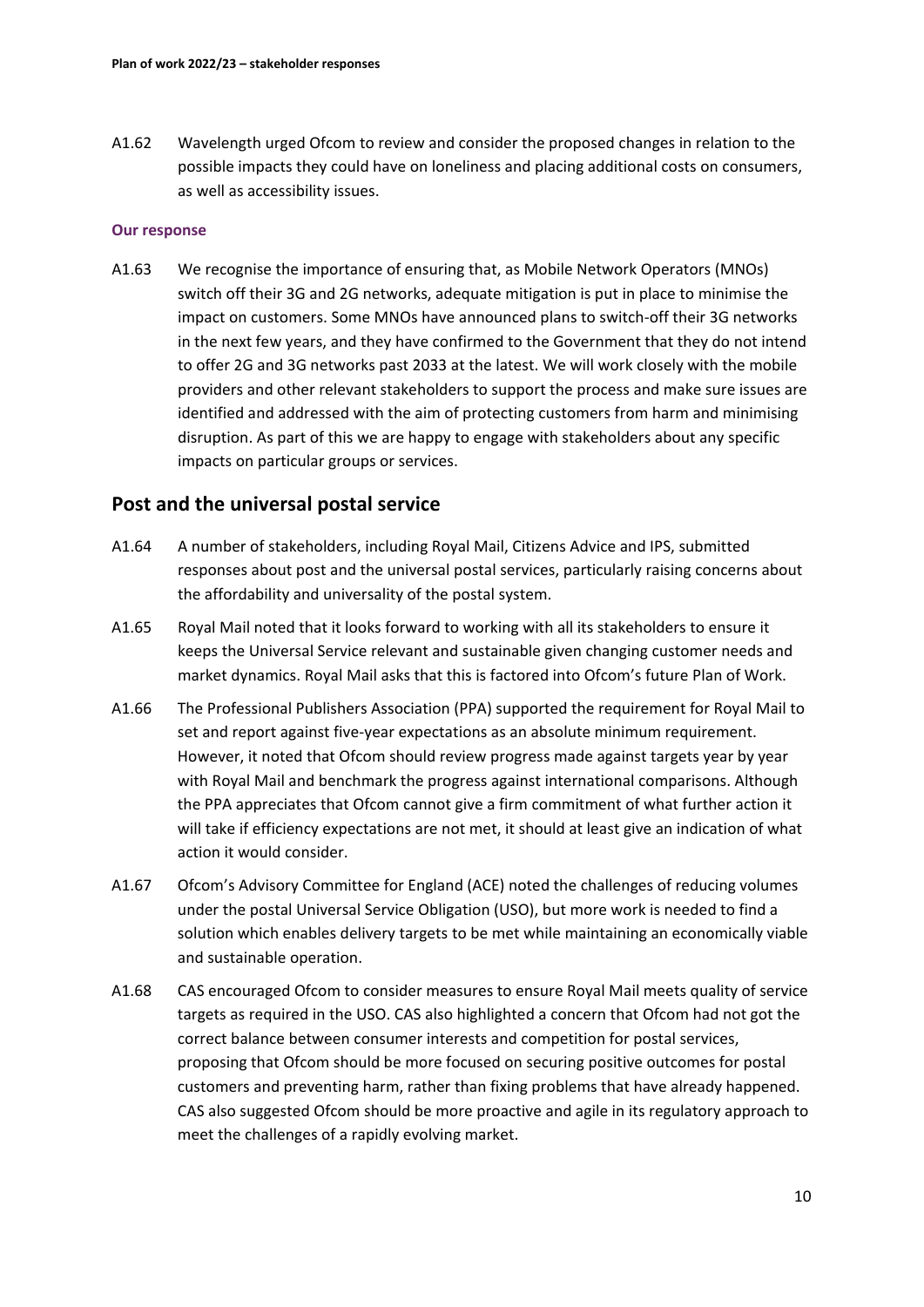- A1.69 Citizens Advice recommended that Ofcom includes a desired outcome for postal services in its Plan of Work, which focuses on making sure postal services are universal, affordable, consistent and fair for both residential and business customers. Citizens Advice also notes that only a very small percentage of proposed projects included in the work plan relate to post and suggests that Ofcom should include postal services in more of its existing work. Citizens Advice also proposes a new project in Ofcom's work plan relating specifically to affordability issues in postal services.
- A1.70 Citizens Advice recommended that Ofcom specifically brings in postal services in its work relating to its 'Affordability of communications services' work. Citizens Advice also recommends that Ofcom includes postal services specifically in its work relating to its 'Supporting vulnerable customers' theme.
- A1.71 In its response, CAS stated that while it was pleased to see recent changes in relation to redirections for consumers in receipt of benefits, it believes more remains to be done on affordability issues. When considering how to improve outcomes for vulnerable consumers, CAS urges Ofcom to embrace a wide definition of vulnerability.
- A1.72 CCNI also suggested that Ofcom include an affordability of postal services project in its work plan, as well as including another consumer outcome to focus its approach in 2022/23 ensuring access to a reliable and affordable postal service for consumers and small and microbusinesses.
- A1.73 ACNI noted it is vital that Ofcom's current Review of Postal Regulation takes full account of the interests of consumers in Northern Ireland who have a particular need for the USO for 2nd class letter and parcel services. This is especially considering many other parcel providers levy a surcharge to send goods to Northern Ireland from Great Britain.
- A1.74 ACNI's response also referred to the growing use of online shopping by consumers as well as the impact these arrangements could have on the postal universal service obligation – in particular the higher level of detriment that can be experienced by vulnerable or disabled consumers who are more reliant on online shopping. There can also be significant impact on some small businesses relying on delivery from Great Britain to maintain their supply chains, with wider economic and consumer impacts. ACNI recognises that Ofcom has limited powers here but asks it to continue to use its convening and advisory role to ensure the issues are well understood.
- A1.75 IPS raised concerns about junk mail and the lack of regulation enabling households to opt out of this economy. IPS encourages Ofcom to consider the risk of potentially damaging personal data contained in discarded mailings, and notes that there is no enforcement to permanently opt-out which appears to be a failure in scope.
- A1.76 Ofcom's Advisory Committee for England (ACE) noted the challenges of reducing volumes under the postal Universal Service Obligation (USO), but more work is needed to find a solution which enables delivery targets to be met while maintaining an economically viable and sustainable operation.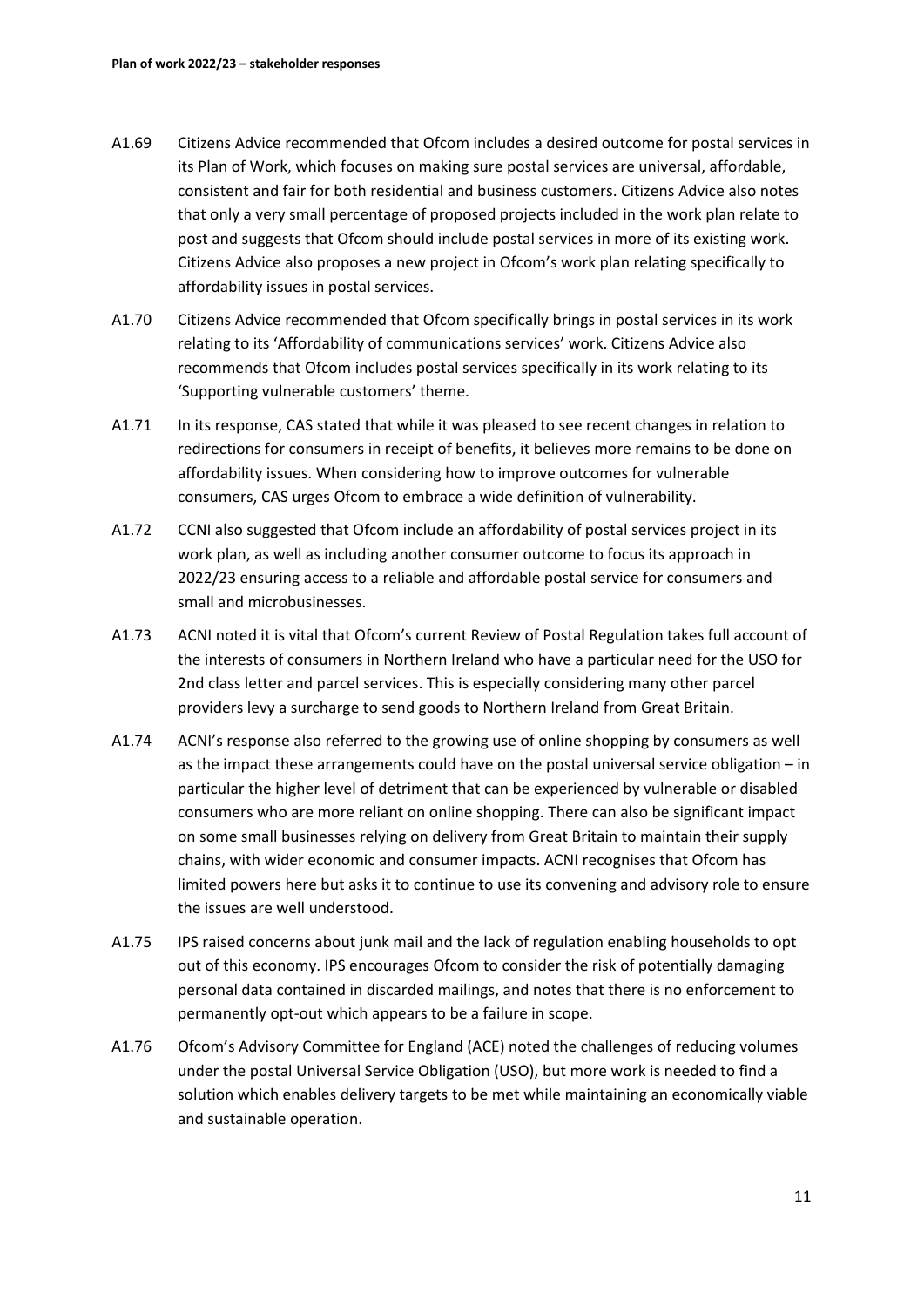- A1.77 We will publish our statement on postal regulation in 2022 which will cover the following five years and will consider sustainability of the USO, efficiency and appropriate consumer protections. We are not planning to further review user needs or the scope of the USO in 2022/23 unless directed to do so by Government, or we otherwise consider that there are compelling reasons to do so.
- A1.78 We know how important a reliable postal service is to customers, and we can take action if Royal Mail fails to meet the annual targets we set for its performance. These targets require Royal Mail to deliver at least 93% of first-class post – across the UK – within one working day of collection, and 98.5% of second-class post within three working days, over the whole financial year. We assess Royal Mail's performance against these targets for each financial year – looking at how it has performed over the year as a whole. We also gather additional data to help us monitor Royal Mail's service performance. For example, we receive information relating to regional delivery performance. This monitoring work has intensified during the pandemic, as set out in our Annual Monitoring Update.
- A1.79 As explained in paragraph 5.2 of the Plan of Work, the outcomes listed in section 4 of the Plan of Work are a short list and they are not intended to be exhaustive. As we set out in our Review of postal regulation consultation one of our key objectives is to "ensure all postal users have access to simple, affordable and reliable postal services that meet their needs. This applies not only to universal services users but also wider postal users, including all users of parcels and letters services, and both senders and receivers". We consider this an appropriate objective for our regulation of postal services and one that is focused on user outcomes.
- A1.80 Ofcom's postal services tracker closely monitors the affordability of postal services on an ongoing basis, including throughout the pandemic. Our work on postal services carefully considers how best to support vulnerable consumers in postal services markets, and joins up with colleagues working on vulnerable customer issues in telecoms markets where appropriate.
- A1.81 We note CAS's comments that our proposals to help ensure parcels services better meet disabled consumers needs is "a positive step towards ensuring that postal services are accessible for all consumers". We also note CAS's comments on vulnerability and we are considering this issue further as part of our Review of postal regulation. We will consider responses to our consultation carefully before finalising our new rules in a Statement in Q2 2022/23.
- A1.82 We consider the appropriate projects to undertake carefully, based on our duties and an objective assessment of the available evidence. The two projects we listed in section A2 of the Plan of Work consultation are our monitoring of postal services and our Review of postal regulation, both of which are large projects looking a variety of issues for consumers in the postal services market. The affordability of postal services will be considered in detail in our review of safeguard caps on second class mail which we plan to consult on in 2023. We thoroughly assessed the affordability of redirection services as part of our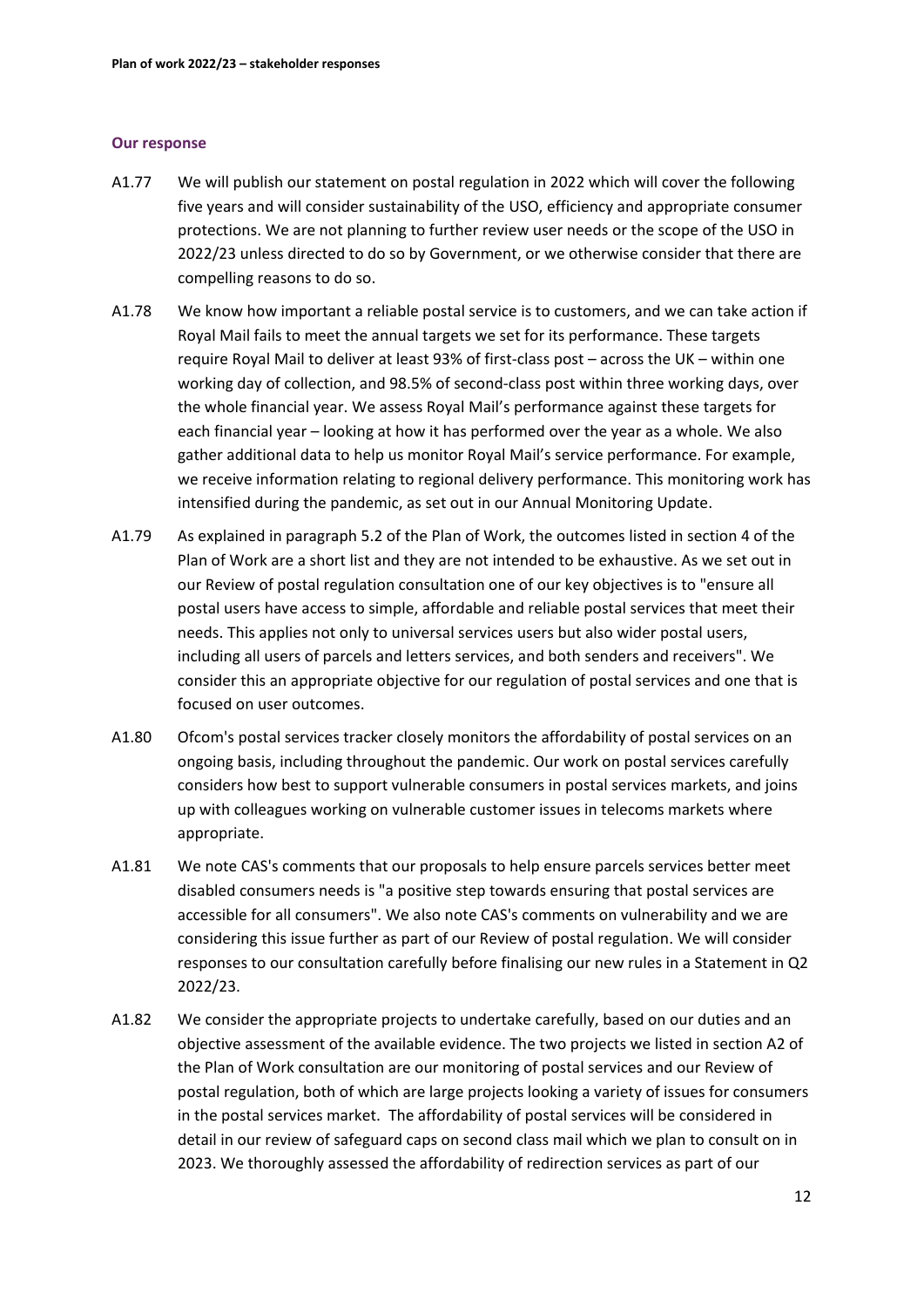Review of postal regulation, and we consistently monitor affordability issues for consumers and businesses through our postal tracker survey research.

- A1.83 We will consider issues around the growing use of online shopping as part of our Review on postal regulation, and we will continue to engage with stakeholders and policy makers on parcel surcharging.
- A1.84 Following the UK's exit from the European Union, we acknowledge there has been continuing uncertainty about declaration requirements and implementation timelines, including for Royal Mail's universal service operations. Implementation of the Northern Ireland Protocol is a matter for the UK Government. We continue to engage with the UK Government, postal operators and consumer groups to advise on, and understand, the implications for the postal market.
- A1.85 Management of personal data, including that used for mail advertising, is regulated by the Information Commissioner's Office.
- A1.86 We recognise the importance for Royal Mail of investing in Ultra Low Emission Vehicles (ULEV) or electric fleets in order to put it on a sustainable footing. Sustainability issues and the transition to net zero is of increasing importance across the economy and to all of our stakeholders. We will continue to engage with our industry stakeholders to understand their approach to sustainability and efforts to reduce carbon emissions. Ofcom does not currently have a formal role to consider environmental sustainability goals in our statutory framework. We are however, exploring what we can do within our existing powers, and through voluntary collaboration, on how we might support our regulated industries in the transition to net-zero.

### **Broadband Connectivity**

- A1.87 The CCP welcomed Ofcom's continued monitoring of the Broadband USO and its considerations around affordability. The CCP hopes that Ofcom will listen to consumers and micro-businesses in hard-to-reach areas to understand how to best address their connectivity needs and will consider solutions with industry.
- A1.88 In Openreach's response, it recognised that remote and rural areas pose particular challenges for the provision of fixed broadband. Openreach notes it will continue to assist many of the homes Ofcom as without access to decent broadband as a Universal Service Provider, as well as through its continued commitments to numerous publicly funded broadband schemes. Openreach also encourages Ofcom to work with industry to help build stronger connectivity in remote areas, learning also from international examples.
- A1.89 ACNI recognised that it is not Ofcom's role to set or resource government policy regarding broadband connectivity, but it notes that, Ofcom nonetheless has an important contribution to make in informing and progressing this process and ensuring that it is high on the agenda for all concerned, reflecting consumer, citizen and societal priorities. ACNI would like Ofcom to give this work a higher priority in its work plan.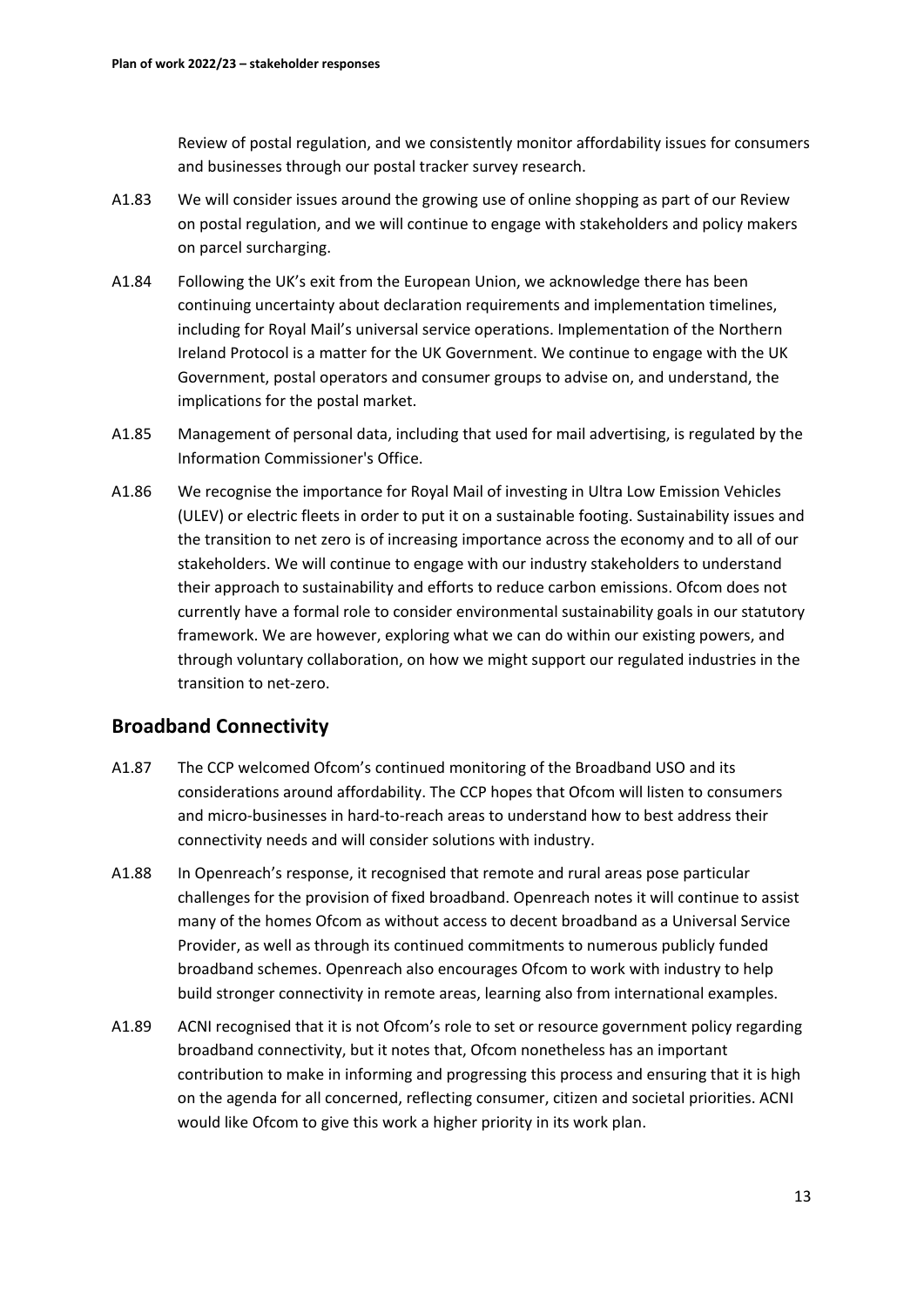A1.90 Ofcom's Advisory Committee for Scotland (ACS) advised that Ofcom's stated objective in its Consumer Outcomes Measures of 'a reduction in the number of homes unable to get 10Mbit/s broadband' is not sufficient. The ACS also advised that the annual report should also report on the number of homes and businesses getting 30 Mbit/s and 100 Mbit/s broadband.

### **Our response**

- A1.91 The broadband USO is set out in legislation by the UK Government and any changes to it would be a matter for them. The USO as currently set launched 20 March 2020 and we will continue to monitor its delivery by the designated providers (BT and KCOM). Alongside this, we will work with UK and Nations Governments to understand how people's connectivity needs are evolving, and how they can be met through public schemes and/or the USO where commercial rollout does not occur. Satellite services may also be an option for customers in poorly served areas - we plan to work with satellite providers to understand in more detail what can be delivered on these networks.
- A1.92 We publish regular updates on the availability and capability of broadband and mobile services through our Connected Nations reports, in particular identifying the availability of different speeds. Alongside the main UK report, we also publish separate reports for Scotland and each of the UK nations. Our interactive dashboard allows people to easily access data for different parts of the UK and specific types of services. This data is also available at local authority, Scottish Parliament (and Welsh Parliament and Northern Ireland Assembly) and UK Parliament constituency level.

# **Call Boxes**

A1.93 NADP remained concerned (as expressed in their response to the previous consultation on public call boxes) that people with a hearing loss will be less likely to use public call boxes without a screen on which they can read the text to access Relay UK services. The NADP also noted that people who are unable to use their voice need a means in which to type what they would like to say. The NADP would welcome the opportunity to discuss options to ensure this significant part of the population are not left out of this service, particularly in an emergency situation in an area where mobile coverage is limited.

- A1.94 We recognise that some public call boxes are still needed our recent consultation set out proposals to ensure that public call boxes on which people rely are protected from removal (including those in areas with poor mobile coverage or which are still regularly used). We expect to publish a decision on our proposals in the spring.
- A1.95 We further proposed to amend our rules to allow BT and KCOM greater flexibility in the services offered from public call boxes - this would allow BT to choose to replace its older call boxes with its newer Streethubs which offer additional facilities such as screens and free Wi-Fi.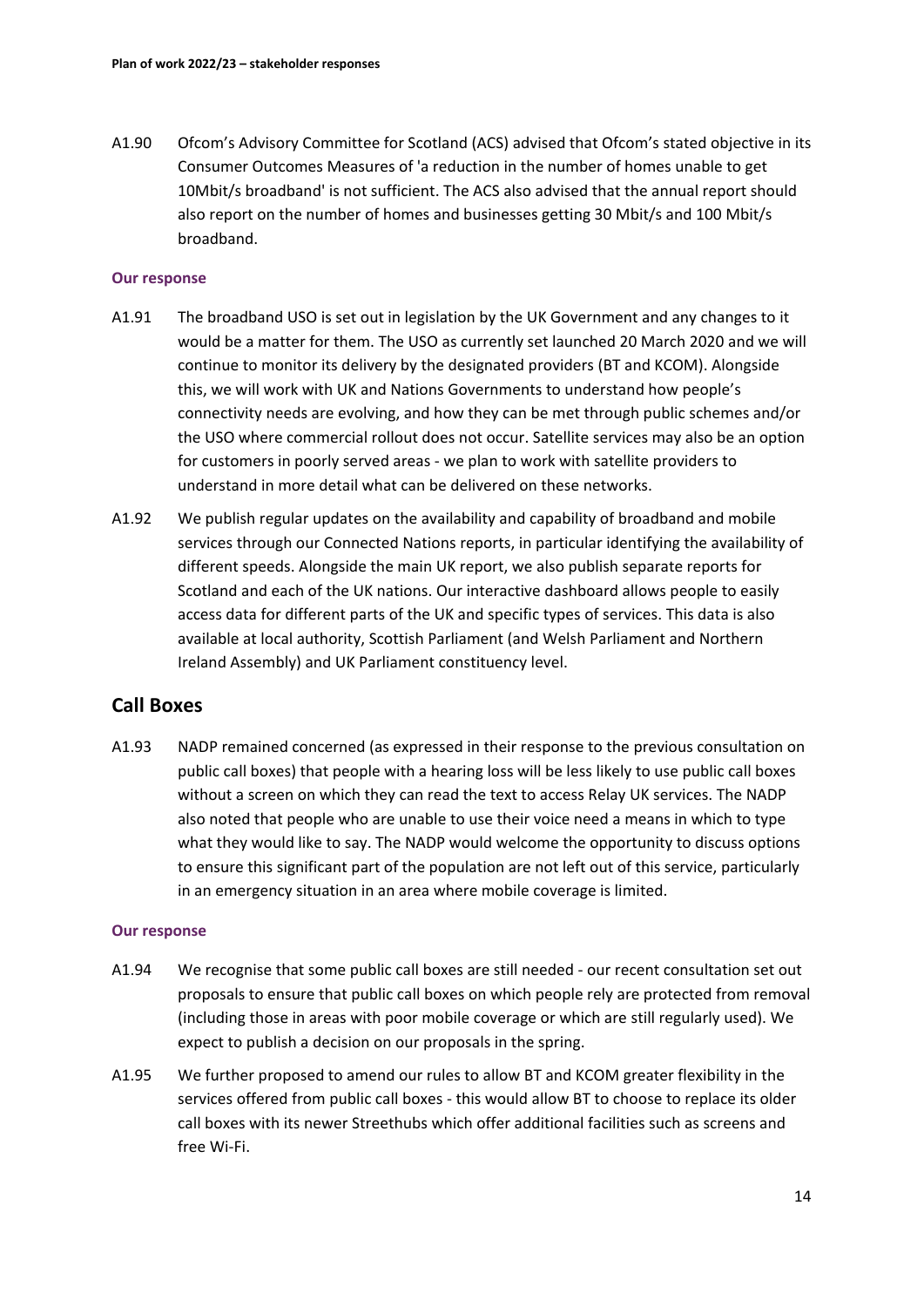# **Mobile coverage data**

- A1.96 Two individuals responded about how Ofcom presents coverage data. One individual urged Ofcom to use real-world data to indicate coverage and stated that possible population coverage should be changed to geographical coverage. The other individual set out their view that using averages to indicate progress is disingenuous when it is households who already have excellent speeds and coverage who receive improvements.
- A1.97 NADP were enthusiastic in anticipation of the findings of the research to examine how people are using mobile phone services and the quality of performance provided to them by mobile network operators, provided it allows the data to differentiate between the consumers with normal hearing and those with hearing loss - ideally broken down into the extent of their hearing loss. NADP also noted that it would be interesting to identify the extent to which consumers use Relay UK compared to the potential population who would benefit from this service.

- A1.98 We will continue work on developing our approach to improving consumer information on mobile coverage. We consider that real world data and verified predictions continue to have important, complimentary roles to play in this work.
- A1.99 We will also continue our work to establish how we can develop our approach to utilising crowd source data. However, we would note that such data typically does not include personal individual data and may not allow the analysis envisaged here.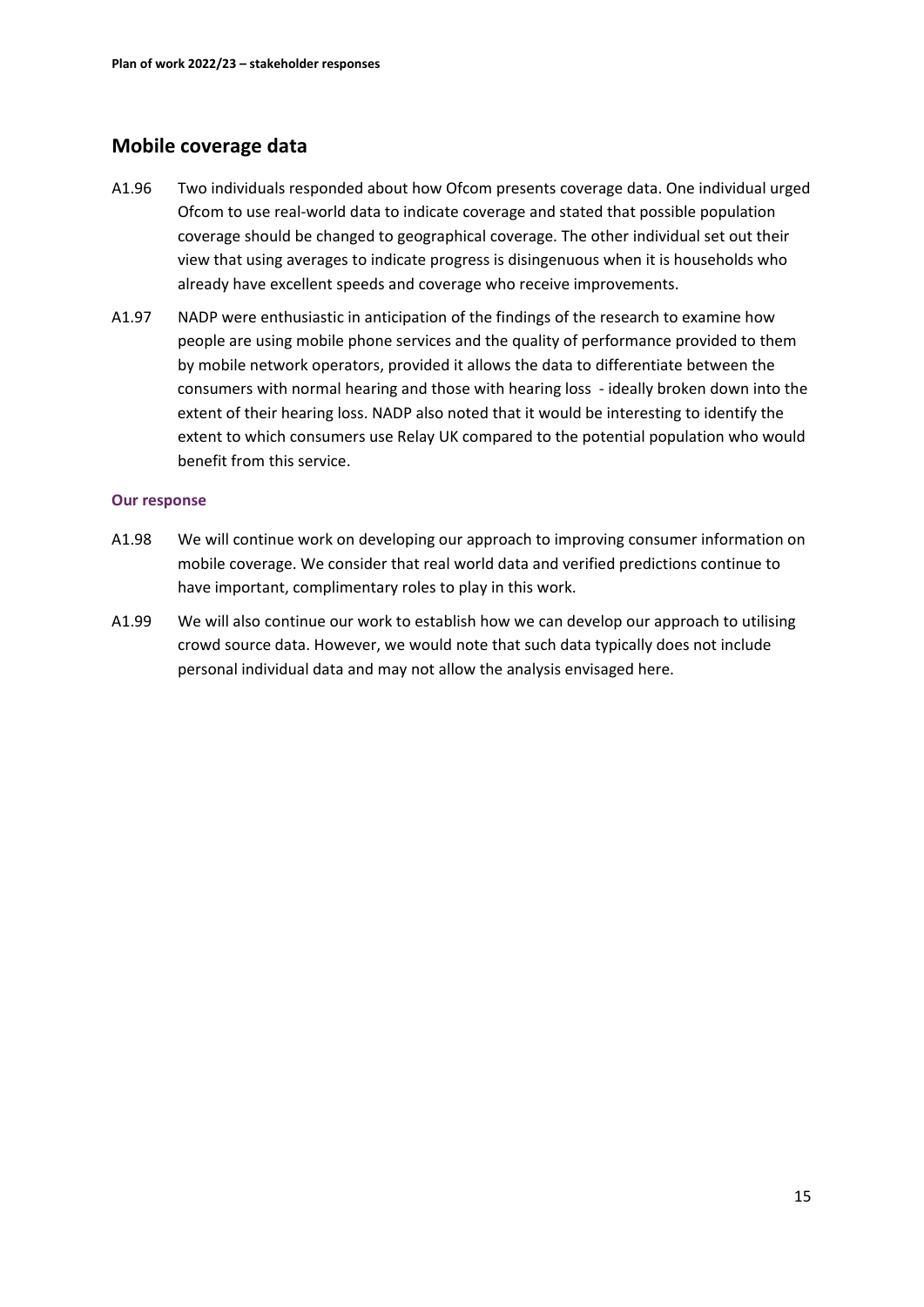# **Fairness for customers**

# **Simpler Switching**

- A1.100 We received a number of responses about simpler switching, including from BT, Openreach and CityFibre, many of which supported Ofcom's industry engagement for One Touch Switch (OTS).
- A1.101 In BT's response it stated that it is supportive of this new process and wants it to be implemented as soon as possible. However, BT noted that the deadline of April 2023 is extremely challenging. This is in view of the need to design, procure and build a new communications hub through which all switching orders will be managed, and to establish the industry governance structures around this. BT called for Ofcom's engagement to help drive the industry's decision-making, and to provide a timely steer where needed to help industry make the rapid progress required.
- A1.102 The Federation of Communications Services (FCS) noted that sufficient Ofcom focus needs to be allocated to the business market to ensure the success of this simpler switching, which will stimulate the UKs economic recovery and future growth. FCS seeks to engage with Ofcom to discuss the industry governance solution and entity for all stakeholders to deliver the industry OTS solution and related industry projects such as Number porting. FCS views this as a fundamental work item that requires extensive Ofcom engagement to deliver a coordinated, functional operational industry solution. FCS remains concerned that the OTS timeline is potentially too challenging. FCS also recommended that the OTS requirements just be mindful of the needs of businesses, and that Number Porting should be incorporated in initial thinking for OTS.
- A1.103 Openreach also expressed concerns with the OTS timeline in its responses. Openreach noted that while its plan is achievable within the required timescale of April 2023, there is a clear dependency on CPs and retailers to be in a position to test systems, etc. in sufficient time for launch. Openreach also raised that a clear policy objective in relation to switching is to enhance the end customer experience – and noted its view that, while the current proposals enable this for dual play (voice and broadband), the exclusion of pay TV may undermine this objective.

- A1.104 In our view, it is important that consumers are able to benefit from the new switching process as soon as possible. We recognise the significant amount of work involved in implementation, and remain of the view that April 2023 is an achievable deadline. Our expectation remains that implementation be transparent and consultative, while recognising the need for timely action and decisive leadership.
- A1.105 The industry, with the support of the Office of the Telecommunications Adjudicator (OTA), has set up the One Touch Switch Steering Group to manage the implementation process. This group is formed of members representing different sectors of the industry, including retailers that serve businesses. The industry has also set up a separate One Touch Switch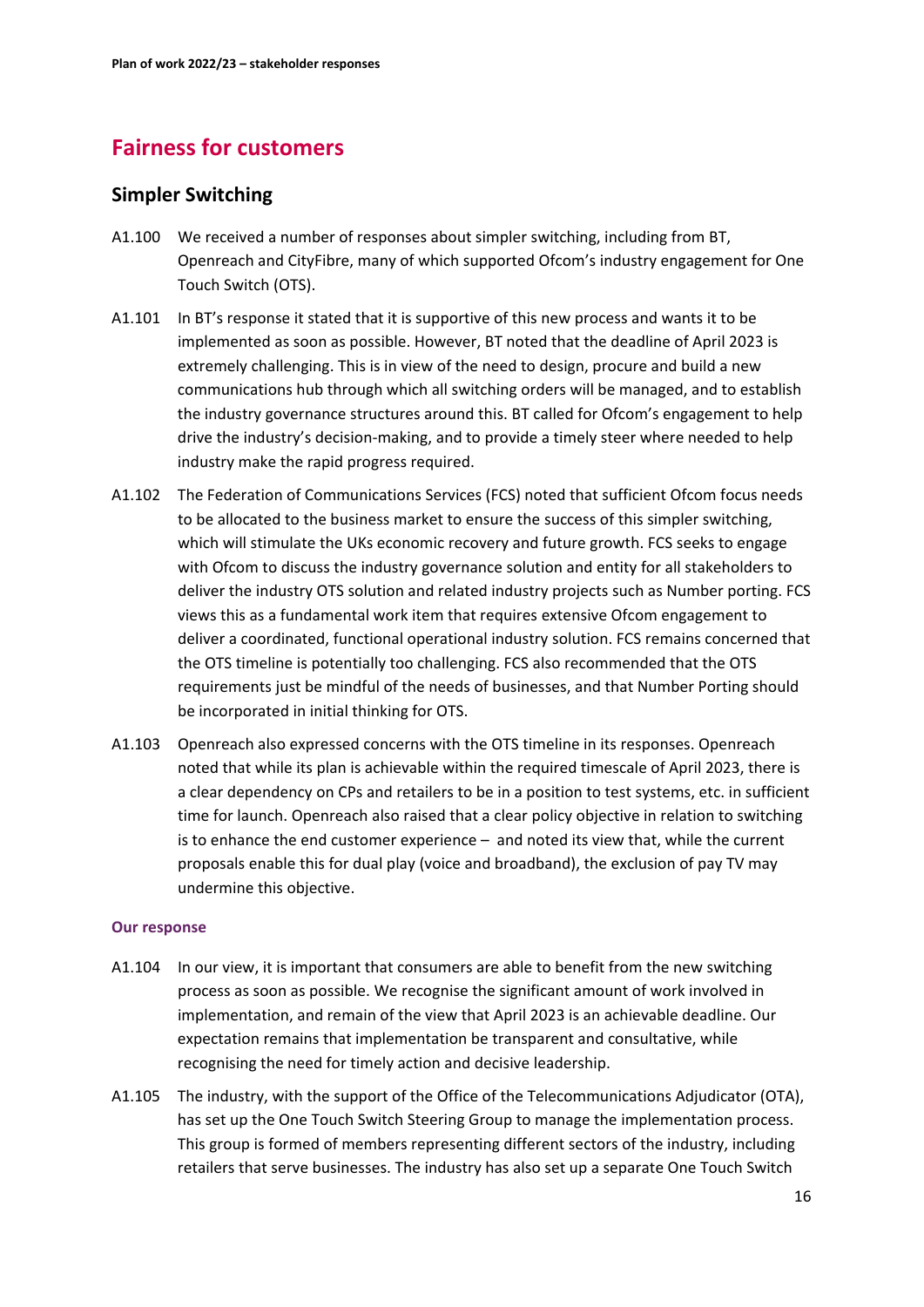Process Group which will consider, among other things, the interaction between One Touch Switch and other industry processes. We welcome these developments, noting that any telecoms provider who has something to contribute on a constructive basis should not be excluded from participating in the implementation process.

A1.106 It is for industry to deliver One Touch Switch. However, Ofcom attends One Touch Switch Steering Group meetings as an observer. We are closely following developments and remain in contact with the OTA to offer our support and ensure that the new process is consistent with our policy decisions and providers' obligations.

### **Vulnerable consumers and accessibility**

- A1.107 We received many responses, from individuals as well as organisations such as BT, the CCP, Openreach and the NADP about making sure that vulnerable consumers have their needs met.
- A1.108 The CCP noted that there is still no consistent language in the communications sector around what it means to be 'vulnerable' and it is concerned that consumers who would benefit from additional support do not know what is available or that they can ask for it. Similarly, Openreach recognised that the causes of vulnerability are complex and can cover a broad range of circumstances. To support vulnerable customers, Openreach thought the industry should come together to better define and serve such vulnerable groups, that there is an important role for Ofcom to help as part of this process.
- A1.109 BT said it fully supports Ofcom's proposal to monitor communication providers to ensure customers in vulnerable circumstances are being treated fairly. It noted it is important providers that effectively distinguish between the needs of different groups within the broader category of vulnerability.
- A1.110 In its response, Wavelength Charity further raised various other issues around vulnerabilities and access to services, including: under-representation of people with impairments or health conditions in research; Ofcom's remit and operations to include inclusivity of people with health conditions; reporting of spending on issues regarding different impairments; accessibility of online services; complaints monitoring; approving changes by service providers that cause loneliness; and the need for help schemes that cover switch to VOIP and reduction in analogue radio services.
- A1.111 NADP believes more needs to be done to proactively promote the Relay UK service to all consumers to ensure that anyone with a hearing loss is aware of the existence of the service and able to continue to communicate by telephone, by voice, as necessary. The NADP understands that CPs have an obligation under the General Conditions to provide information on the service, but it feels this is currently failing to reach the majority of the population with hearing loss. NADP would also welcome the opportunity to discuss how deafened people who use English as their first language can better access emergency services in an equivalent manner and speed to their peers who use BSL or are hearing.
- A1.112 NADP further noted that more development is needed to Automated Speech Recognition (ASR) packages in video conferencing solutions by utilising existing research and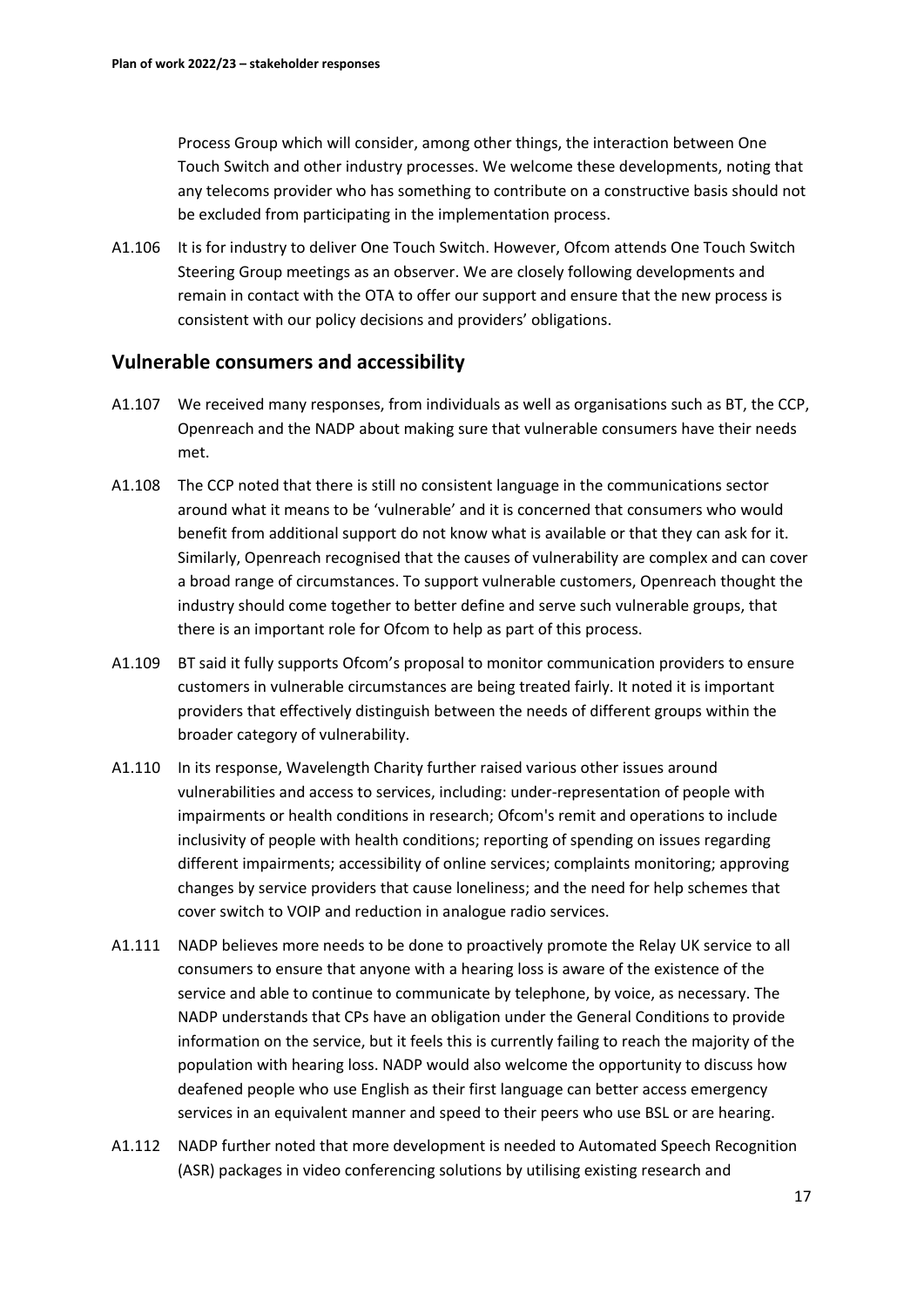experience of providing subtitles, and reaching out to users with hearing loss to make these fully accessible. The way in which the Speech To Text Reporters (STTR) industry has adapted through use of new technology could be further investigated to see if communication services offered to people with hearing loss such as Telephone Relay services and live subtitles could be improved cost effectively. However, the NADP noted they have seen an increasing use of AI in the generation of speech in ASR with varying degrees of success. There is an increasing concern that the development of such solutions may be deemed suitable to replace human transcribers such as STTR, but without any qualitative and consistent measure to justify such a replacement. They believe Ofcom could use its position to ensure that this is prioritised before damage is caused by ASR being introduced prematurely

- A1.113 NADP reiterated its view that all On Demand Programme Services (ODPS) providers should provide subtitles for all content that has been previously broadcast with subtitles. They believe further discussion and investigation needs to be held about the quality of live subtitling both on terrestrial TV and ODPS and that the methodology and metrics used in the Ofcom review of live subtitling (2013-15) should be further developed and implemented to ensure that the quality of live subtitles meets the necessary standards of equivalence.
- A1.114 ACNI and NADP drew attention to the Red Bee outage in September, which had a significant and prolonged impact on consumers who depend on subtitles, signing and audio description to have access to some key services, noting the importance for Ofcom to consider what further work is required to ensure greater resilience and quicker fixes. The NADP also noted the improvements that could be made in terms of communication from Ofcom regarding outages.

- A1.115 We take an inclusive and broad approach to the circumstances that can make people vulnerable in our work and our guide to treating vulnerable customers fairly sets out some examples. We regularly collect data on the experience of vulnerable customers in using services in the telecoms and postal sectors, which feeds into our policy work and decisionmaking. Each of our consumer research trackers (typically run annually) collects data on vulnerable customers as standard, the results of which are available on Ofcom's statistical release calendar<sup>[2](#page-18-0)</sup>. We also conduct ad hoc consumer research among vulnerable groups, for example last year we conducted research which explored the experiences of some vulnerable customers who have recently been in contact with their communication providers.
- A1.116 We note CCP's work in this area which has synergies with our plans to monitor whether providers are treating customers in vulnerable circumstances fairly and giving them the support and services they need. We also note Openreach's comments on our planned work

<span id="page-18-0"></span><sup>2</sup> <https://www.ofcom.org.uk/research-and-data/data/statistics>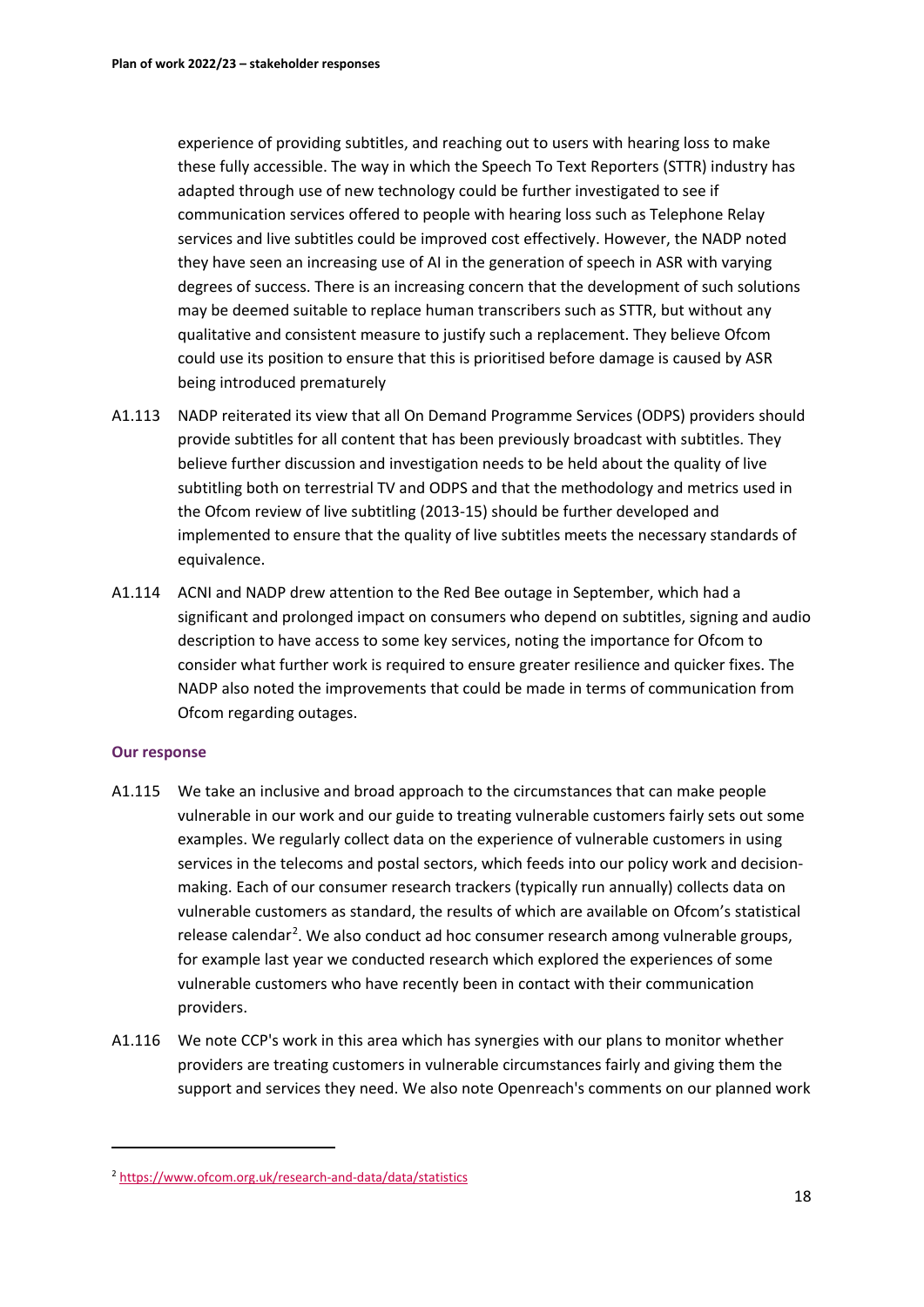regarding vulnerable customers and are happy to engage with Openreach regarding this work.

- A1.117 We will be engaging with communications providers about the need to promote emergency video relay ahead of the launch in June, and will take this opportunity to remind them of the need to promote text relay. We would also be happy to work with NADP to promote text relay to its members. Deaf people with English as their first language are able to use text relay and/or emergency SMS to contact the emergency services. Total Conversation is defined in an International Telecommunications Union (ITU) standard<sup>[3](#page-19-0)</sup>, but this standard does not refer to relay services. Total Conversation direct to the emergency services would be a matter for the emergency services rather than Ofcom.
- A1.118 Ofcom does not regulate videoconferencing software and is not able to set quality standards for Automatic Speech Recognition (ASR) for this purpose. However, we are aware that captions using ASR can be valuable for deaf or hard of hearing users of videoconferencing software. We do set quality standards for text relay, with average voice to text transcription accuracy required to be better than 98%. There are no plans to replace human relay assistants with ASR , but we know that some deaf people use captions generated via ASR in applications such as Microsoft Teams.
- A1.119 The Digital Economy Act (2017) paved the way for accessibility requirements for regulated on-demand services, and we have since made two sets of recommendations to Government on how such requirements should work in practice. Once such regulations are introduced, we will also update our best practice guidelines on provision of access services. We would welcome NADP's input in this process as we may be able to give guidance to broadcasters and on-demand providers on the areas raised in NADP's response. For example, we will further consider what guidance we might provide on ensuring the quality of subtitling, particularly where fully automated means of generating subtitles are being considered.
- A1.120 We note ACNI's and NADP's comments regarding the Red Bee Media outage. Ofcom is conducting an investigation into a potential under-provision of subtitles by Channel 4 on the Freesat platform as well as the extent to which the broadcaster promoted the awareness of the availability of its access services across all its channels and platforms during the period of the outage. In addition, we are also undertaking a wider review of the transmission arrangements and backup facilities that affected broadcasters had in place at the time of the incident, and what changes they have made as a result. We will use the findings of this review to ensure that steps are taken to avoid future such incidents. We will also consider whether further regulatory action may be required to ensure a reliable access services provision remains in place for audiences, no matter what incidents may occur to the broadcast infrastructure that is used to provide them.

<span id="page-19-0"></span><sup>3</sup> <https://www.itu.int/rec/T-REC-F.703/en>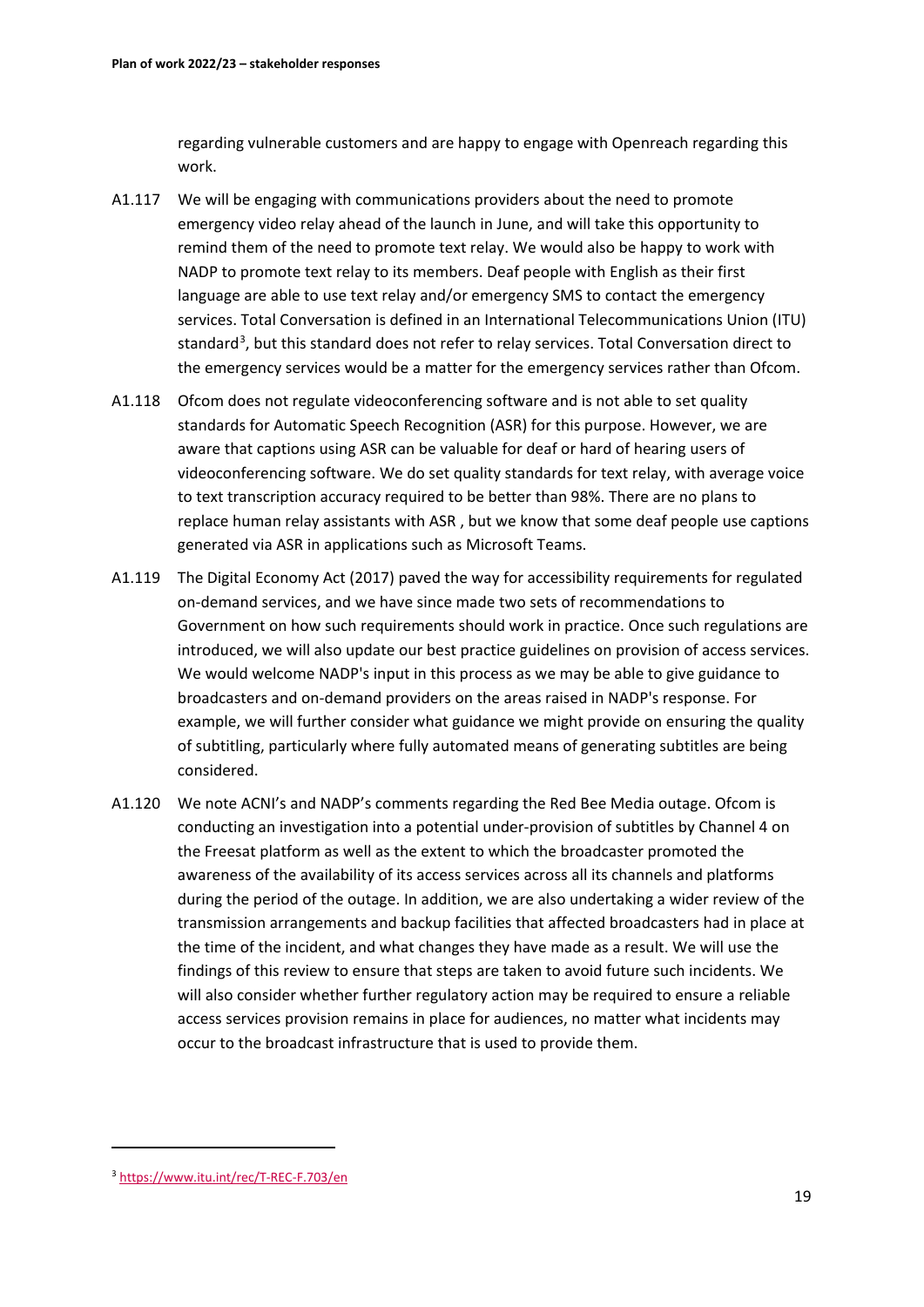# **Affordability of communications services**

- A1.121 Various consumer groups responded emphasising the importance of affordable communications services, especially in the context of wider cost of living concerns.
- A1.122 ACNI asked that Ofcom seeks, possibly in collaboration with other organisations, to undertake research to better understand the fuller picture of financial pressure as it is experienced in different ways across the UK. ACNI believes that this will provide a richer understanding of the issues and opportunities for mitigation.
- A1.123 The CCNI noted that Ofcom and industry must better protect consumers who are experiencing financial vulnerability and are unable to pay their mobile, broadband and pay TV bills to reduce the risk of a harmful debt cycle and a loss of access to an essential service.
- A1.124 Which? encouraged Ofcom to consider how End of Contract Notifications (ECNs) impact different types of consumers, particularly those who are vulnerable or less likely to engage. Which? also recommended that Ofcom should continue to monitor the steps being taken by providers to help those consumers at risk of debt and disconnection. As set out in Which?'s response to Ofcom's consultation on this issue, it would like to see more consistency from providers when it comes to the provision of information about the steps they can take in introducing service restrictions and disconnecting customers. In addition, Which? felt Ofcom should work with providers and other organisations to help raise awareness of social tariffs.
- A1.125 BT stated that Ofcom should also ensure that all providers offer social tariffs. CAS would welcome further work perhaps in the form of a communications campaign, to raise awareness of targeted/social tariffs. Furthermore, CAS highlighted the significant lack of choice consumers have in the mobile market in relation to targeted or social tariffs as, currently, no mobile provider offers a targeted or social tariff.

- A1.126 Ensuring people can access affordable fixed broadband and mobile internet services remains a priority for Ofcom.
- A1.127 As an evidence-based regulator, many of our decisions are informed by our consumer research, which helps us have a thorough, robust and up-to-date understanding of UK consumers. Our regular monitoring of the affordability of communications services has found that around 5% of households struggle to afford their fixed broadband service, while a similar proportion face affordability issues with their mobile smartphone services. We have also found that people who are on lower incomes or more financially vulnerable engage with mobile markets differently in some respects. For example, results from our Technology Tracker 2021 show households on the lowest incomes are around twice as likely as the overall population to rely on their mobile as their only source of internet access.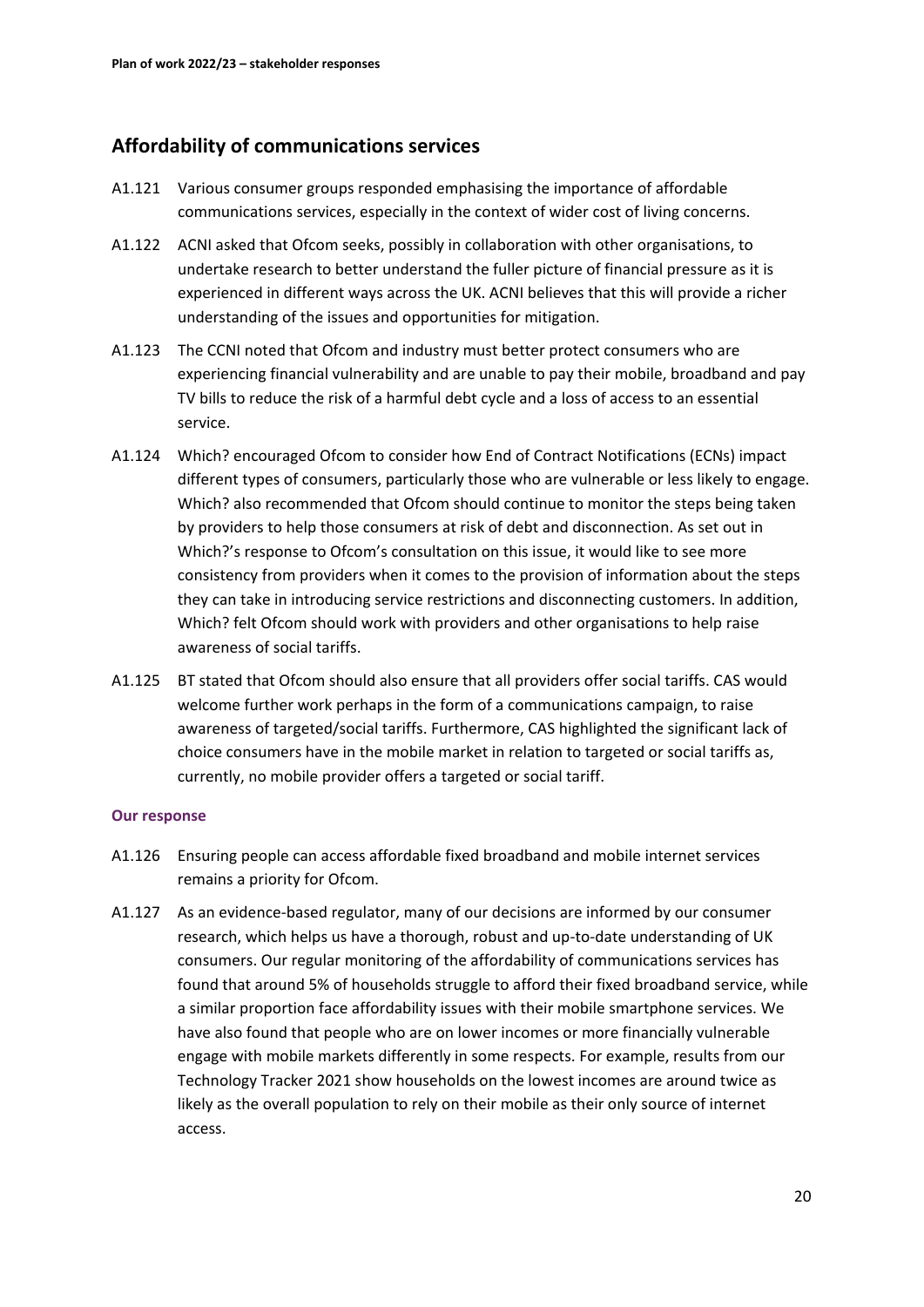- A1.128 We intend to carry out further work to better understand the drivers of affordability issues for smartphone users. Alongside this, we plan to conduct research into mobile internetonly users. This will include exploring motivations/preferences for accessing the internet primarily through mobile data (rather than fixed broadband) and assessing the extent to which this group of consumers face affordability issues.
- A1.129 We carried out an assessment of the impact of end-of-contract notifications (ECNs) in 2021. This found that ECNs appear to have had a positive impact on customer engagement and that engagement among vulnerable out-of-contract broadband customers increased at broadly the same rate as out-of-contract broadband customers overall. We will continue to monitor key trends in pricing and customer engagement, in particular as ECNs and Annual Best Tariff Notifications (ABTNs) become more established.
- A1.130 On 17 March 2022, we published a consultation<sup>[4](#page-21-0)</sup> setting out proposals to help ensure customers in debt or struggling to pay are treated fairly. These proposals are intended to ensure better outcomes for consumers on a more consistent basis. We are working with a range of partners to raise awareness of social tariffs.
- A1.131 Six fixed broadband providers now offer social tariffs to people in receipt of means-tested benefits at prices ranges from  $£10 - 20$  per month. We continue to urge major providers to offer social tariffs and to do more to raise awareness of them among eligible people. In addition, Ofcom is working directly with a range of partners to raise awareness of social tariffs. We will also continue to engage with providers and consumer organisations across the UK, as well as other sectoral regulators, including via the UK Regulators Network to share information to help ensure people are appropriately supported.

# **Nuisance and scam calling**

- A1.132 IPS felt that greater resources and energy should be allocated to monitoring and investigating the non-compliant and fraudulent use of the telephony network. It urged that of both Ofcom investigation and enforcement action towards telecoms firms giving nuisance and scam callers access to their networks needs to made real. IPS also believed that that the deterrent effect on firms carrying out nuisance and scam calling, underpinned by misleading, un-dialable and perpetually changing CLIs would be increased if Ofcom also investigated and acted against them, in parallel with the ICO.
- A1.133 CCNI noted in its response that the level of consumer detriment in Northern Ireland caused by scams is a major concern. It felt that significantly more effort must go into preventing scams and that this must be a strategic priority for Ofcom. It recommended that there needs to be a rebalancing of the risk with banks being required to reimburse consumers that have been exploited rather than allowing banks discretion on whether to refund customers.

<span id="page-21-0"></span><sup>4</sup> [https://www.ofcom.org.uk/consultations-and-statements/category-1/call-for-inputs-review-of-measures-to-protect](https://www.ofcom.org.uk/consultations-and-statements/category-1/call-for-inputs-review-of-measures-to-protect-people-in-debt-or-at-risk-of-disconnection)[people-in-debt-or-at-risk-of-disconnection](https://www.ofcom.org.uk/consultations-and-statements/category-1/call-for-inputs-review-of-measures-to-protect-people-in-debt-or-at-risk-of-disconnection)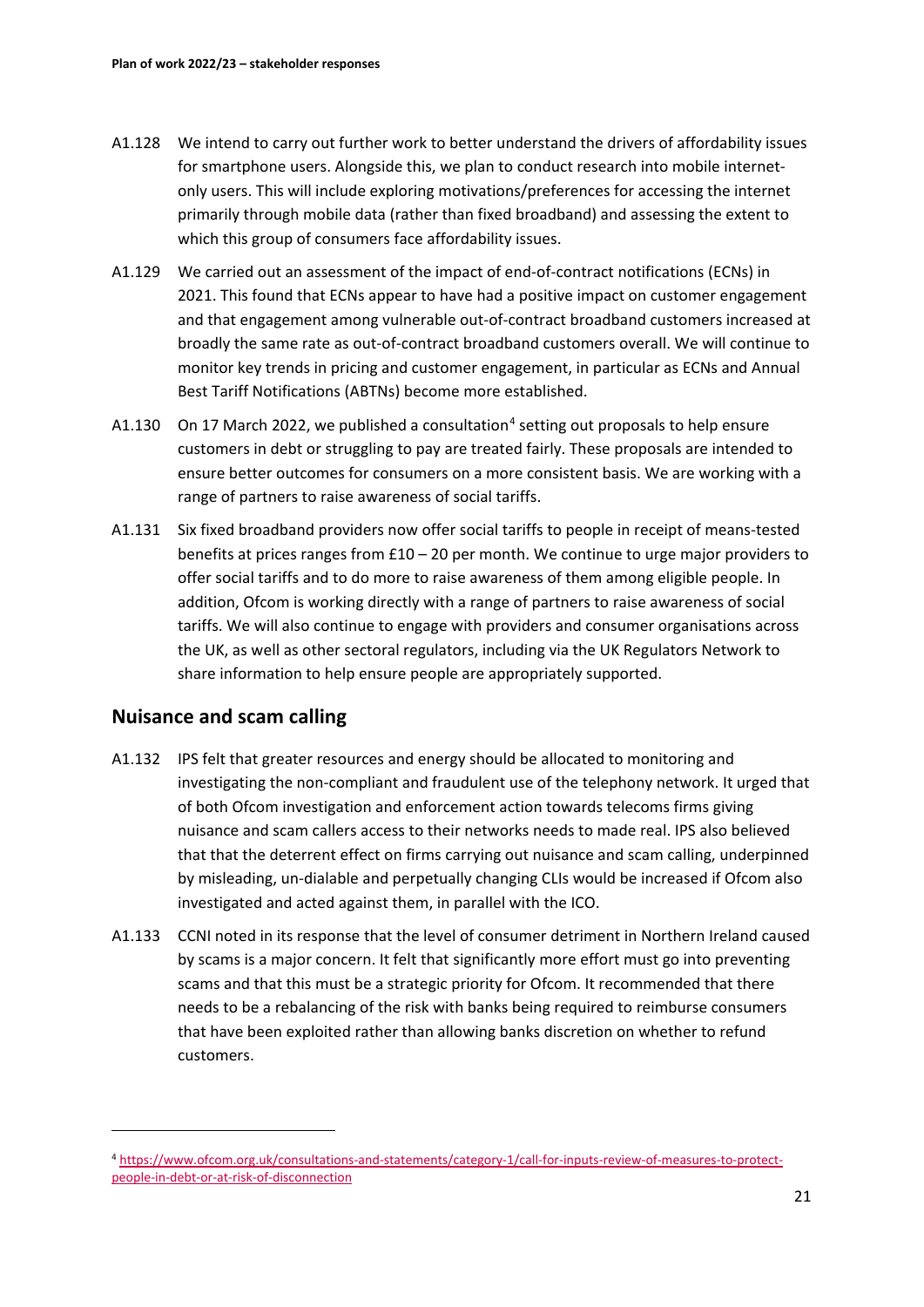A1.134 Which? encourages Ofcom to ensure that customers of Mobile Virtual Network Operators (MVNOs) also receive the benefits of the recent efforts by the MNOs to tackle smishing, in particular through the adoption of SMS spam filters. Which? would also like to see Ofcom introduce a standardised approach across the mobile industry to ensure all consumers have the same protection against SIM swap or number porting fraud.

- A1.13[5](#page-22-0) Ofcom has recently published a policy statement setting out its approach to scams<sup>5</sup>, along with two consultations<sup>[6](#page-22-1)</sup> which propose to introduce new measures to reduce the impact of scams calls on UK consumers.
- A1.136 Mobile network operators either have introduced or are in the process of introducing technology that can detect the key traits of scam texts sent over their networks, allowing them to block more suspicious messages ("SMS filtering"). We understand that SMS filtering is already offered by mobile providers on some of their MVNO services and will continue to engage with industry to understand the technical feasibility of applying SMS filtering more widely.

<span id="page-22-1"></span><span id="page-22-0"></span><sup>5</sup> <https://www.ofcom.org.uk/phones-telecoms-and-internet/information-for-industry/policy/tackling-scam-calls-and-texts> **<sup>6</sup>** Consultation: Good practice guide to help prevent misuse of sub-allocated and assigned numbers

[<sup>\(</sup>https://www.ofcom.org.uk/consultations-and-statements/category-2/good-practice-guide-on-sub-allocated-assigned](https://www.ofcom.org.uk/consultations-and-statements/category-2/good-practice-guide-on-sub-allocated-assigned-numbers)[numbers\)](https://www.ofcom.org.uk/consultations-and-statements/category-2/good-practice-guide-on-sub-allocated-assigned-numbers) ; Consultation: Improving the accuracy of Calling Line Identification (CLI) data [\(https://www.ofcom.org.uk/consultations-and-statements/category-2/improving-cli-data-accuracy\)](https://www.ofcom.org.uk/consultations-and-statements/category-2/improving-cli-data-accuracy)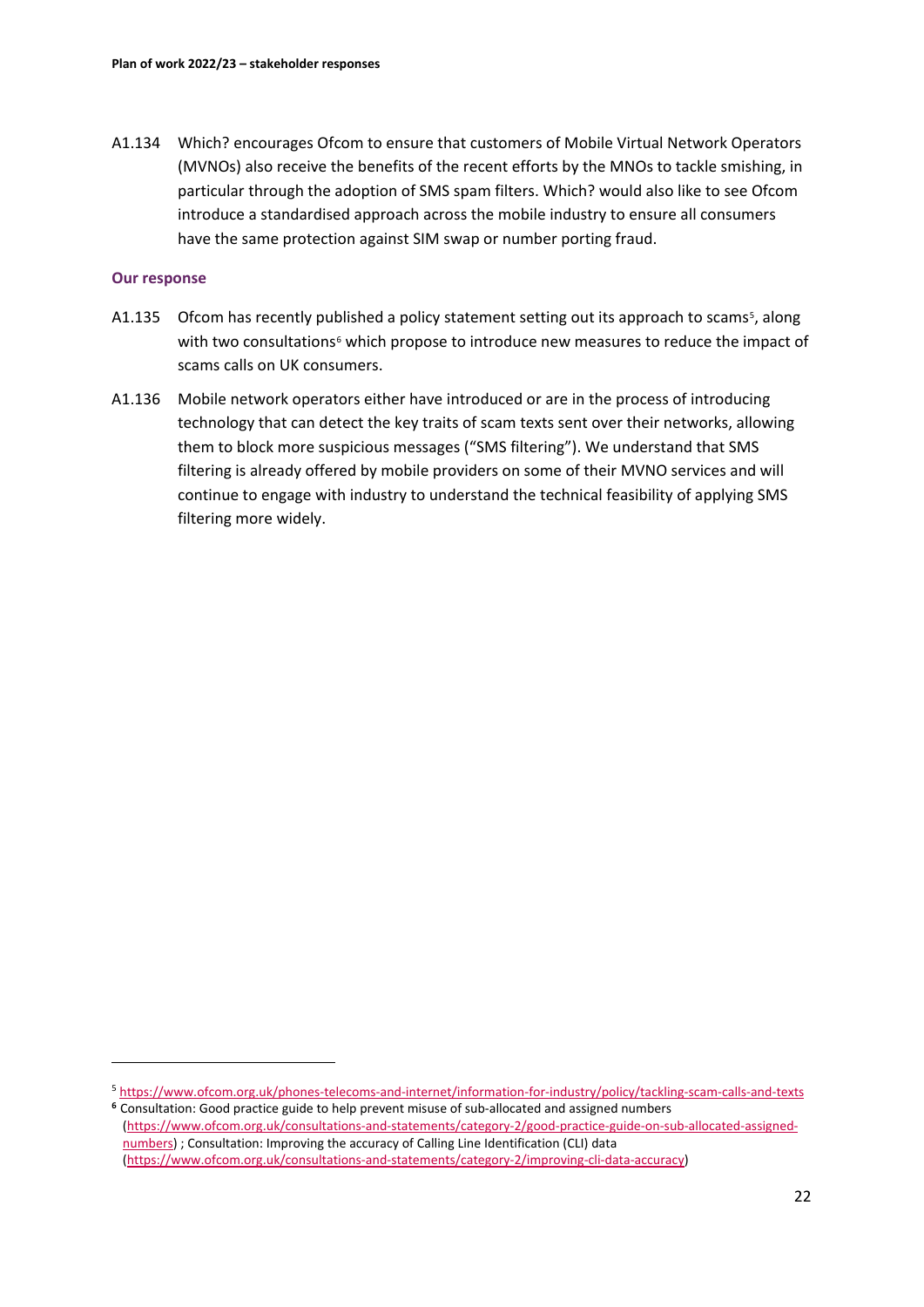# **Enabling wireless services in the broader economy**

# **Spectrum Allocations**

- A1.137 BT welcomed Ofcom's continuing work on its spectrum programme, in particular the award of 26 GHz, the future spectrum roadmap and authorisation of drones. BT noted that Ofcom should ensure that it has assessed the different options for the future use of UHF spectrum currently used for digital terrestrial television ahead of the ITU-World Radiocommunication Conference-23 (WRC-23) next year. BT would also welcome further clarity on what Ofcom's next steps are on its spectrum roadmap.
- A1.138 Nokia observed that availability of spectrum is of crucial importance for stakeholders to allow deployment and development of their services. In respect to the mmWave, Nokia said around 1000 MHz of contiguous spectrum should be made available per operator to enable the real features of 5G.
- A1.139 Apple generally agreed that spectrum should be made available as soon as practically feasible. They emphasised that they did not necessarily agree that bands should be specifically cleared prior to release if coexistence and sharing is feasible, unless some form of incentive pricing had been applied or a full cost benefit analysis undertaken. They further noted their interest in which frequency bands Ofcom is considering for mmWave above and beyond the 26 GHz and 66 GHz bands. In relation to 6G, Apple considered that there is a need to distinguish new spectrum and its implication on radio technologies from usage/licensing rules for both new and existing spectrum. Investigations should include licensed vs. flexible and increased shared use of spectrum. Architecture design and spectrum rules should enable local and private network extensions and service extensions. Consideration should be given to flexibility to enable new business and use cases, adaptivity to local (and temporal) needs, enabling ubiquitous and equitable access and avoiding fragmentation (of standards and spectrum).
- A1.140 Ericsson observed that the mobile industry alongside GSMA has reviewed spectrum requirements between 2025 and 2030. The conclusion from the GSMA assessment is that an average of 2 GHz of mid-band spectrum is needed to ensure efficient use and to take into consideration all users in a fair and equable manner. Ericsson noted they did not see any specific item in the Plan of Work in relation to 6G. However, they have noticed a recent consultation on THz in relation to 6G: Unlocking the potential of Terahertz radio spectrum. [7](#page-23-0) Ericsson recommended that regulators consider a wide range of spectrum for 6G including lower ranges, in particular 8-15 GHz. Ericsson noted that Ofcom could consider exploring 6G as part of the 2022/23 work programme.
- A1.141 One individual submission noted that non-public networks offer great advantages to UK PLC and should be prioritised over public networks who should be encouraged to ensure efficient use (and coverage) of their existing allocations. Any review should further take

<span id="page-23-0"></span><sup>7</sup> [https://www.ofcom.org.uk/\\_\\_data/assets/pdf\\_file/0032/228929/terahertz-spectrum-paper.pdf](https://www.ofcom.org.uk/__data/assets/pdf_file/0032/228929/terahertz-spectrum-paper.pdf)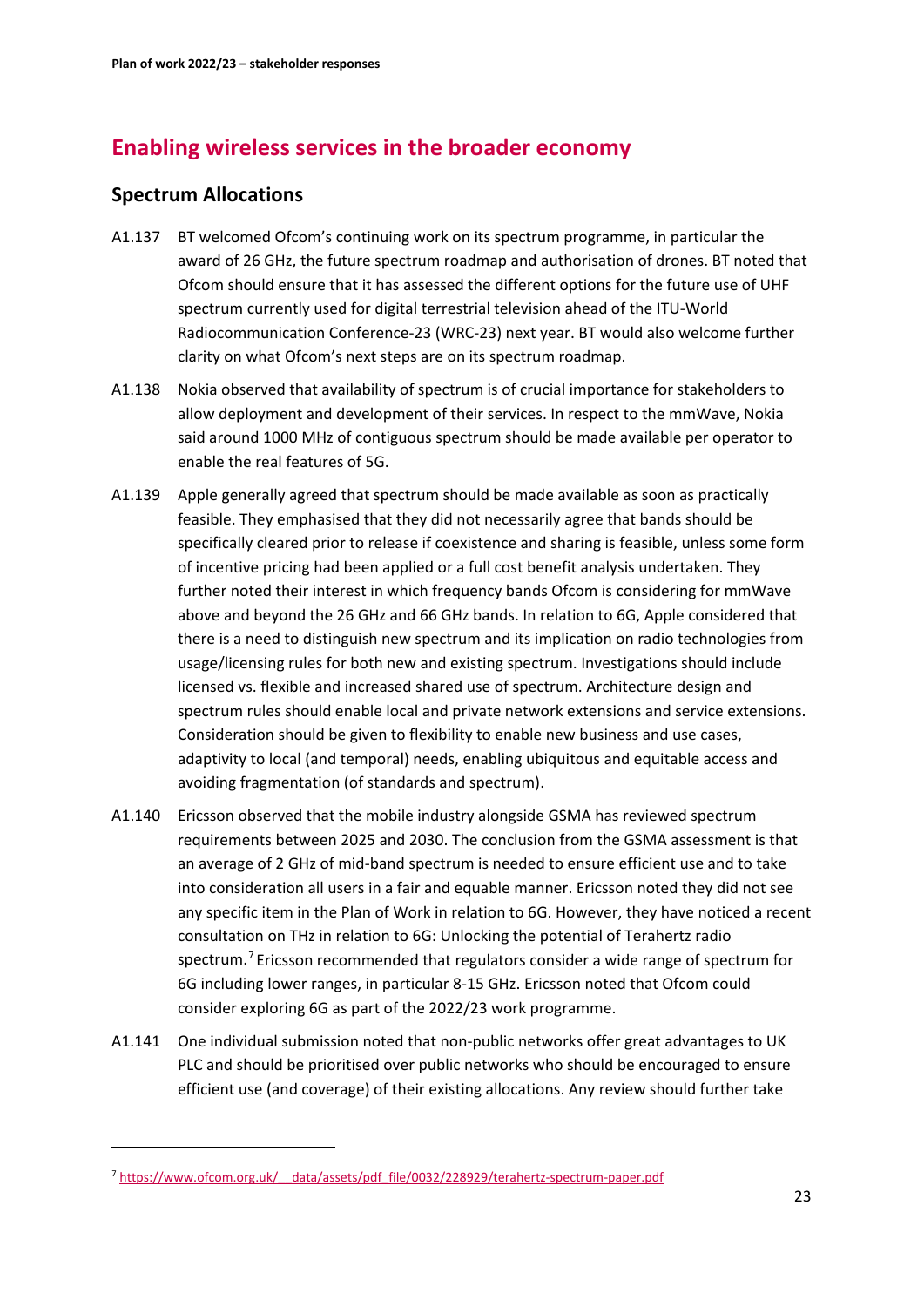into account whether current allocations are effectively being used and their coverages is maximised.

- A1.142 Vodafone noted that spectrum policy should also be reviewed through a pro-investment lens to support the 5G vision and that the system of Annual Licence Fees (ALFs) should be revisited. Ofcom should revise its approach for estimating ALFs with a view to minimising distortions and more accurately reflecting societal value and the public service provided by the MNOs. Earmarking ALF revenues for (re)investment in mobile networks should be considered.
- A1.143 Vodafone also noted that Ofcom should ensure that there are effective market mechanisms to allow spectrum licence holders to trade un-used or under-utilised spectrum, creating a strong incentive for network operators to optimise their spectrum holdings. They further state that Ofcom should prevent unmatchable spectrum advantages by retaining the legacy European rule prohibiting Ofcom from taking auction receipts into account when designing awards, and revise the approach to spectrum auctions where there is scope for spectrum sharing. Vodafone further notes the inconsistent treatment of public and private mobile networks should be addressed, to prevent unfair preferential spectrum access. The current arrangements distort incentives and undermine investment in public mobile network infrastructure.
- A1.144 The Joint Radio Company noted their concern that utilities are having access to other spectrum allocations curtailed or removed completely. They note specific concern around the withdrawal of the 1.4 GHz band from 2024 (to be repurposed for Supplemental Downlink), which is resulting in considerable migration works to alternative frequency bands, as well as recent announcements regarding changes to the 26 GHz microwave band (to be used for 5G and 6G services), as both are incurring costs which will ultimately be borne by energy customers. They observe that the major changes to these three frequency bands seem at odds with the current work activity to review the changing (increasing) requirements for utilities to have access to dedicated radio spectrum to facilitate 'Smart Grid' developments.

- A1.145 Ofcom intends to publish a call for input on WRC-23 later this year which will set out our emerging thinking on the various Agenda Items (including Ultra High Frequency (UHF) spectrum) that will be addressed at WRC-23. We note BT's comments on the spectrum roadmap and plan to publish it soon and welcome stakeholder feedback.
- A1.146 We note the comments raised by Apple and Nokia on millimetre wave (mmWave) spectrum, and will consider these comments within our upcoming consultation on making mmWave spectrum available for new services, including 5G.
- A1.147 We published a discussion paper<sup>[8](#page-24-0)</sup> on mobile networks and spectrum in February which considered how mobile networks may need to evolve to meet to meet future demand and

<span id="page-24-0"></span><sup>8</sup> [https://www.ofcom.org.uk/\\_\\_data/assets/pdf\\_file/0017/232082/mobile-spectrum-demand-discussion-paper.pdf](https://www.ofcom.org.uk/__data/assets/pdf_file/0017/232082/mobile-spectrum-demand-discussion-paper.pdf)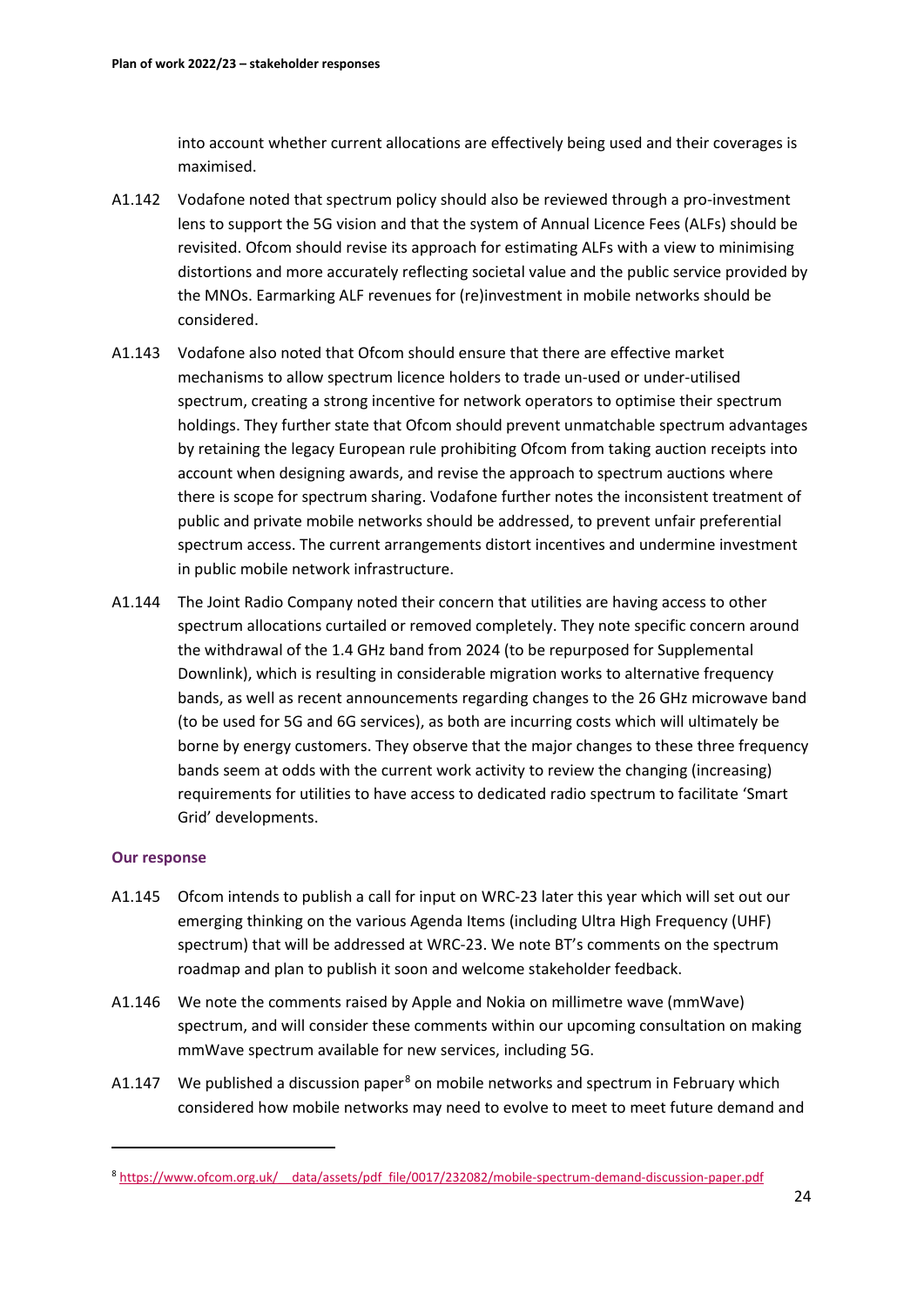deliver the quality of experience needed by consumers and businesses in the period to 2035. We are inviting comments by 8 April 2022, including on whether there are specific frequency ranges which should be considered for mobile access to support capacity provision in the future.

- A1.148 The process for defining what the characteristics of 6G will be is still in progress and we are monitoring developments. We consider that there is a strong case for using existing spectrum to deliver 6G whilst also looking at extremely high frequencies such as THz spectrum as the new frontier for  $6G<sub>2</sub>$  As we take forward our work on mobile networks and spectrum we will take account of the views provided above.
- A1.149 Ofcom opened up access to shared and localised spectrum in 2019 and continues to engage with stakeholders to understand how their demands are evolving. Our spectrum management strategy has identified localised access and innovation as key areas of increased focus.
- A1.150 We acknowledge the desirability of encouraging investment and innovation in UK networks to benefit consumers, and will continue to take these factors into account alongside our other duties as we consider ALFs in applicable bands. We agree with Vodafone's emphasis on the importance of market mechanisms to allow trade; and on the importance of spectrum sharing, and will continue to champion these. The level of auction receipts is not a relevant consideration when designing awards.
- A1.151 We recognise the importance of wireless communications to the utilities. As we develop our proposals for enabling new uses of the 26 GHz envisaged by international harmonisation decisions, we will have an eye to potential for coexistence with some incumbent uses.

# **Upper 6 GHz Band**

- A1.152 Vodafone, BT, Nokia, Huawei and the Wi-Fi Alliance all expressed concerns about allowing operations in the upper 6GHz band, noting that any action here is premature given international harmonisation for mobile usage is being considered under the World Radiocommunication Conference (WRC-23) and preparatory coexistence studies are already underway. BT further voices concern that Ofcom's proposed timing for a statement on licensed use of the Upper 6GHz band does not appear to allow adequate time for consultation.
- A1.153 Apple requested Ofcom advocate that no International Mobile Telecommunications (IMT) identification is needed in the 6 GHz band under WRC-23 Agenda.
- A1.154 The Wi-Fi Alliance asked Ofcom to consider that even if WRC-23 designates 6425-7125 MHz band for IMT in some countries, significant time (i.e. years) and investments (i.e. billions of pounds) will be required to develop, implement, and deploy commercial broadband networks in the 6 GHz band, whereas the latest Wi-Fi technology (Wi-Fi 6E)

<span id="page-25-0"></span><sup>9</sup> [https://www.ofcom.org.uk/\\_\\_data/assets/pdf\\_file/0032/228929/terahertz-spectrum-paper.pdf](https://www.ofcom.org.uk/__data/assets/pdf_file/0032/228929/terahertz-spectrum-paper.pdf)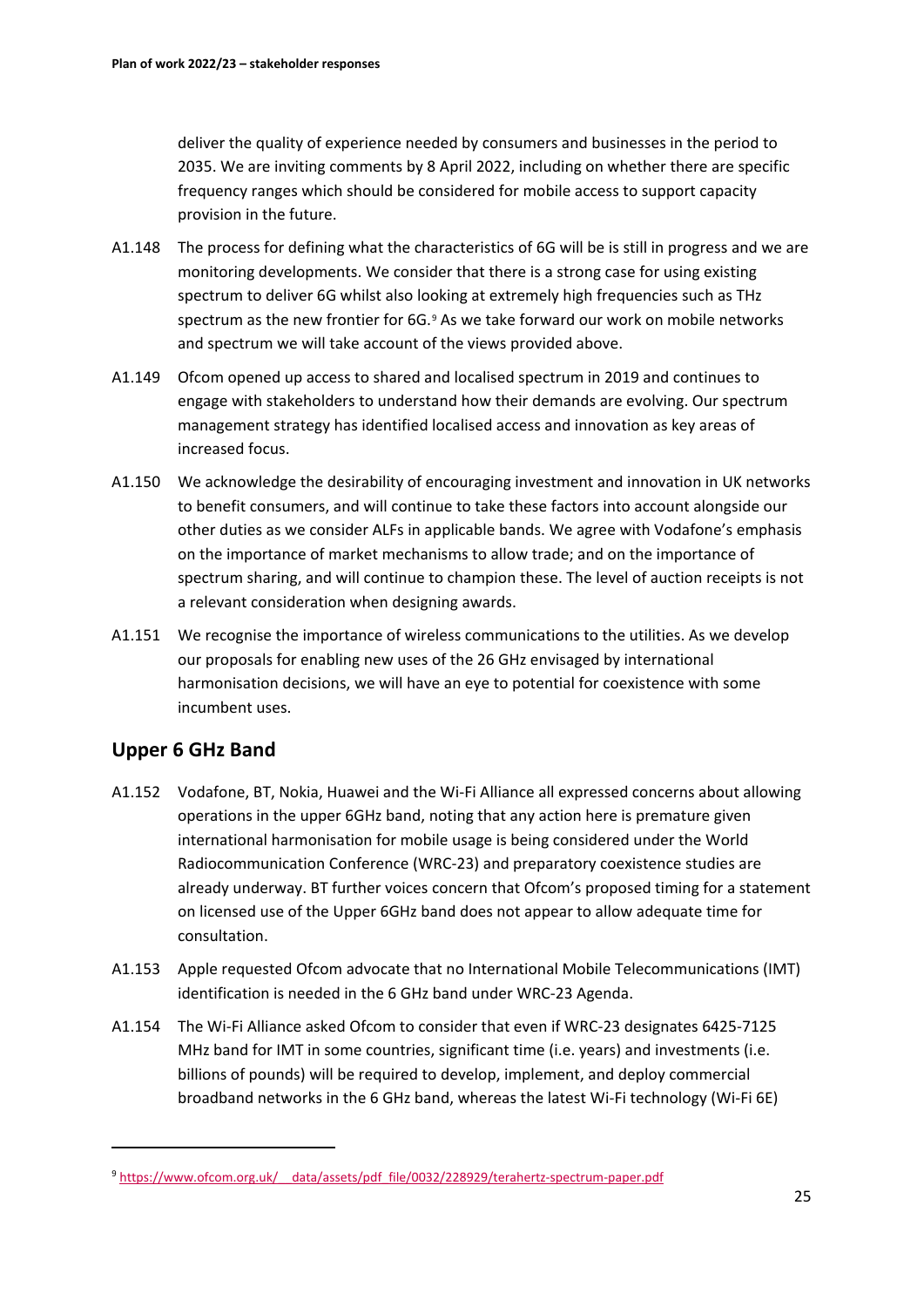operating in the 5.925-7.125 GHz band is already on the market, empowering tremendous connectivity benefits.

- A1.155 Apple, Broadcom, Cisco, HP, Intel, Meta, Microsoft recommended in their joint submission that Ofcom makes the upper 6 GHz band (6425-7125 MHz) available for licence-exempt use. They highlighted that additional licence-exempt spectrum would not only benefit consumers but also, and very much so, businesses of all sizes, from SMEs to large corporations. The 6425-7125 MHz band is the only remaining piece of spectrum that could reasonably used by licence-exempt RLAN. As Ofcom considers its future plans for Wireless Access Systems (WAS)/RLAN in 6 GHz, the ultimate objective should be a sustainable, robust ecosystem for Wi-Fi and other WAS/RLAN devices throughout the 6 GHz band.
- A1.156 The joint submission further expressed concerns about considerations for sharing the 6425-7125 MHz band, or parts thereof between licensed and licence-exempt technologies. One of the issues we see is that to avoid interference between systems using different technologies, comparatively large separation distances might be required which could result in a highly inefficient use of spectrum.
- A1.157 Apple noted in their submission support for making 5925-7125 MHz available for Low Power Indoor (LPI) Wireless Access Systems / Radio Local Area Networks (WAS/RLAN) and Very Low Power portable indoor/outdoor WAS/RLAN including narrow-band Frequency-Hopping Spread Spectrum (FHSS) on a licence-exempt basis. If Automated Frequency Coordination (AFC)/Citizens Broadband Radio Service (CBRS)/light-licensing is being considered for 6425-7125 MHz we recommend that it should only apply to higher power WAS/RLAN while still enabling, without additional restrictions, Low Power Indoor (LPI) and Very Low Power portable indoor/outdoor WAS/RLAN on a licence-exempt basis. For all or part of the 5925-7125 MHz range, Apple believes that user equipment or client devices should not be subject to light-licensing or registration.
- A1.158 The DSA believed the most efficient use of the 6425-7125 MHz band can be made by opening it for licence-exempt use. The 6425-7125 MHz band is the only remaining piece of spectrum that could be reasonably used by licence-exempt RLAN. If this band was identified and eventually allocated to IMT, as envisaged in WRC-23 AI 1.2, there would be no spectrum available for RLAN when it will be needed. The final link between the access network and the user ('local connectivity') is typically established via Wi-Fi. For users to be able to enjoy the benefits of future gigabit access networks, this final link must be adequately resourced, i.e., it must be able to utilize a sufficiently large amount of spectrum. To close the remaining gap, DSA recommends that Ofcom also make the upper 6GHz band (6425-7125 MHz) available for licence-exempt use.
- A1.159 The DSA further expressed concern about considerations for sharing the 6425-7125MHz band between licensed and licence-exempt technologies. One of the issues seen is that to avoid interference between systems using different technologies, comparatively large separation distances might be required which could result in a highly inefficient use of spectrum.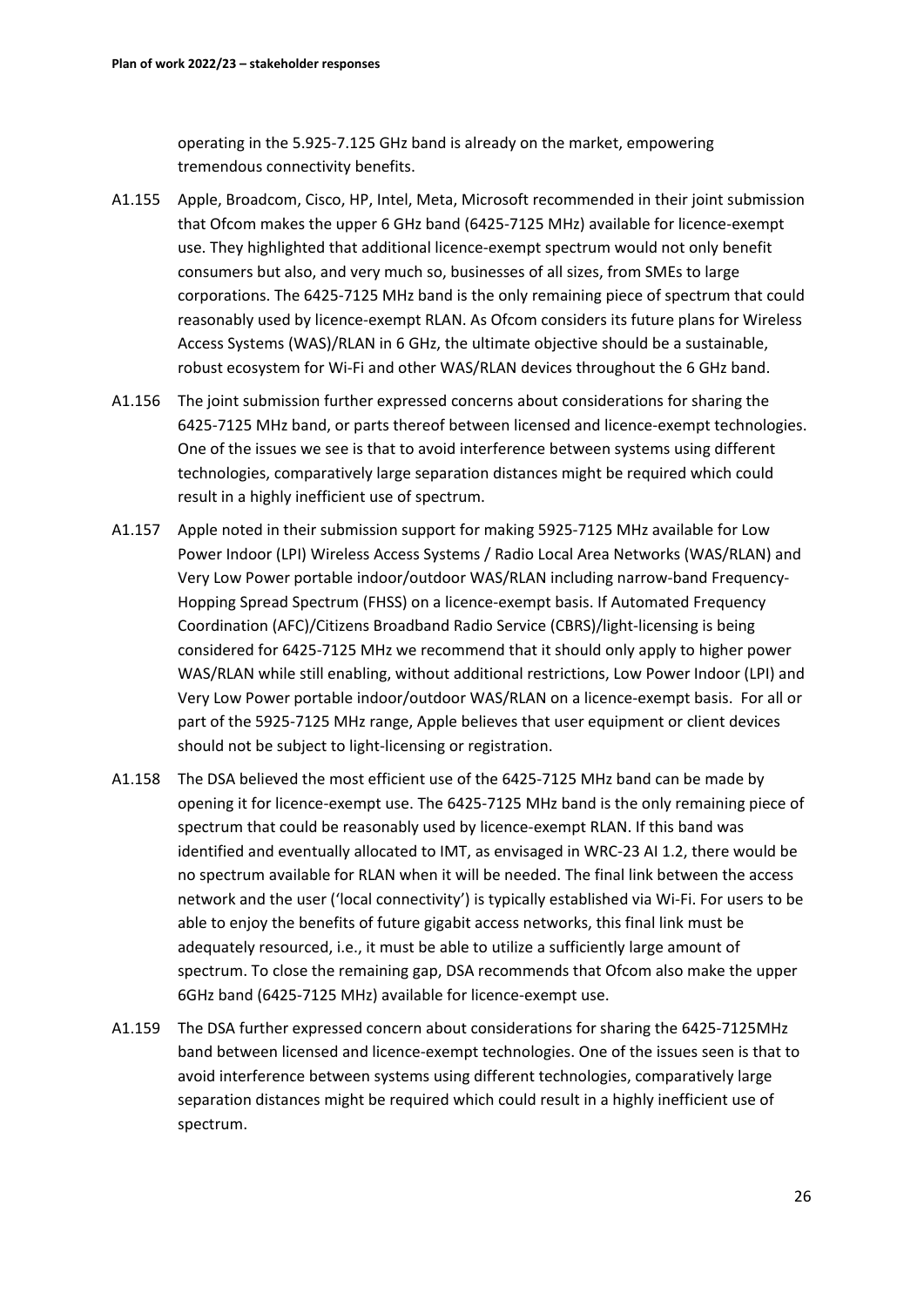- A1.160 Ericsson noted that it is a critical decision to ensure the most efficient use of the 6GHz spectrum as it represents the largest remaining single block of mid-band spectrum that can be allocated for 5G use cases. When considering options for assigning 6GHz it is also key to consider the supply and demand of both mobile and RLAN, and where the spectrum allocation will enable the delivery of high-quality connectivity and innovation in the broader economy.
- A1.161 Huawei recommended that Ofcom launches a consultation on the upper 6GHz, addressing a number of alternative options, including not only licensed low-power indoor Wi-Fi-like equipment but also macro-cellular 5G mobile networks, and aim to publish a statement in 2024 accounting for the outcome of international studies at the World Radio Conference in 2023.

### **Our response**

- A1.162 In carrying out our functions, one of the things that Ofcom is required to ensure is the optimal use of spectrum for use by wireless telegraphy. We authorise access to spectrum under both licensing and licence exemption regimes. In 2019 we opened up access to an additional 500MHz of spectrum under licence exemption and have also opened access for licence exempt use at 57-71GHz, in addition to spectrum already in use for WLAN and SRDs. Our discussion paper on Mobile Networks and Spectrum, Meeting future demand for mobile data, <sup>[10](#page-27-0)</sup> sets out our initial thinking on future demand for mobile services and how mobile networks may need to evolve to meet that demand. It has taken into account the role RLAN technologies might play in meeting future connectivity demand and we continue to monitor how market demand is evolving, whilst maintaining our technology neutrality.
- A1.163 We published a consultation<sup>[11](#page-27-1)</sup> on our proposals for licensed use of the upper 6GHz band on a localised, low power indoor-only basis on 28 February. We designed our proposals in a way that does not diminish our ability to authorise future mobile use, or other potential uses such as licence exempt Wi-Fi.
- A1.164 We further note the expressed views on the upper 6GHz band and we will consider them alongside responses to our discussion document as we develop our future strategy for mobile spectrum. We plan to set out our initial conclusions by the end of 2022 and this will inform our approach to the upper 6 GHz band at WRC-23.

### **Wi-Fi**

A1.165 In a joint submission, Apple, Broadcom, Cisco, HP, Intel, Meta & Microsoft raised a number of observations and concerns regarding the future of Wi-Fi regulation. In this respect they note the importance of availability of a sufficient amount of licence-exempt spectrum for Wi-Fi, or RLAN in general and call on Ofcom to give due consideration to this important

<span id="page-27-0"></span><sup>10</sup> [https://www.ofcom.org.uk/consultations-and-statements/category-3/discussion-paper-meeting-future-demand-for](https://www.ofcom.org.uk/consultations-and-statements/category-3/discussion-paper-meeting-future-demand-for-mobile-data)[mobile-data](https://www.ofcom.org.uk/consultations-and-statements/category-3/discussion-paper-meeting-future-demand-for-mobile-data)

<span id="page-27-1"></span><sup>11</sup> <https://www.ofcom.org.uk/consultations-and-statements/category-2/spectrum-sharing-upper-6-ghz-band>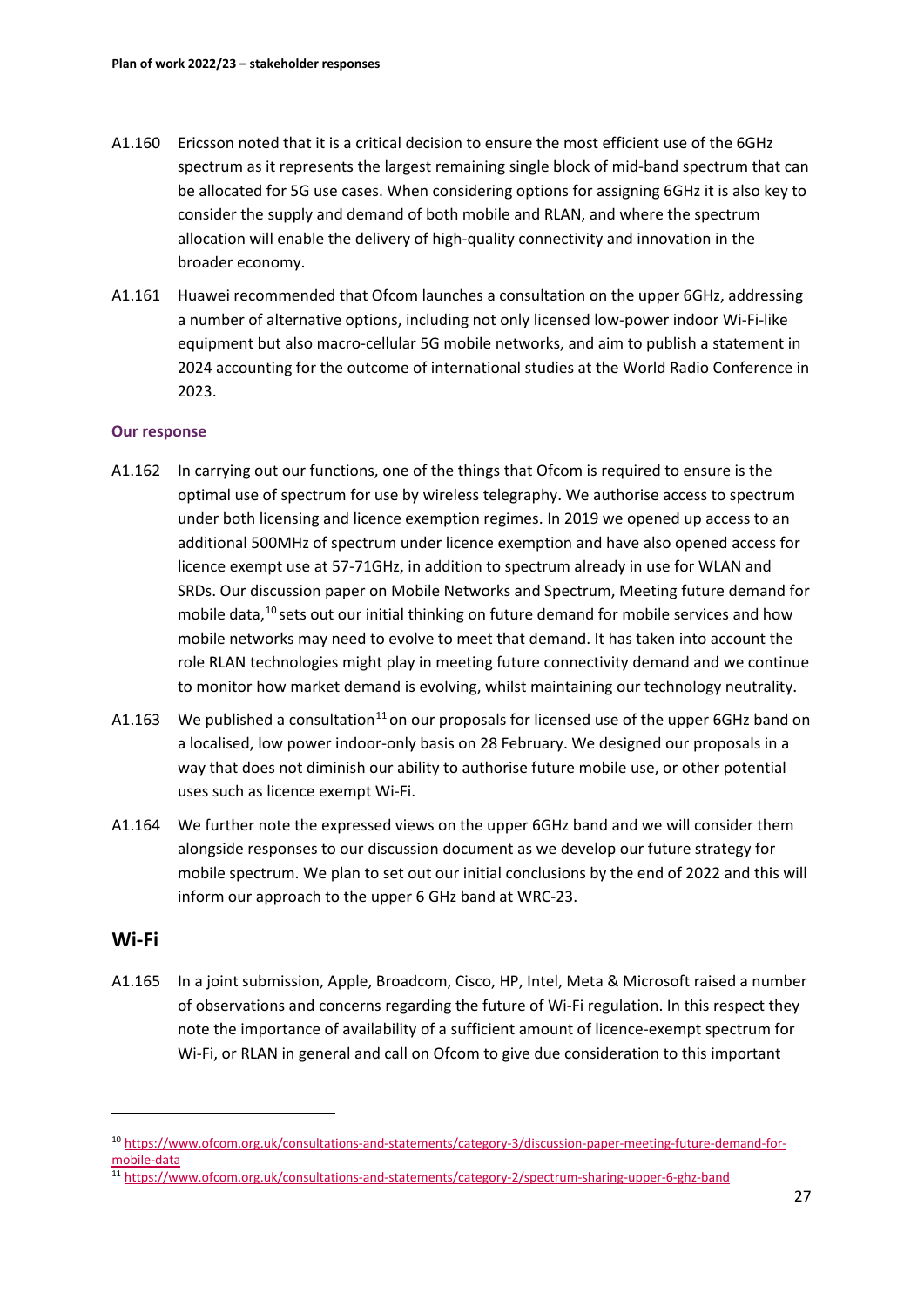aspect in their Plan of Work 2022/23 and their strategy for realizing the UK gigabit society. This point is similarly raised in the DSA submission.

A1.166 In this respect the Wi-Fi Alliance noted in their submission that the 500 MHz (5925-6425 MHz) increase in spectrum available under licence exemption, while significant and much needed, does not offer sufficient bandwidth to support the ever-increasing demand for Wi-Fi. The Wi-Fi Alliance therefore requests to include consideration of expanding licenceexempt (i.e., Wi-Fi) access to 6425-7125 MHz band in the 2022/23 work plan, as access to less than the entire 5925-7125 MHz band (1200 MHz) for licence-exempt use would substantively reduce Wi-Fi 6E performance in terms of latency and data throughput.

### **Our response**

- A1.167 In carrying out our functions, one of the things that Ofcom is required to ensure is the optimal use of spectrum for use by wireless telegraphy. We authorise access to spectrum under both licensing and licence exemption regimes. We have opened access to an additional 500MHz of spectrum under licence exemption in 2019 and have also opened access for licence exempt use at 57-71GHz, in addition to spectrum already in use for WLAN and SRDs.
- A1.168 Our discussion paper<sup>[12](#page-28-0)</sup> on mobile networks and spectrum, 'Meeting future demand for mobile data' has taken into account the role RLAN technologies might play in meeting future connectivity demand and we continue to monitor how market demand is evolving, whilst maintaining our technology neutrality. In light of the evolving demand, we are consulting<sup>[13](#page-28-1)</sup> on proposals to enable access to the upper 6 GHz on a localised, low power indoor-only basis. We believe that these proposals would not impact incumbent users or diminish our ability to authorise future uses.
- A1.169 We are aware of industry interest in the use of the upper 6 GHz band for licence-exempt consumer Wi-Fi or for licensed 5G mobile networks. Technical compatibility work to establish whether and how 5G mobile and licence-exempt Wi-Fi could share the band with each other or other incumbents is still ongoing. We are actively participating in the international preparations for the World Radiocommunication Conference 2023 (WRC-23) and separate work in CEPT, including technical compatibility activities for the upper 6 GHz band, and gauging views from interested UK stakeholders. It may be some time before we can form a view on these uses – therefore they are out of scope of this consultation. For further discussion of the upper 6 Ghz Band, see the response above.

# **Interference**

A1.170 European Utility Telecom Council raised concerns in relation to the challenge of monitoring interference in a digital age. They note in their submission that in the digital domain, sophisticated monitoring and analysis is required to determine if the source of degradation

<span id="page-28-0"></span><sup>12</sup> [https://www.ofcom.org.uk/consultations-and-statements/category-3/discussion-paper-meeting-future-demand-for](https://www.ofcom.org.uk/consultations-and-statements/category-3/discussion-paper-meeting-future-demand-for-mobile-data)[mobile-data](https://www.ofcom.org.uk/consultations-and-statements/category-3/discussion-paper-meeting-future-demand-for-mobile-data)

<span id="page-28-1"></span><sup>13</sup> <https://www.ofcom.org.uk/consultations-and-statements/category-2/spectrum-sharing-upper-6-ghz-band>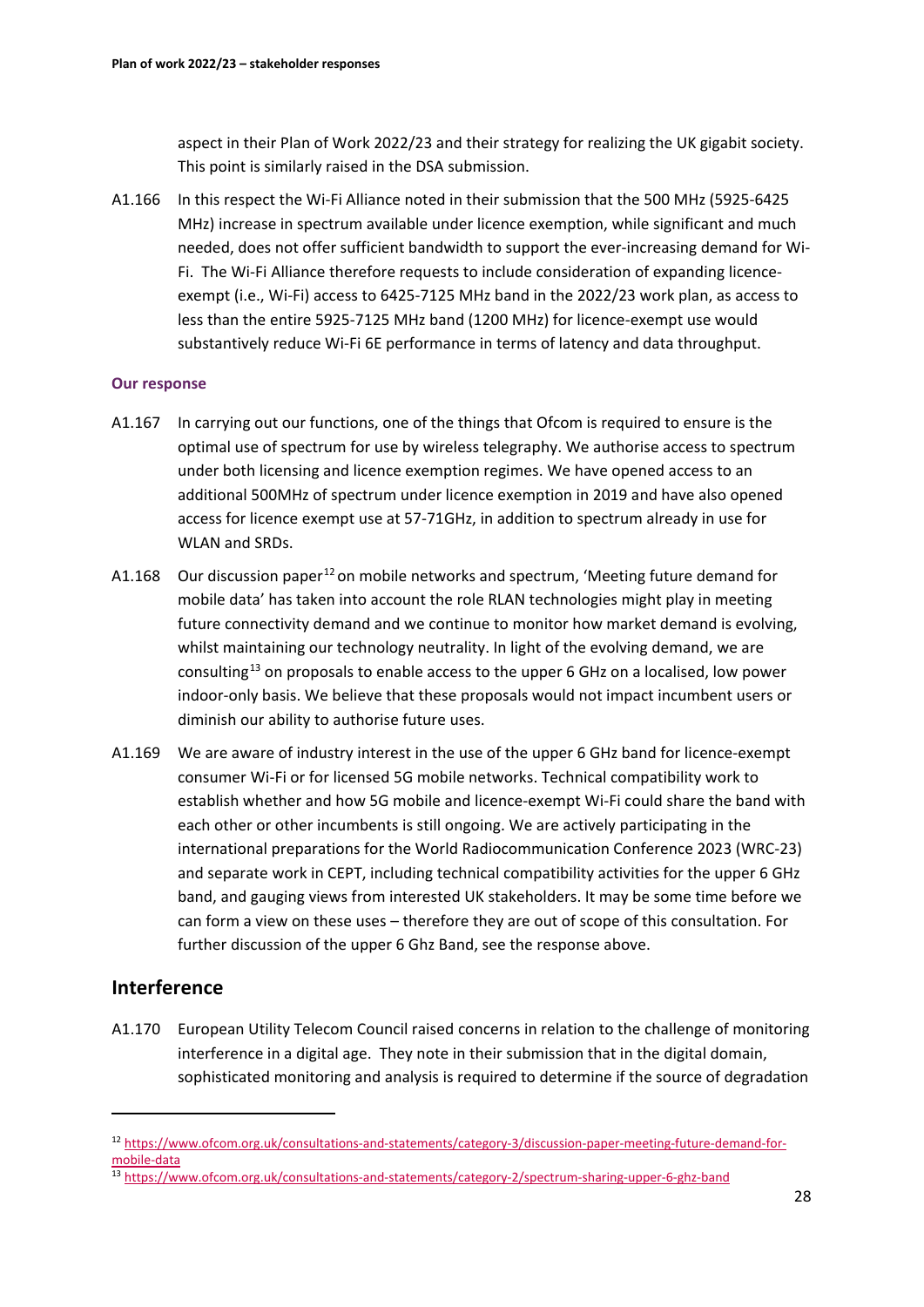is external interference or internal issues. They stress the important role of Ofcom's interference and monitoring capability and note its essential role in maintaining the reliability and efficiency of radio communications."

### **Our response**

A1.171 We note the comments raised by European Utility Telecom Council in their response on digital interference and will continue to develop our interference and monitoring capability as technologies evolve.

### **Innovative approaches to Spectrum Management**

- A1.172 The Wi-Fi Alliance supported introduction of innovative approaches to spectrum management, including databases, but stated that these approaches, to the greatest extent possible, should be harmonised internationally and balanced noting the complexity in the design and implementation. They noted a light licensing regime using a database solution is an effective spectrum management technique but only in specific frequency bands and use cases. The Wi-Fi Alliance therefore supports a light-licensing regime for higher-power license-exempt operations in the 5925-7125 MHz band under the control of databases to manage spectrum access by identifying permissible frequencies at a given geographic location.
- A1.173 Apple suggested that any introduction of innovative approaches to spectrum management, including light-licensing possibly using databases, needs to be carefully considered; harmonised globally to the greatest extent possible; and balanced noting the complexity in the design and implementation of databases.
- A1.174 Apple, Broadcom, Cisco, HP, Intel, Meta, Microsoft welcomed Ofcom's initiative to consider innovative spectrum sharing techniques in their joint submission. They believe that systems such as AFC can be very efficiently used to enable licence-exempt standard power RLAN to share a band with incumbent users. Given the additional complexity of database systems, their application should be carefully considered and limited to standard power RLANs only. They note that Low-power indoor (LPI) and Very Low Power RLANs, for instance, are generally able to coexist with other users and hence do not require coordination through a database.
- A1.175 The DSA welcomed the Ofcom's initiative to consider innovative spectrum sharing techniques and believes that systems such as AFC can be very efficiently used to enable license-exempt standard power RLAN to share a band with incumbent users, particularly in outdoor deployments. DSA further reiterated its support for automating the process for Shared Access Licenses.
- A1.176 One individual submission expressed their support of spectrum databases, noting an expanse of this would speed up allocations, providing there is a human option for allocations which may not fully fit within the database configuration.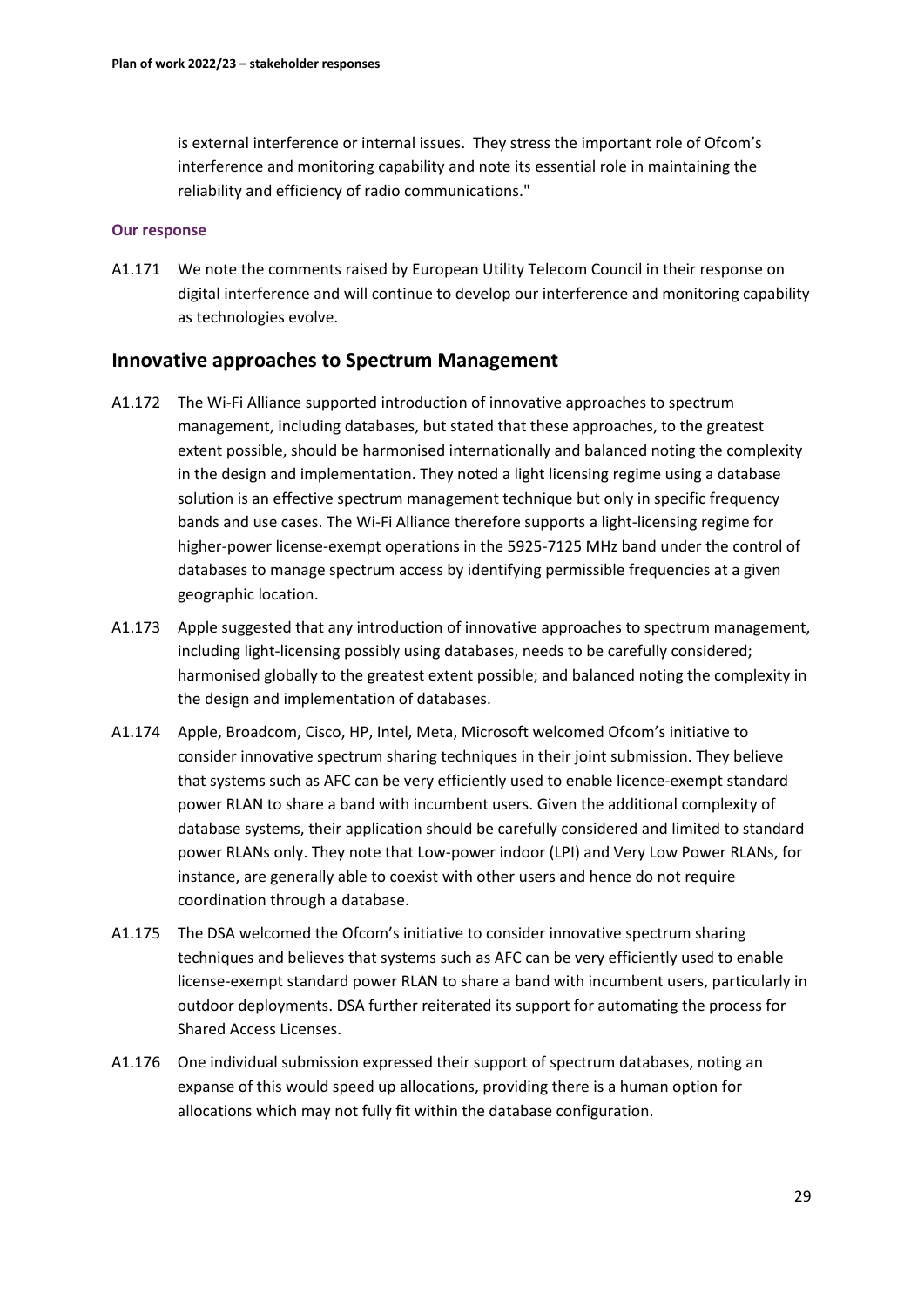### **Our response**

- A1.177 We continue to look to improve our licensing processes, and our Licence Platform Evolution programme will deliver a cloud-hosted licensing platform to replace the legacy systems. This will support greater efficiencies in our licensing processes, including online access and self-service licensing management for our stakeholders i.e. 'automation to the licensee'.
- A1.178 We will look in detail at new and innovative spectrum management models including the role and appropriateness of dynamic spectrum access (DSA) databases in different authorisation frameworks. We recognise the importance of harmonisation not just for technology but also the principle of DSA where other countries also introduce dynamic spectrum management models to generate economies of scale. We will engage with stakeholders directly on this in the coming year.
- A1.179 We are considering further automated access to shared spectrum and we continue to monitor demand for more localised access to spectrum. Local access has been identified as one of the key areas of increased focus in our spectrum management strategy.

# **Programme Making & Special Events (PMSE)**

- A1.180 A number of submissions, including those from the British Entertainment Industry Radio group (BEIRG) and Shure, raised concerns about the lack of discussion of PMSE in the work plan.
- A1.181 BEIRG expressed their belief it is essential Ofcom demonstrates a firm commitment to continue working with the PMSE community, which in turn will give manufacturers the confidence to invest in the future development of technology. When it comes to spectrum sharing, BEIRG continued to urge Ofcom to adopt a holistic approach that considers the needs of the PMSE community. BEIRG stated that squeezing the sector any more could seriously damage its ability to provide high quality content.
- A1.182 BEIRG further noted the clearance of both the 800 MHz and 700 MHz bands has already caused significant disruption to the PMSE sector and despite Government financial support, it has negatively impacted the industry over the last 10 years and concern exists that there will be another clearance programme.
- A1.183 Shure noted it is essential to recognize the global significance and social and economic value of PMSE and the efforts the PMSE industry has made to improve spectral efficiency to mitigate the losses. Continued access to spectrum for PMSE, especially in the 470-694 MHz range, should be a top priority for Ofcom.
- A1.184 An individual submission noted the potential importance of WRC-23 for PMSE and a much greater proactive approach is required by Ofcom to ensure the continued access to the 470-694 MHz tuning range on a Region 1 basis in both the near and far future.
- A1.185 BEIRG also urges Ofcom that Digital Enhanced Cordless Telecommunications (DECT) technology and spectrum is not just utilised for "granny phones" [that] can now be swept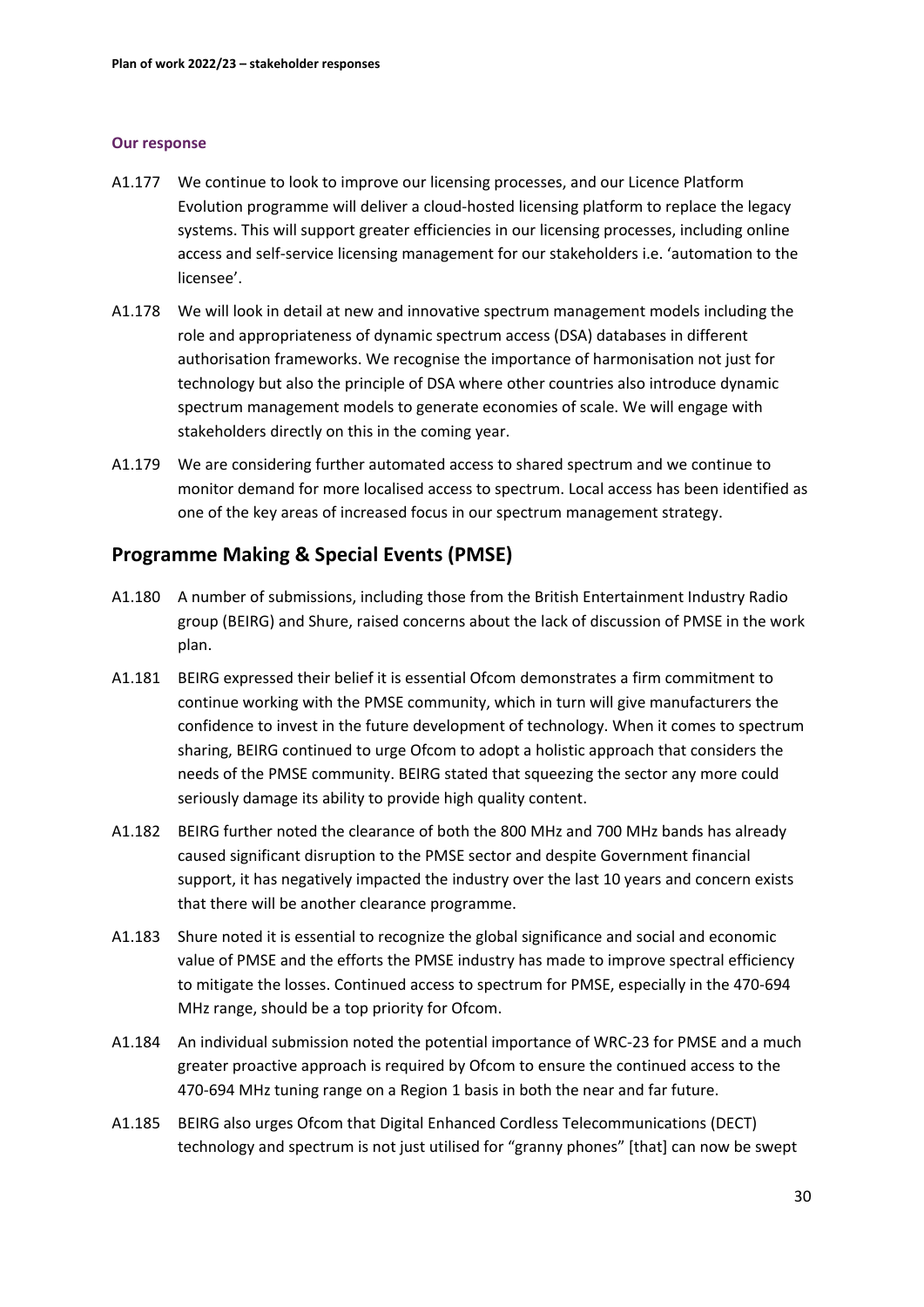aside in favour of newer technologies. The loss or erosion of the dedicated licence exempt DECT spectrum would be devastating to PMSE.

### **Our response**

- A1.186 We recognise and value the importance of the PMSE sector and its contribution to the creative economy and cultural life of the UK. We will continue to engage closely with the PMSE sector in relation to any future developments.
- A1.187 We are conscious of the effect on the PMSE sector of successive spectrum band clearances, most recently the 700 MHz band. While we recognise the importance of security of tenure for the PMSE sector, spectrum use changes over time and Ofcom has a general duty with regards to spectrum. This general duty requires us to have regard to the different needs and interests, so far as the use of the electro-magnetic spectrum for wireless telegraphy is concerned, of all persons who may wish to use spectrum. This duty applies to all our spectrum management decisions.
- A1.188 We have no plans to alter the regulatory status of the DECT band (1880 1900 MHz). We recognise the importance of that band for all users of equipment that satisfies the Licence Exemption Regulations applicable to the band.
- A1.189 Our Plan of Work mentions our international engagement with other national administrators and industry to ensure that UK interests are appropriately reflected and protected in international spectrum decisions and debates. Our international work in relation to policy questions that affect the PMSE sector (for example, within European Conference of Postal and Telecommunications Administrations (CEPT) and ITU-R) is included within that.
- A1.190 We have no plans to alter the regulatory status of the DECT band (1880 1900 MHz). We recognise the importance of that band for all users of equipment that satisfies the Licence Exemption Regulations applicable to the band.

### **Mobile Phone Repeaters**

A1.191 One individual submission noted the importance of Ofcom's work on mobile phone repeaters in 2021 and raised a number of remaining challenges regarding their use on boats.

### **Our response**

A1.192 We note the comments raised in relation to mobile phone repeaters for use on boats, and will consider these comments in any further work we undertake on repeaters.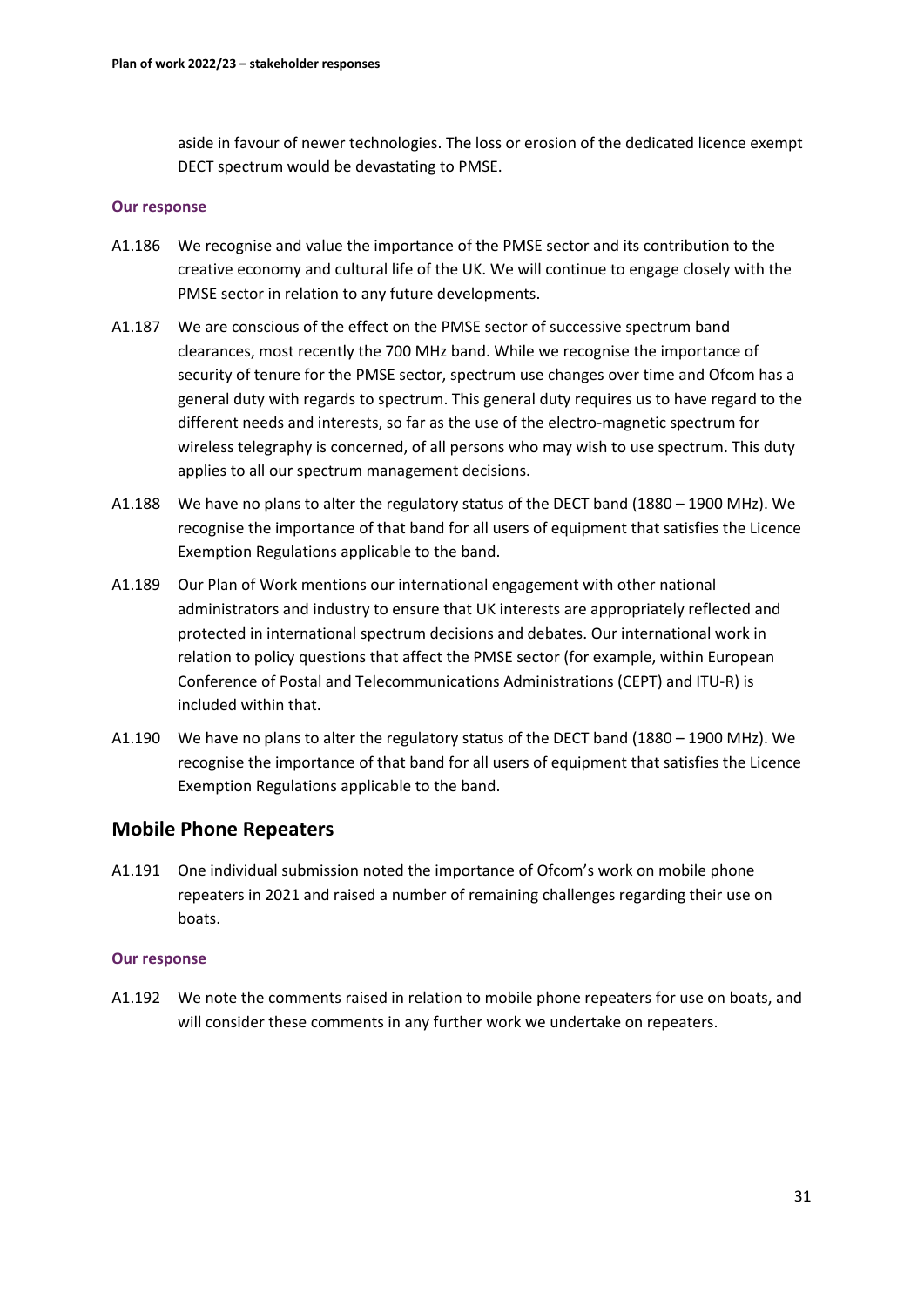# **Supporting and developing UK Media**

# **Audience engagement**

A1.193 The Welsh Government submitted that Ofcom should ensure sufficient opportunities for public engagements and consultations with audience across the UK. It argued that these processes are vital for highlighting key differences between audiences, for instance the importance of the Welsh language to meeting audience needs in Wales.

### **Our response**

A1.194 We currently seek to engage across the UK to understand the differences in audiences, as was demonstrated in the Small Screen: Big Debate consultation, where the importance of broadcasting in UK's Indigenous minority languages was highlighted. We will continue to engage with audiences across the UK about the importance of linguistic diversity and support the work of those organisations who broadcast in indigenous languages.

# **Diversity and inclusion in broadcasting**

- A1.195 Several respondents emphasised the importance of promoting diversity and inclusion in the broadcasting sector.
- A1.196 The Welsh Government welcomed Ofcom's focus on diversity in broadcasting and expressed its willingness to collaborate with Ofcom in the interest of advancing these objectives.
- A1.197 The ACE expressed concern with the demographic makeup of employees in the media sector which it argues do not represent the wider UK population. It called on Ofcom to exercise more scrutiny over local radio and television broadcasters as well as the BBC in respect of both programming and staffing diversity.
- A1.198 The submission by Better Media centered on Ofcom's obligations under the Equality Act 2010. It argued that these obligations ought to feature more prominently in the Plan of Work and in Ofcom's regulatory practices more broadly so as to better protect and promote its objectives.
- A1.199 Ofcom's approach to collecting diversity data was the focus of the NADP submission. They suggest that Ofcom redefines its use of terminology for people with disabilities and shift its conceptual approach away from impairment and towards ability.
- A1.200 The Community Media Association requests that Ofcom considers expanding research to include the Afro-Caribbean community, noting that they were not included in Ofcom's report "Broadcast expectations of minority ethnic audiences" published on 3 November 2021. It also states that the choice of stations consulted was rather limited within the ethnic groups targeted. It further suggests Ofcom undertakes a study into why the Afro-Caribbean community appears to be so under-represented on media platforms in the UK.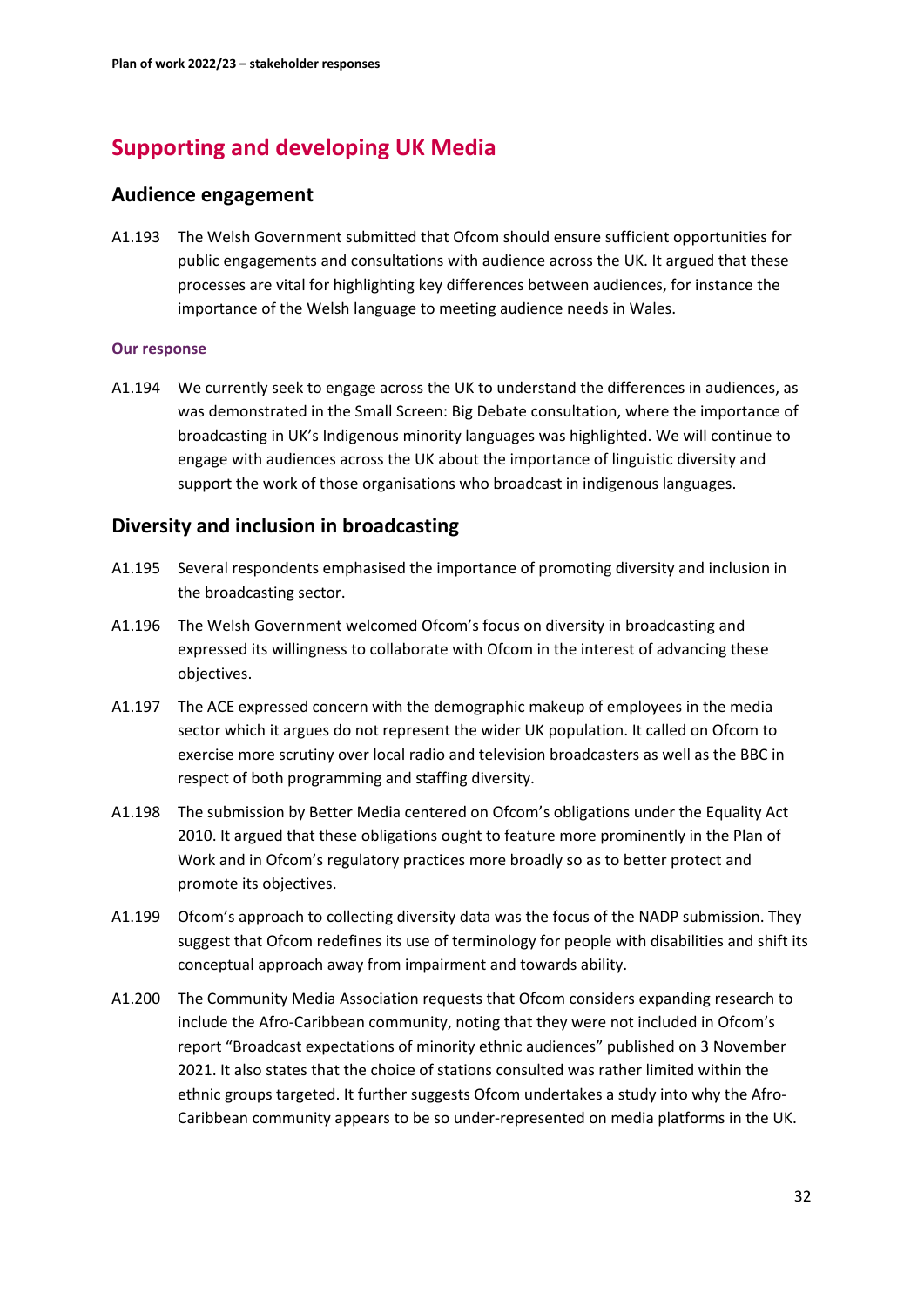A1.201 The Scottish Government stated that it would be helpful to understand Ofcom's specific plans for improving the diversity of the creative sector in Scotland through 2022/23.

- A1.202 In our Five-year review of diversity and equal opportunities in UK broadcasting, published in September 2021, we highlighted that we want to see broadcasters voluntarily collect and share diversity data by geographic location. We also proposed that all broadcasters should consider setting themselves inclusion targets and continued to recommend stretching diversity targets. We will keep using our annual diversity reporting to hold broadcasters to account. In addition, we also scrutinise the BBC's performance in delivering diversity in both its workforce data and within its content - drawing on audience satisfaction with how audiences in both the nations and regions are represented and portrayed and quota data on regional news, regional current affairs and regional non-news programming.
- A1.203 In Spring 2022 we will publish a Call for Inputs on updates we would like to make on the scope of the diversity in broadcasting data we collect via the survey we send out to broadcasters each year. One of the updates we are looking to make is regarding national and regional diversity data, which we could request from broadcasters on a voluntary basis. This includes proposing that broadcasters provide on a voluntary basis diversity data on their workforces in each of their national and regional hubs, including socio-economic background as well as protected characteristics. Our longer-term plan would be to report this data publicly to ensure greater transparency for interested parties in these areas. The exact way in which we will collect and benchmark this data is yet to be determined - we would welcome opinions on this point in response to our Call for Inputs.
- A1.204 Ofcom does not consider the points raised by Better Media require us to amend our Plan of Work for 2022/23. However, we will reply directly to the respondent with our views shortly after the Plan of Work has been published.
- A1.205 We would welcome a response from the NADP to our call for input around our diversity data collection, which will include consideration of the language used around disability.
- A1.206 The Broadcast Expectations of Minority Ethnic Audiences research is one of many studies that Ofcom's Standards and Audience Protection team have undertaken to understand audience expectations. This report was of a qualitative, not quantitative, nature. The research referred to two issues: firstly, that some minority ethnic audiences perceive that Ofcom-regulated broadcasters targeting their communities may not be subject to the same regulations as mainstream UK channels. Second, while the majority of Ofcom-regulated broadcasters who transmit services aimed at minority ethnic audiences have good compliance records, Ofcom has recorded some of the most serious breaches of its harm and offence rules following the broadcast of content on a small number of channels and stations aimed at minority ethnic communities. We found that the target audiences of these channels were mainly from Indian, Pakistani, Bangladeshi, Black African and Arabicspeaking backgrounds. At the time of commissioning this research, neither of these issues applied to channels or stations aimed at the Afro-Caribbean community.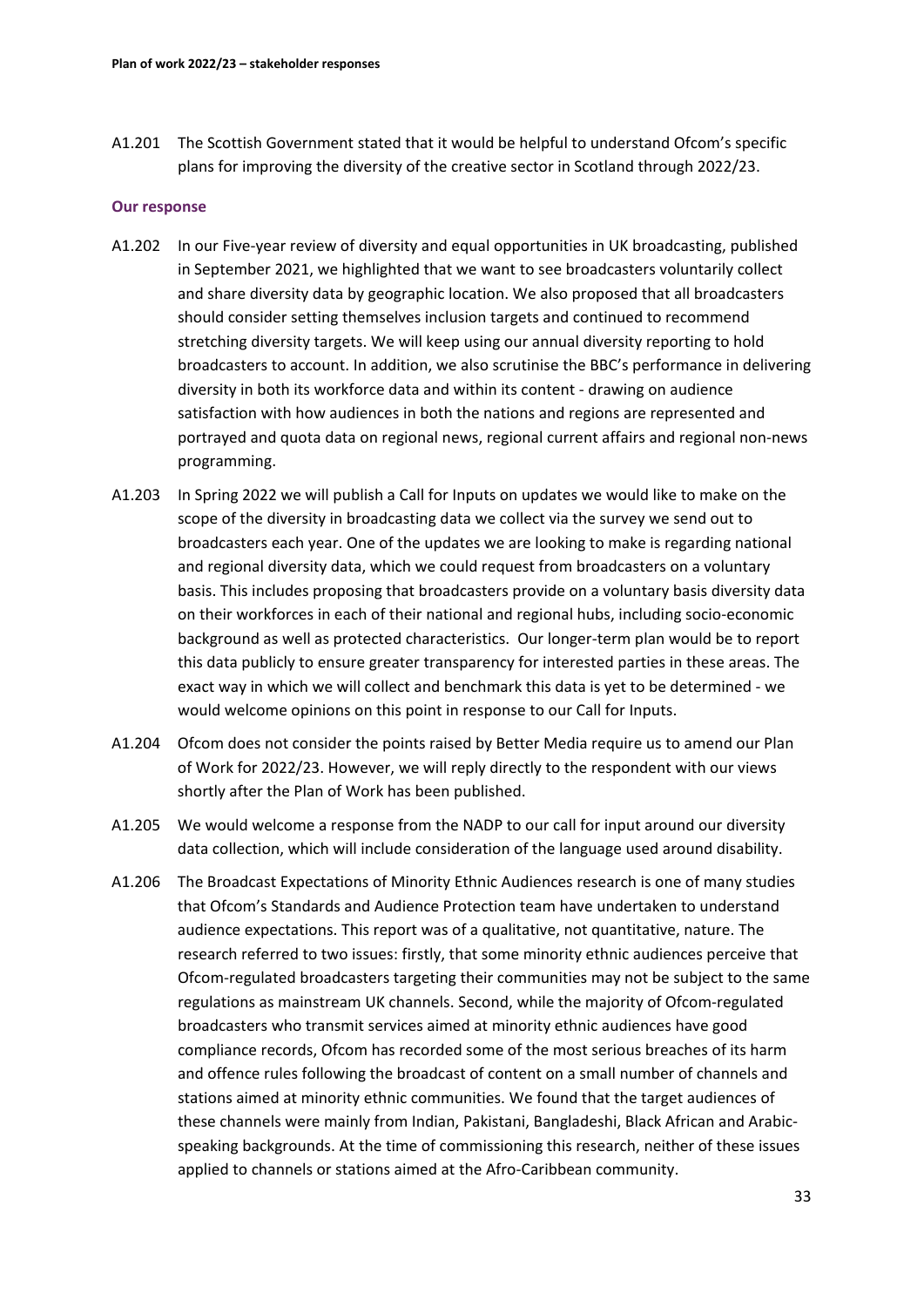- A1.207 Other Ofcom reports published between 2018-2021 have included Afro-Caribbean participants to better understand their views (e.g. Representation and Portrayal on BBC Television[14,](#page-34-0) Public Attitudes Towards Offensive Language in TV and Radio[15](#page-34-1), Audience Expectations in a Digital World[16\)](#page-34-2).
- A1.208 On the issue of mentioning specific stations in the annex of the report, we should clarify that the stations cited do not represent services that were consulted as part of the research, but rather a list of relevant services provided to the research agency by Ofcom. The only communication with licensees in relation to this research was to seek consent to use their previously broadcast content as potential stimulus material.
- A1.209 We will continue to carefully consider the most appropriate areas of research to undertake and work to engage with minority ethnic audiences in the future, especially given perspective and tolerances change over time, and we will take the various points made by the respondent into account in future.

# **Radio Licensing**

- A1.210 The Welsh Government welcomed the opportunity for stakeholders to, where appropriate, continue to make changes to radio licences to ensure continued, relevant broadcasting. They also welcome the licensing of new small-scale DAB digital services throughout the UK and the continued work with community and local radio stations broadcasting on analogue licenses and explained that it would be keen to work with Ofcom to maximise opportunities for community stations in Wales to benefit from the Community Radio Fund.
- A1.211 Both the Community Media Association and the UK Community Radio Network (UK CRN), requested a speedier approach to the licensing of SSDAB. In addition, the UK CRN requested a published plan and roadmap for the entire country, with anticipated timeframes, so that stations can be kept informed, and start planning for their own digital future.

- A1.212 Ofcom notes the support of the Welsh Government in relation to future funding for community radio stations in Wales.
- A1.213 We are rolling out small-scale DAB services as rapidly as Ofcom and stakeholder resources allow. We are providing advance notice of licences we intend to advertise, but think it important to retain flexibility over the shape and timing of future rounds.

<span id="page-34-0"></span><sup>&</sup>lt;sup>14</sup> https://www.ofcom.org.uk/ data/assets/pdf file/0022/124078/report-bbc-representation-portrayal.pdf

<span id="page-34-2"></span><span id="page-34-1"></span><sup>15</sup> <https://www.ofcom.org.uk/research-and-data/tv-radio-and-on-demand/tv-research/offensive-language>

<sup>16</sup> <https://www.ofcom.org.uk/research-and-data/tv-radio-and-on-demand/audience-expectations-in-a-digital-world>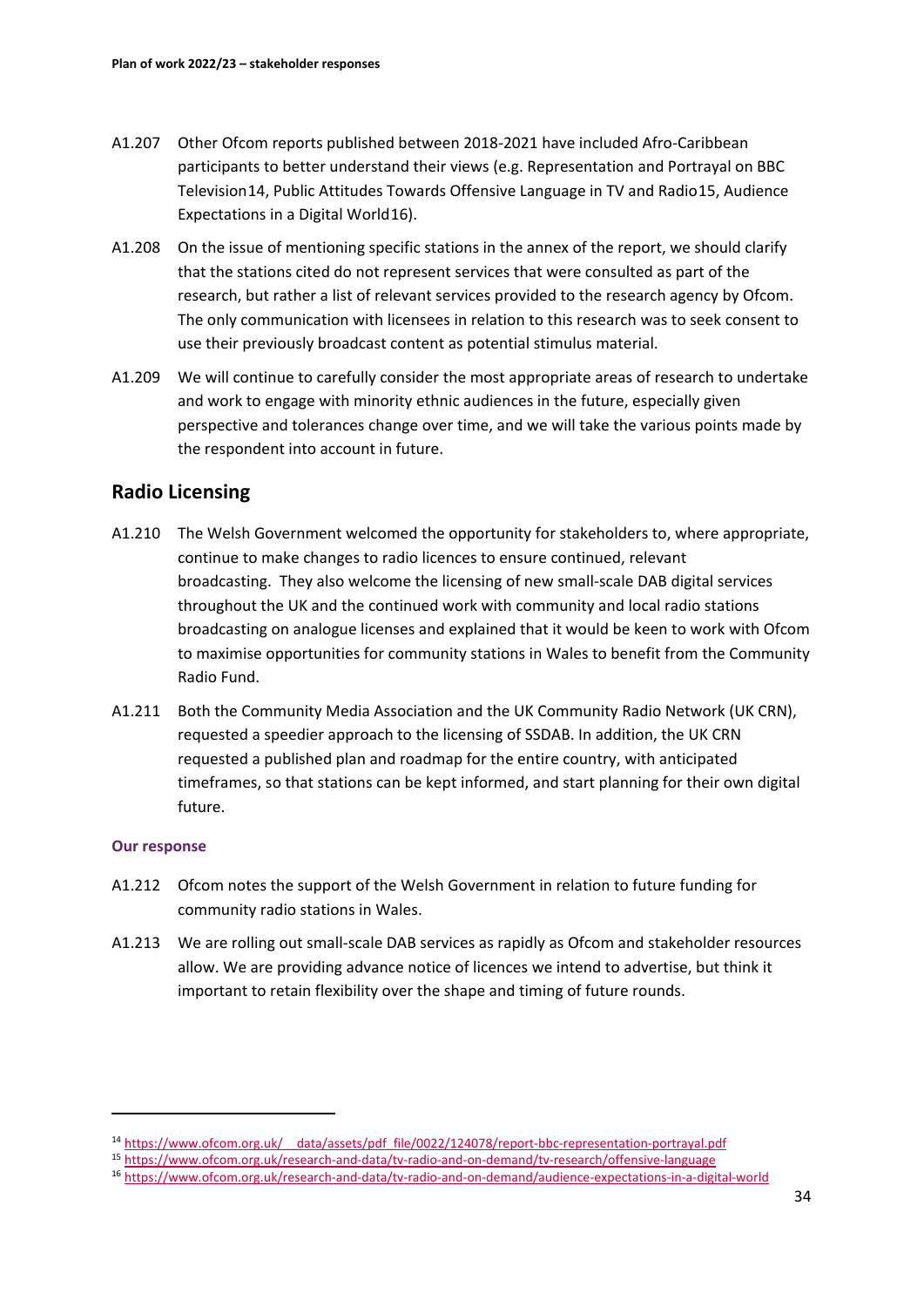# **Community Radio Funding**

A1.214 The Community Media Association requested that Ofcom supports a call to DCMS for a significantly enhanced Community Radio Fund to address the growth in community radio licensees (suggesting baseline investment of £10 million per annum for a transformational impact).

### **Our response**

A1.215 Ofcom notes the support of the respondent with regard to the future of the Community Radio Fund. Ofcom is willing to be part of any conversation in the future regarding enhancements to the funding available for the Community Radio sector.

# **The BBC**

- A1.216 The ACS urged Ofcom to monitor the BBC's ambition, outlined in this year's Annual Plan, to 'increase the activity, visibility and powers of the BBC Boards committees for England, Scotland, Wales and Northern Ireland'.
- A1.217 The ACW reiterated their response to the Ofcom Small Screen Big Debate consultation, noting the need to create a regulatory environment for BBC Cymru Wales that would provide the BBC with an opportunity to take a more holistic overview of its output. They look forward to further engaging with the Ofcom project team to see if more creative options exist for framing non-news requirements by placing a greater emphasis on more detailed reporting requirements rather than meeting hours-based output quotas.
- A1.218 The PPA noted that they feel one of the key problems with the current Materiality / Public Interest Test / Ofcom BBC Competition Assessment (BCA) process, is that it allows the BBC to design incremental changes to its services which do not meet the materiality thresholds, avoiding scrutiny. It reiterates its response to Ofcom's 2021 consultation on Regulation of the BBC, to consider limiting the frequency with which the BBC can propose changes and consider implementing a formal consultation process for all changes that the BBC proposes that warrant a materiality assessment, providing stakeholders with the opportunity to fully engage with the process.
- A1.219 WaveLength felt that the proposed license fee and funding for public service broadcasting would be better taken at a point of taxation than the way that it is administered at present. They expressed concern that the announcement to freeze the licence fee for two years will cause the BBC to be rushed into cost-saving, which will lead to service cuts or rush changes that potentially could cause isolation and loneliness for UK citizens. WaveLength noted that clarification around what services will be discontinued need to be made far in advance of such changes being implemented and the impact of these changes also needs to be considered, to ensure people aren't losing important services they depend on.
- A1.220 The Welsh Government noted it will work with Ofcom on matters concerning the mid-term review of the BBC Charter in 2023, specifically in relation to the requirements of its services to all parts of the UK and its implications for Wales. They note that while the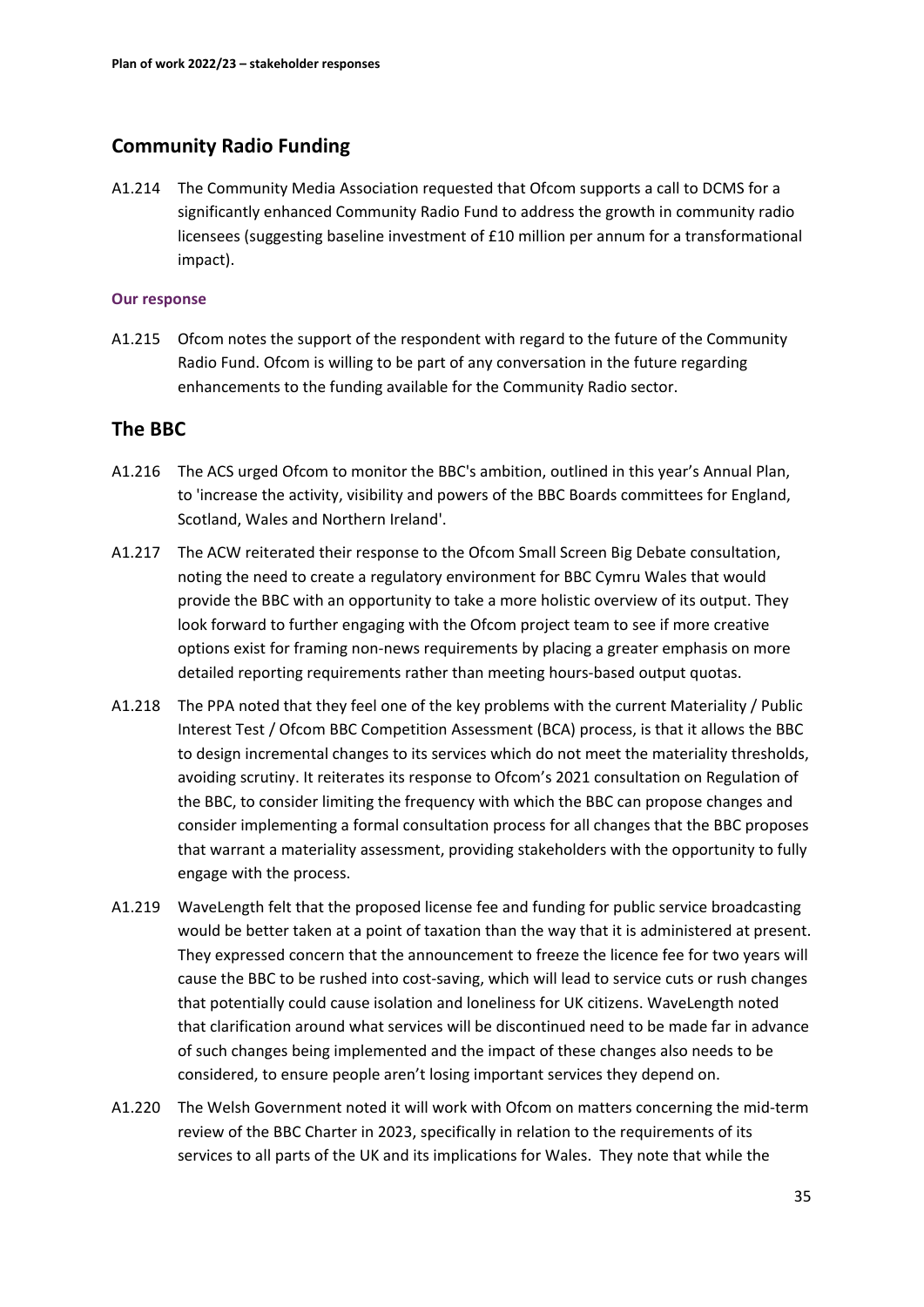funding of the BBC is not a matter for Ofcom, any work related to the current and future regulation of the BBC and S4C will need to be considered in the context of recent UK Government announcements on the funding settlement and future of the TV licence fee, given its impact.

### **Our response**

- A1.221 We will look to engage positively with the BBC's executive and governance bodies across the UK in the coming year, including to understand any planned changes to its services in light of the recent financial settlement. We look forward to working with the new BBC Board member for Scotland as she takes up her role as Chair of the BBC Scotland Committee.
- A1.222 We will be considering how to better enable the BBC to respond to changing audience habits, competitive challenges and financial pressures as part of our review of BBC regulation, including our review of the BBC's Operating Licence. As part of this review, we will specifically consider how best to ensure that the BBC continues to deliver valuable content for the nations and regions and to ensure that our regulation of the BBC is effective and fit for purpose for the remainder of the Charter period.
- A1.223 We will address the issues raised by stakeholders in our review. We will also set out any recommendations for government to consider as part of its Mid Term Review of the BBC Charter and Agreement and our proposals for updating our regulation of the BBC

# **In Gaelic-language broadcasting**

- A1.224 MG ALBA welcomed the funding certainty that the 2022 BBC Licence Fee settlement has provided for the Welsh language PSB television service S4C, and asks Ofcom to include within its Plan of Work a commitment to ensuring that the Gaelic language PSB television service is treated with the same consideration.
- A1.225 The Scottish Government would welcome broader reference to Gaelic to help address the imbalance that is sometimes seen in the consideration given to Gaelic and Welsh. It is noted that a commitment to encourage and support both MG ALBA and the BBC in taking steps and planning actions which they might need to take to respond to and make progress with the strategic challenges of Gaelic broadcasting.

- A1.226 Ofcom will continue to assess the BBC's performance in delivering its mission and public purposes, including the role played by BBC ALBA in representing and portraying audiences in Scotland. However, the BBC Agreement is clear that it is for the BBC Board to decide on funding and strategic decisions for its public services, while MG ALBA's core funding is a matter for the Scottish Government.
- A1.227 We do welcome the commitment by both MG ALBA and the BBC to modernise the partnership agreement between them both and hope that it goes some way to addressing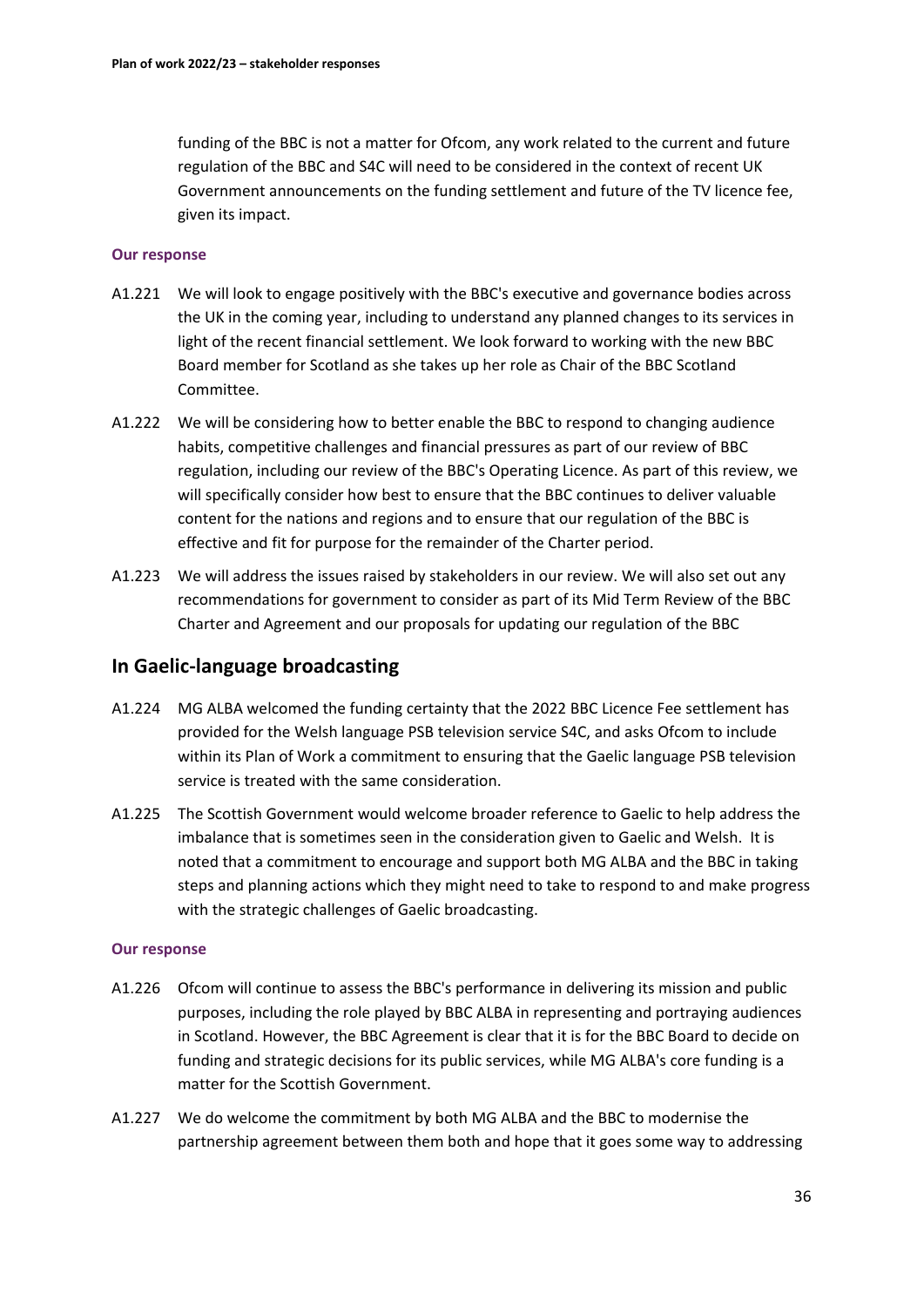the challenges highlighted by MG ALBA in the Lèirsinn 2021. We will include this comment in our final Plan of Work for 2022/23.

# **Complaints procedure**

A1.228 The Community Media Association asked that Ofcom considers undertaking a review of the complaints procedures for broadcast services. The current complaints procedure is anonymous and so complainants with a vexatious agenda are likely to take a complaint directly and anonymously to Ofcom. Removing the veil of anonymity protecting complainants might help to reduce the incidence of vexatious complaints. Additionally, a complainant should demonstrate reasonable efforts to resolve a dispute with the broadcaster first before engaging Ofcom with their complaint.

### **Our response**

- A1.229 Ofcom's General Procedures set out that: "Complaints under these General Procedures can be made to Ofcom by any person or body who considers that a broadcaster has failed to comply with a relevant requirement. Unless a complainant asks Ofcom not to do so, Ofcom may disclose the complainant's identity to the broadcaster that is the subject of the complaint as well as sharing a non-confidential version of the complaint submission with it for comment. Ofcom will consider requests from complainants to remain anonymous. However, it may not be feasible to open or conduct an investigation without revealing the identity of the complainant. This does not apply to whistleblowers."
- A1.230 Licensees are required to comply with the conditions of their licence(s) at all times. Where someone considers that a service is not complying with the terms of their licence, they are welcome to raise their concerns with Ofcom, as well as with the broadcaster directly. Ofcom's assessment of a complaint - and subsequent investigation, where appropriate will be carried out in accordance with the General Procedures, irrespective of the provenance of the complaint.

# **Media Plurality**

- A1.231 The PPA noted a number of concerns regarding potential media plurality regulation in light of platform/publisher relationships, including the need to focus on the role specialist publications play, address non-transparent use of algorithms and bolster the promotion of original source content.
- A1.232 Ofcom's Advisory Committee for Wales (ACW) notes that plurality of supply in news remains a key issue and it is vital that both ITV Cymru Wales and BBC Cymru Wales continue to provide comprehensive news and current affairs services for viewers and listeners in Wales. It will therefore seek to engage with Ofcom for the relicensing of the Channel 3 service for Wales, particularly in relation to the report that Ofcom will produce for the Secretary of State by June 2022 on the sustainability of ITV's current obligations.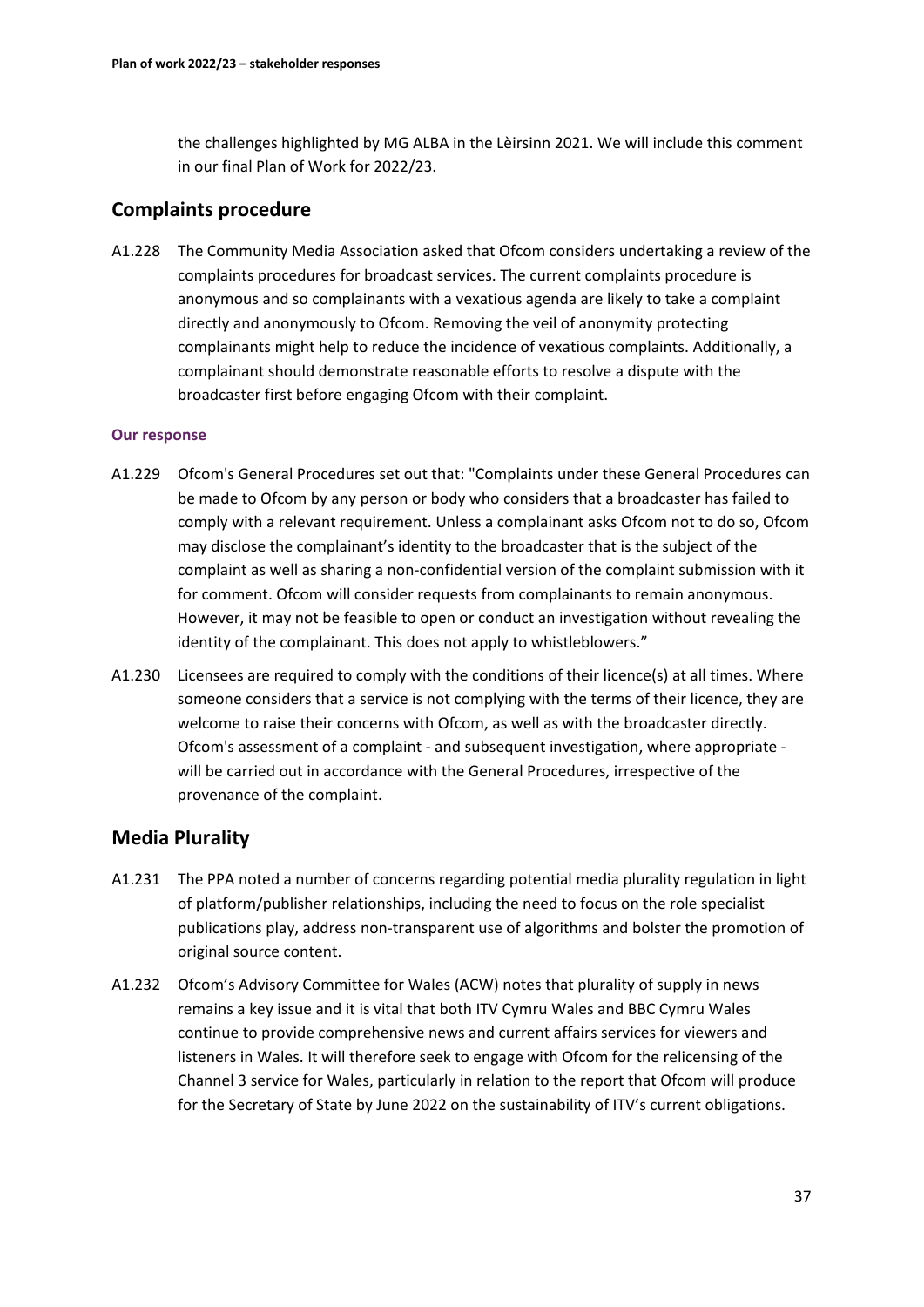- A1.233 We plan to publish our further considerations on the role of intermediaries in media plurality later this year and will engage with stakeholders for their evidence and insights.
- A1.234 We note the Advisory Committee's position and look forward to engaging with it throughout the licensing process.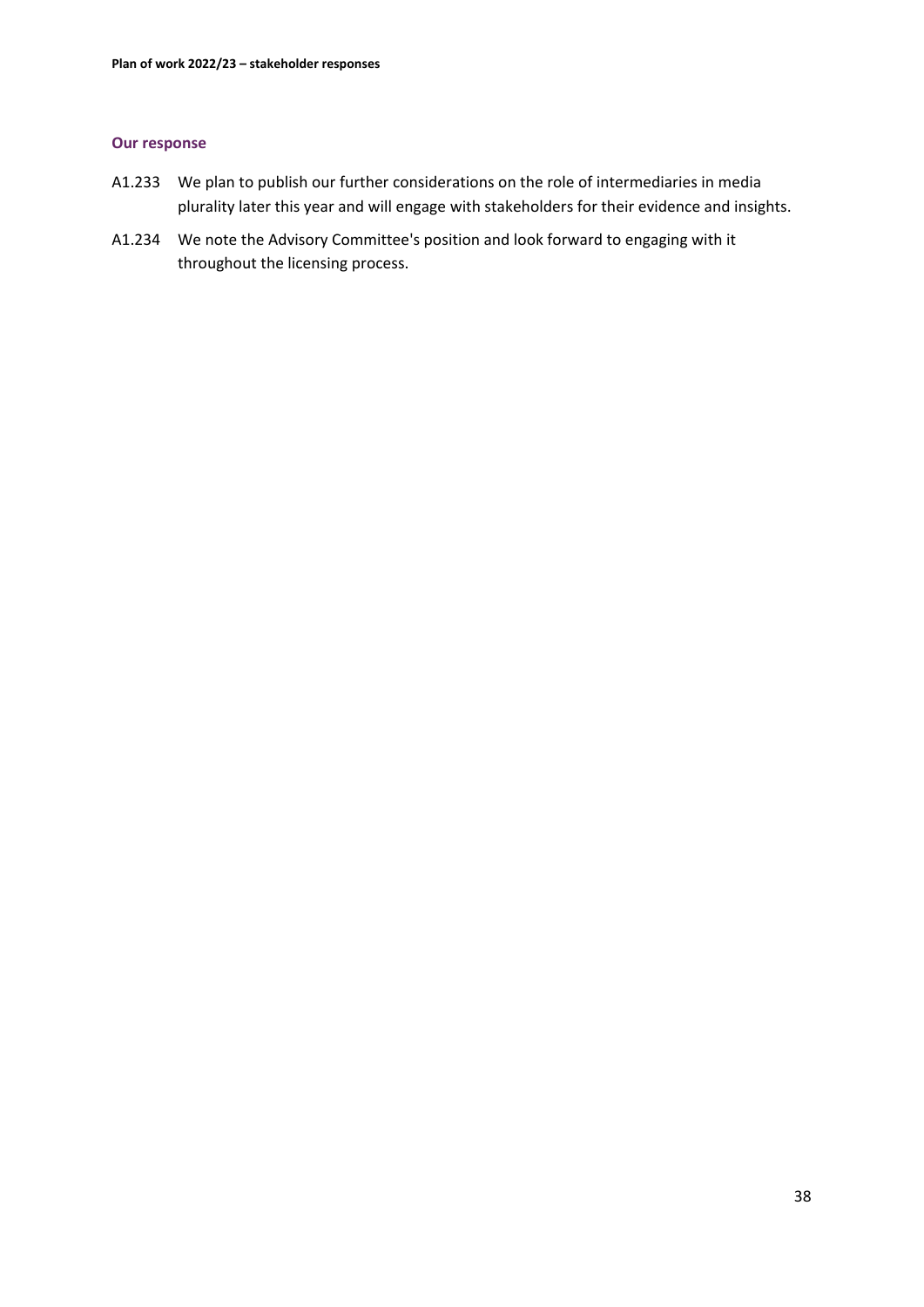# **Serving and protecting audiences**

# **AM Broadcasting**

- A1.235 A number of individual submissions raised the availability of spectrum in the Medium Wave band and requested consultation with (potential) users regarding opportunities for the future use of this spectrum, such as Community Broadcasting Services.
- A1.236 One confidential response suggested widening the AM broadcast audio bandwidth will not increase interference levels on the broadcasting band, but will provide a much needed "life extension" to the AM band ensuring the viability of licensed broadcasters "who often have no alternative means of broadcasting as of 2022". They further suggested removing technical constraints prohibiting DRM/C-QUAM on Low Power AM (LPAM) licences will encourage innovation on these frequency bands and be consistent with the Ofcom obligations to provide access to spectrum and ensure optimal use of the spectrum. Removing the requirement for "single contiguous site" and "permanent residential population" from the LPAM license to create a short-range typically 3-5km "AM light broadcasting license", would make a 5-year 1W LPAM available "on demand" in the same way that a Restricted Service Licence (RSL) or Digital Sound Programme (DSP) license is. They further recommend Streamlining the 1W LPAM technical allocation process using a lookup chart.
- A1.237 The Community Media Association supported a call to remove the technical constraints that prohibit DRM/C-QUAM on LPAM licences so as to promote new innovations in radio broadcasting. Such changes should be consistent with Ofcom's obligations to provide access to spectrum. They therefore request Ofcom identify those parts of the Engineering Code that might benefit from being updated.

- A1.238 There is currently little demand for use of the AM band. In the DCMS Digital Radio and Audio Review, there was a recommendation that broadcasters should move towards considering a switch off of services from 2025. We make available Innovation and Trial licences that would be suitable for anyone seeking to use the AM bands for testing newer technologies. Use of the band needs to remain licensed to prevent interference to existing licensed services.
- A1.239 We are considering updating our analogue radio technical code and will consider the representations made here at that time.
- A1.240 We have recently published a consultation on how we will license RSLs in the future. This sets out our proposals to increase available FM spectrum and simplify our approach to licensing restricted services (including those on AM). We note that under legislation, restricted services are those which are broadcast for the purpose of a particular event or which are broadcast to a particular establishment or other defined location in the UK. To provide a service with a wider coverage area of 3-5km available to all listeners in that coverage area would be more akin to a community radio service and would require a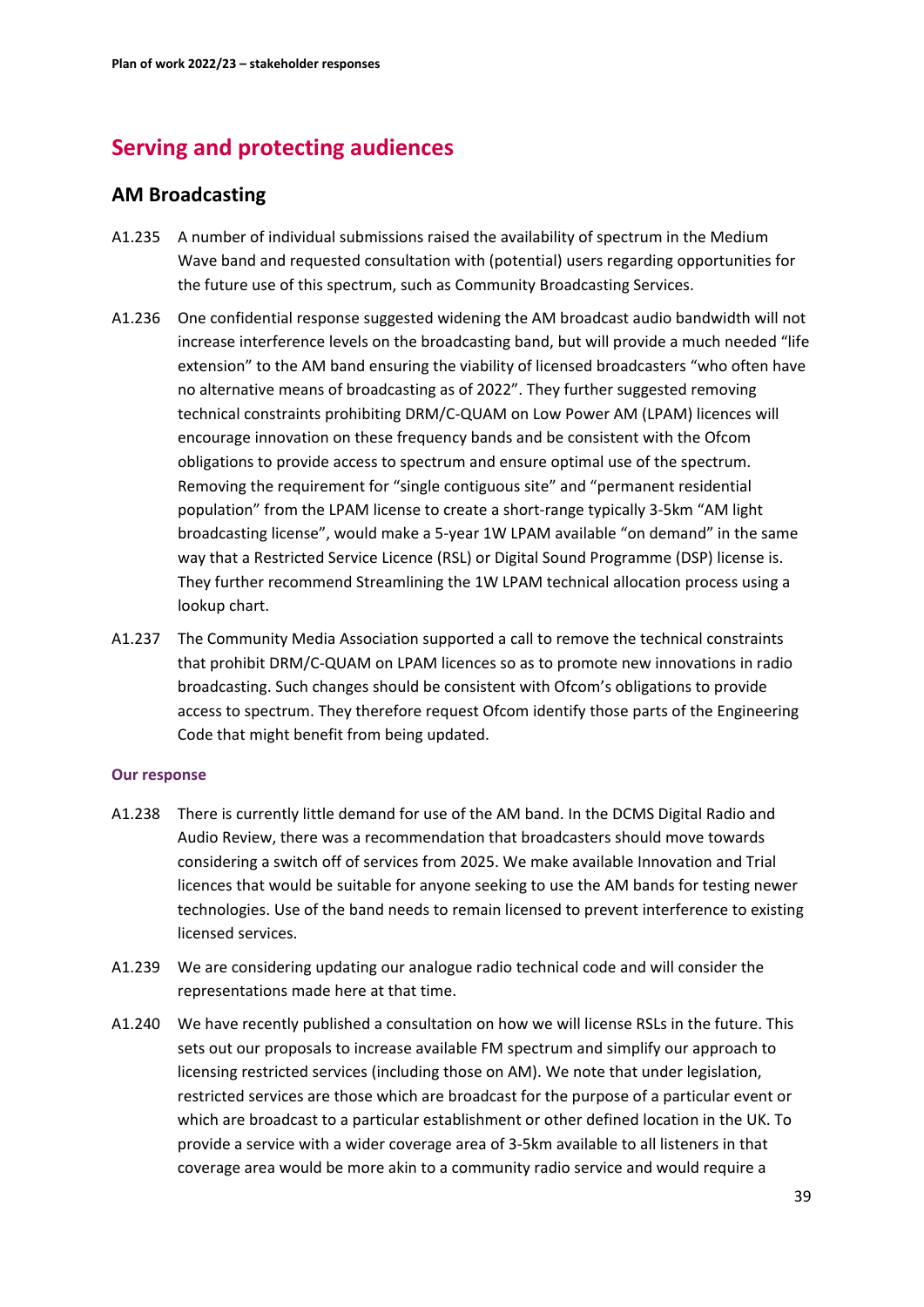community radio licence. We make available Innovation and Trial licences that would be suitable for anyone seeking to use the AM bands for testing newer technologies.

A1.241 To date, we have yet to see any evidence of demand from broadcasters to use these technologies in the AM bands. We make available Innovation and Trial licences that would be suitable for anyone seeking such innovation in the use of the AM bands.

# **Community and IP Radio**

- A1.242 One confidential response asked that Ofcom carry out analogue community radio licensing in their area.
- A1.243 The Community Media Association noted that there remains a significant and vocal demand for analogue community radio licences, especially for FM. A number of aspirant community radio broadcasters expressed reservations about the SSDAB platform and how long they will now have to wait to apply for a licence if Ofcom will not consider any further rounds of analogue community radio licensing for the near future. The Community Media Association advises Ofcom to not prematurely abandon its capacity to issue additional FM licences to aspirant grassroots broadcasters and suggests that Ofcom restates its previously held position that it will consider licensing analogue radio only for those localities that meet a set of very exceptional criteria - and to make clear the nature of what those licensing criteria might be.
- A1.244 The Community Media Association further requested that Ofcom examines undertaking a review to ensure that community radio will be freely accessible on smart speaker devices in the future.
- A1.245 A confidential submission requested Ofcom starts discussions and work plans to consider the long-term impact of IP radio, what regulatory assistance may be needed and what potential regulatory framework for content may be required.

- A1.246 We understand the arguments made by community radio stakeholders, including the Community Media Association that there is evidence of continued demand for analogue community radio licensing in the UK, and that Ofcom should therefore invite applications for community radio licences. Ofcom does not have the resources to do all the licensing work for which there is evidence of demand. It is required to undertake work across all of its statutory duties and functions and must take decisions on prioritisation. At present, we consider it more appropriate generally to prioritise SSDAB licensing.
- A1.247 The radio and audio market is going through significant change, as audiences adopt new habits and technology continues to evolve at pace. We will continue to monitor these changes and value the Community Media Association and other stakeholders insight into the impacts of these changes for audiences and the industry. We will also provide technical support and advice, as appropriate, to the DCMS as they consider any next steps as a result of the Digital Radio and Audio Review.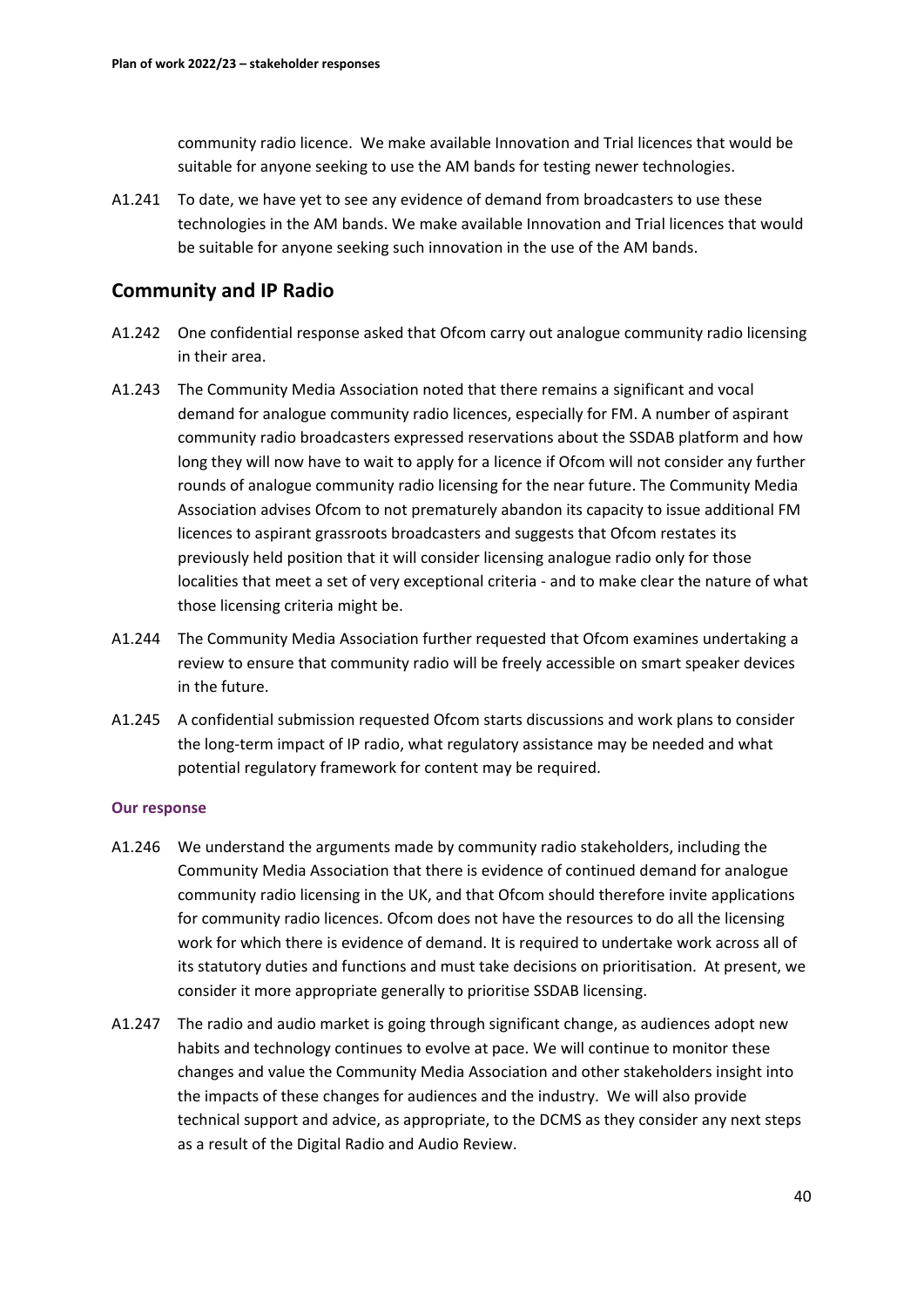# **Establishing regulation of online safety**

# **The online safety regime**

- A1.248 Antisemitism Policy Trust expressed support for Ofcom's plans to engage with representative groups in relation to Online Safety planning. It would like to see this engagement extend to discussion of the Codes of Practice and other areas of the Online Safety remit, as well as Ofcom's wider responsibilities.
- A1.249 Carnegie UK raised concerns on the delays around the Online Safety Bill<sup>[17](#page-41-0)</sup> and the need for clarity to be provided by the DCMS as soon as possible in relation to the definition of harm and/or priority harms. They further noted that the Plan of Work highlights the extensive consultation exercises that Ofcom will have to undertake and urge Ofcom to make the case for paving powers to be implemented by Government, in order to ensure that consultations on codes, where possible, can take place in tandem with the passage of the Bill. In addition to this, Carnegie's UK submission noted that mechanisms to continue engagement after the passage of the Online Safety Bill should be designed and formalised as early as possible to enable ongoing scrutiny of its effectiveness. They further noted the need to ensure that the voice of the user is part of this and civil society organisations are involved in this engagement.
- A1.250 Carnegie UK noted the need for increasing knowledge of the different online experiences of different users, depending on their background or characteristics, as well as the nature of intersectionality which is particularly relevant to experience of online abuse.
- A1.251 BT broadly expressed support for the requirement in the Online Safety Bill, for all services to minimise CSEA material, and the powers for Ofcom to follow up and impose technical measures if it is not satisfied. BT suggested that: 1) Ofcom develops a regulatory regime with statutory Codes of Practice that adopt a suitably child-centred and harm-based approach. 2) Ofcom develops Codes of Practice for commercial pornography services, issuing guidance which provides users with clarity and consistency on how 'harmful but not illegal' content is dealt with and consulting with external stakeholders. 3) Ofcom should have information gathering powers equivalent to those in telecoms and broadcast to enable it to best execute its regulatory role, 4) When Ofcom receives complaints from victims of harm, it should have the powers to investigate, impose meaningful sanctions, and take timely corrective action. BT also raised concerns over the significant role of the Secretary of State, suggesting better decision-making is enabled when a regulator independent and not subject to excessive government oversight.
- A1.252 Full Fact felt that the Plan of Work does not properly explain how Ofcom will prepare for the new online safety regime, and should set this out more clearly. It suggests that Ofcom should be planning to implement the regime imminently, including consulting on the new codes of practice.

<span id="page-41-0"></span><sup>17</sup> <https://bills.parliament.uk/bills/3137>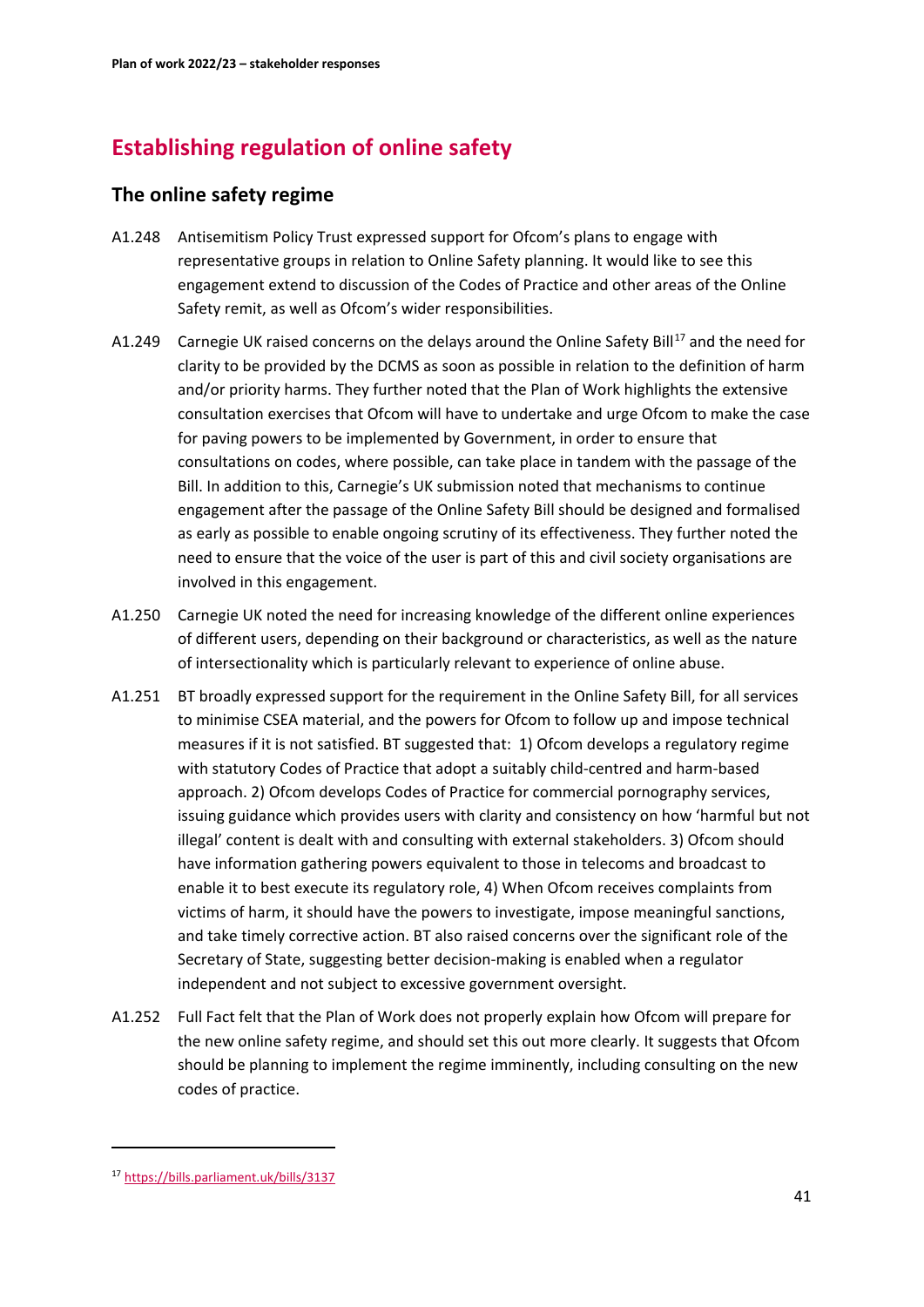- A1.253 The Welsh Government welcomed Ofcom's positive engagement on this area of work, and raised the importance of this continuing so that plans reflect priorities in Wales and recognise differences in devolved areas, such as education and the curriculum, safeguarding and the Welsh language.
- A1.254 CCNI agreed that online services must be accountable and play their part in preventing consumer harm. It suggested that Ofcom clearly sets out the specific requirements it expects online platforms to comply with, and that these requirements are publicly available, transparent and easy for everyone to understand. It also suggested that Ofcom works closely with the Digital Markets Unit (DMU), Information Commissioner Office (ICO) and the Financial Conduct Authority (FCA) to develop a robust regulatory approach to online services which protects consumers, emphasising the importance of regulatory coordination.
- A1.255 Ombudsman Services felt there must be appropriate transparency and accountability for online services to ensure online safety, and offers its support to Ofcom in its work on regulation of online harms.
- A1.256 PPA acknowledged that the Online Safety Bill requires Ofcom to prepare codes of practice, including on journalistic content. It suggested that the duties to protect journalistic content be addressed with a specific code of practice which supports the media literacy objectives in the Bill. It asked Ofcom to start working on the codes of practice immediately, so that Ofcom is ready for enforcement as soon as the Bill becomes law and that Ofcom consults those representing the interests of United Kingdom users of regulated services. PPA welcomes the opportunity to contribute to this work.
- A1.257 FCS felt that the responsibility to ensure online safety should be targeted at the party that has the control and the technical ability to support the industry requirements (generally ISP network providers).
- A1.258 The Age Verification Providers Association raised concerns about the timescales of Online Safety and VSP implementation being slow and the effectiveness of the regime, in particular in relation to protecting younger users from adult content.

- A1.259 The legislative framework for the new regime, including the definition of harms, and the list of priority harms is a matter for Government and Parliament. We are providing technical advice to Government and Parliament to ensure the legislation is effective and workable and to support timely implementation. We note that the Government has recently announced a list of priority offences that it intends to include on the face of the legislation.
- A1.260 While the Online Safety Bill does not envisage us adjudicating on complaints about individual items of content, we will take account of individual users' experiences in assessing the effectiveness of companies' safety measures. We anticipate this will include information obtained from user complaints as well as conducting research and data analysis. We agree that it is important to capture views from across the UK, and our survey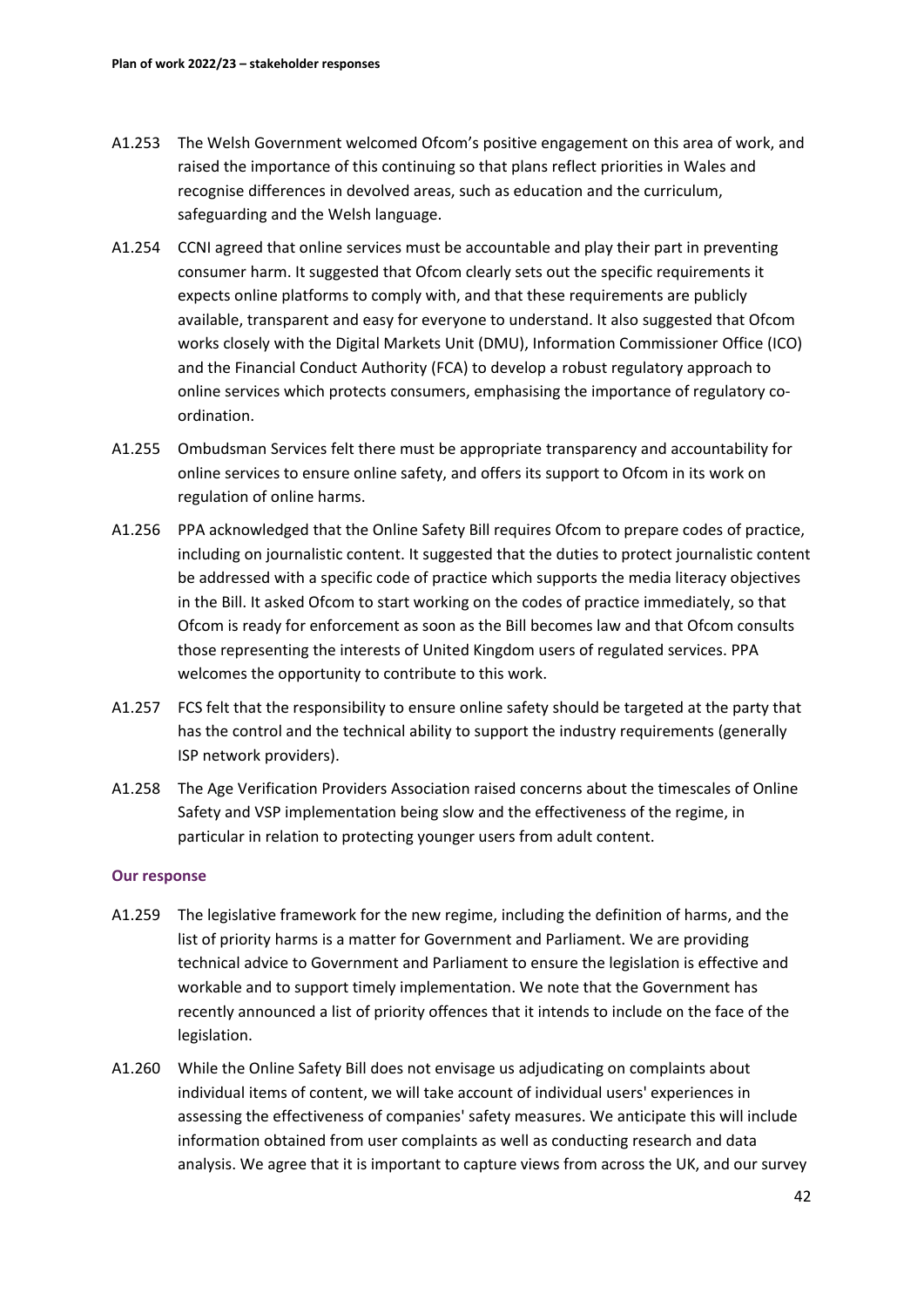research is able to report by nation. Our qualitative research also regularly includes participants from the four nations in order to reflect a diversity of perspectives. We will also have extensive information-gathering powers which will enable us to ensure we have the insight and data necessary to assess compliance, and shine a light on companies' safety practices.

- A1.261 The Online Safety Bill requires all in-scope services to assess whether their services are likely to be accessed by children, and if so, to assess risks that may arise to children, and take proportionate steps to mitigate them and protect them from content that is harmful to children. There are also specific duties to use proportionate systems and processes designed to prevent individuals from encountering priority illegal content, including child sexual abuse material. The Government has also confirmed its intention to require online services that publish pornography to prevent access by children, including by using age verification technologies.
- A1.262 Where an in-scope service has failed to comply with its regulatory requirements, Ofcom will have a range of enforcement powers, including significant financial penalties. In certain circumstances of ongoing harm Ofcom will be able to apply to the Courts to seek an order for business disruption measures.
- A1.263 In keeping with how we approach our existing regulatory duties, we will take a consultative approach to developing the online safety regulatory regime, so that it is informed by the input of industry, organisations promoting the rights of internet users, academics and other stakeholders.
- A1.264 While we can only formally consult after we have been granted the necessary powers once the Online Safety Bill has received Royal Assent and come into effect, we will continue to build relationships with stakeholders this year and ensure we are ready to implement the regime as quickly and effectively as possible once the legislation is in place. We will provide more detail on our approach to implementing the regime during the course of the year.
- A1.265 In October 2021, Ofcom published guidance for UK-established video sharing platforms (VSPs) on measures to protect users from harmful material. This guidance is intended to help VSP providers with their regulatory obligations about the need to have appropriate measures in place to protect under-18s from pornographic material, including robust age verification for VSPs which specialise in pornography. Alongside our guidance, we also published our plan and approach to VSP regulation, which set out that age verification would be an immediate priority area of focus for Ofcom.
- A1.266 As part of that work, we are currently in the process of understanding the measures adult platforms have in place, the risk-based decisions that have been made about safety on their sites, and any challenges to implementing age verification. We are working with the providers to help them understand the requirements of the framework and ensure they have robust systems in place to provide appropriate protections.
- A1.267 We recognise that effective regulation of the digital sector requires a sophisticated, joinedup approach between regulators. We have increased our co-operation with the Competition and Markets Authority, Financial Services Authority and Information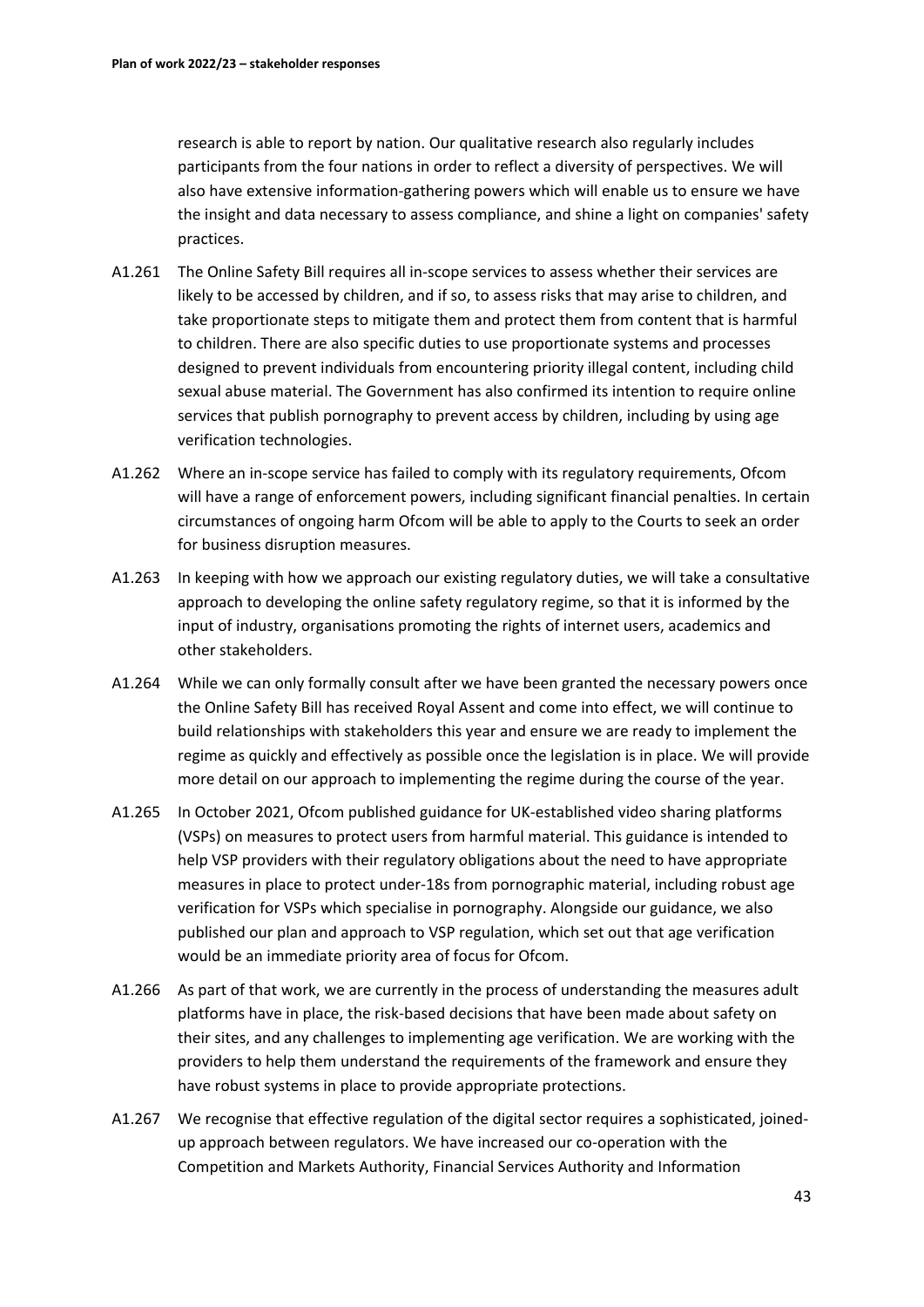Commissioner's Office and have launched a joint forum, the Digital Regulation Cooperation Forum (DRCF), to pool knowledge, expertise, skills and resources; and to promote collaborative regulatory approaches.

# **Making Sense of Media/Media Literacy**

- A1.268 The organisation Founders and Mentors raised the question whether Ofcom has any plans under their work on Online safety to teach media literacy in schools to ensure children are taught to discern between truth and falsehoods in media messages.
- A1.269 The Advisory Committee for Scotland noted in their submission that they feel there appears to be confusion between media literacy and online harms (including misinformation and disinformation). In this respect they would like to see Ofcom better articulate their intended actions in each of these areas independently.
- A1.270 Full Fact commented that the Online Safety Bill will impose a new duty to promote media literacy, replacing Ofcom's existing media literacy duty, and there is limited explanation of what Ofcom plans to do in relation to this revised duty. Full Fact believes that if enhanced media literacy is to play a key role in addressing risks of online harms, including issues of misinformation and disinformation, then a much greater commitment of resources (and a leveraging of resources from others) is going to be needed. That will require Ofcom to step up its efforts in this area and ensure a clear prioritisation of resources to help it do so effectively.

- A1.271 The UK Government's Department for Education has observer status at our cross functional external media literacy advisory panel, which allows us to retain an informal working relationship. What children are taught in schools is not within Ofcom's remit - it is the responsibility of the Department for Education for England and for the devolved governments in the other parts of the UK.
- A1.272 Ofcom's media literacy duties stem from the Communications Act 2003, while our duties regarding Online Safety will be determined by the Online Safety Bill and we plan to outline our approach to fulfilling these duties in 2022/23.
- A1.273 In our Approach to Online Media Literacy Document[18](#page-44-0) we detail the five areas we are focusing our work upon. Media literacy does, of course, overlap with online safety as online safety is an inherent part of online media literacy, which also covers digital inclusion and a focus on platform design choices. We will continue to look at mis/disinformation through our ongoing media literacy research programme. Full Fact are also represented on the Making Sense of Media Panel which meets regularly to debate and inform the development of Ofcom's media literacy research and policy work.

<span id="page-44-0"></span><sup>18</sup> <https://www.ofcom.org.uk/research-and-data/media-literacy-research/approach>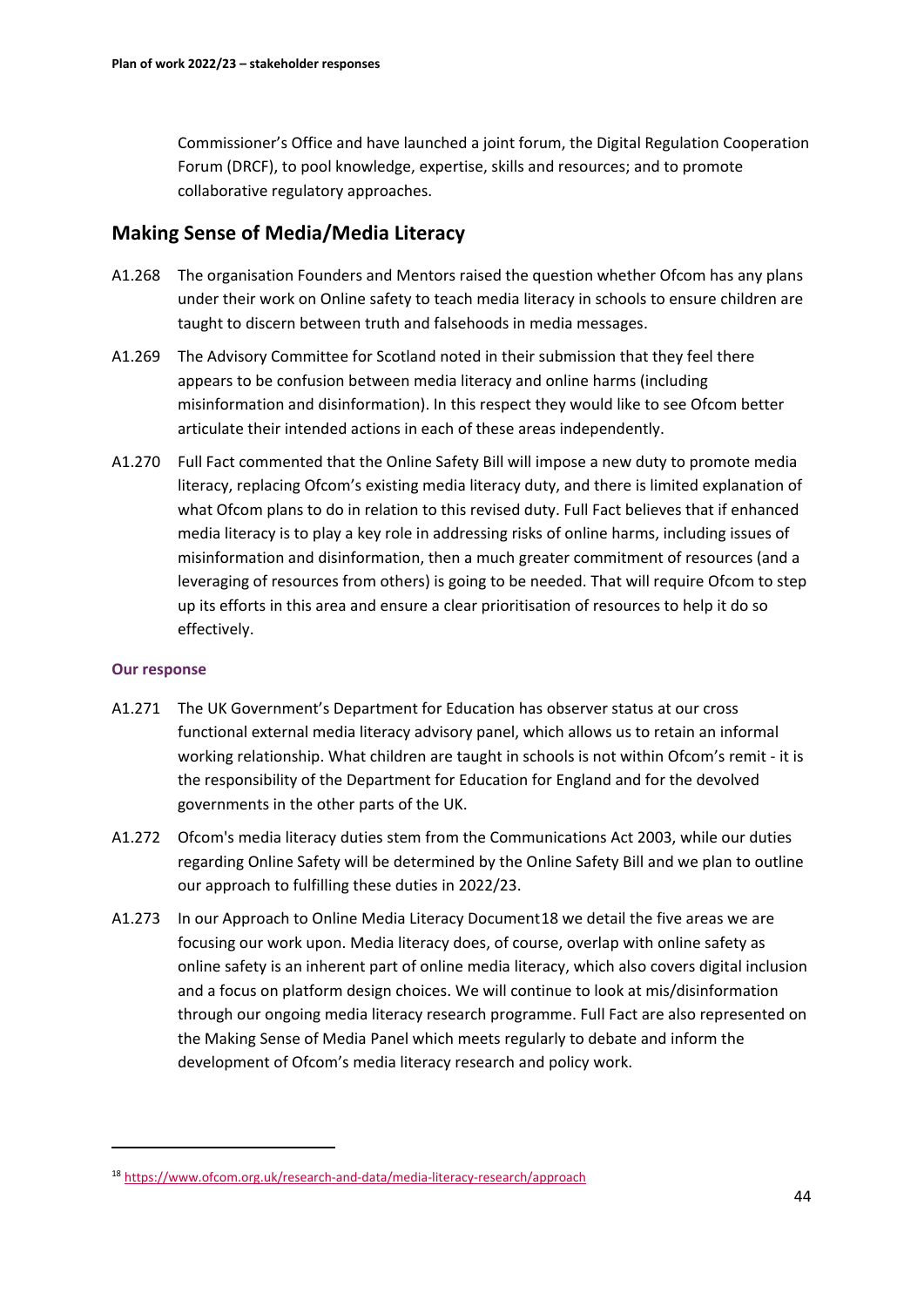# **Other online issues**

- A1.274 The Electoral Commission has raised the point that the Elections Bill will create new legal requirements for political adverts and there would therefore be benefit in comparing approaches as both the Electoral Commission and Ofcom prepare for new regimes that regulate the online space, and therefore will involve some of the same stakeholders.
- A1.275 The Electoral Commission further flagged in their submission that the proposed new duty on social media companies to 'protect content of democratic importance', and wider proposals in the Bill to reduce online harm, carry clear implications for the conduct of political debate online, particularly during the campaign period in the run up to elections. As such, they noted it would be beneficial to liaise with both the UK Government and Ofcom as parts of the framework that relate to elections, improving transparency and online campaigning are developed.

### **Our response**

A1.276 Freedom of expression is the lifeblood of the internet as well as being central to our democracy, values and society. As the broadcasting regulator, we are experienced in balancing audiences' protection with legal rights to provide and receive a wide range of views and ideas. We will engage with organisations such as the Electoral Commission with expertise in relation to democratically important content, and other relevant regulators and public bodies, as we implement the relevant parts of the regime.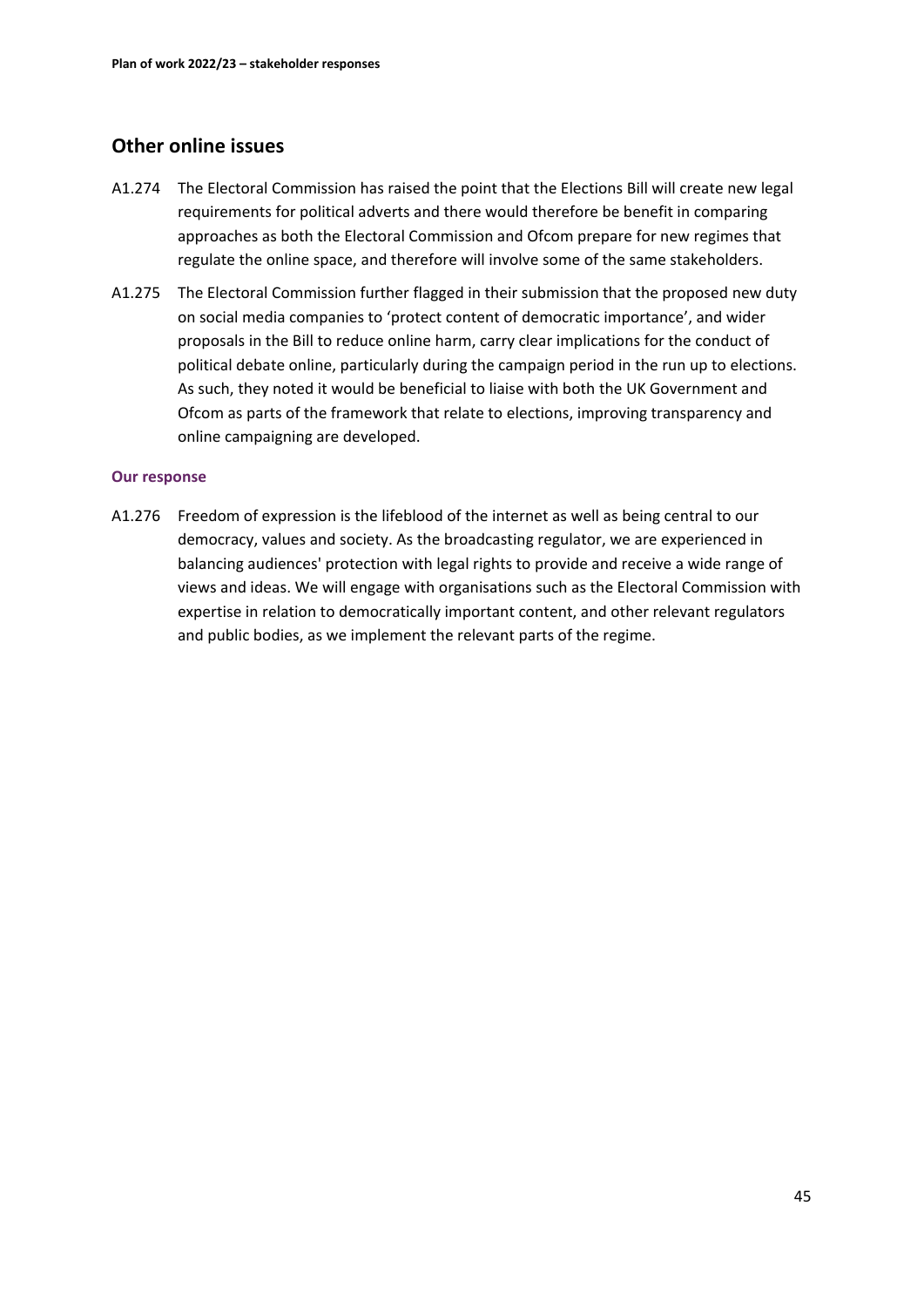# **Strengthening Ofcom for the future**

# **Diversity and inclusion**

- A1.277 ACS noted they are pleased to see a focus on diversity and inclusion highlighted in the Plan of Work, but there appears little mention of inclusion initiatives. They would be keen to understand more about how Ofcom's culture is developing to become more inclusive and would be delighted to see Ofcom role model this for the communications industry.
- A1.278 NADP noted that given that communication is a key barrier for people with hearing loss, they would expect more people with the living experience of hearing loss to provide more extensive input into those areas within Ofcom and wonder if there will be an intentional bias towards employing people with a hearing loss within those areas.

- A1.279 It is Ofcom's intention to balance the need for interventions that increase diversity with inclusion priorities that support tangible steps in our workforce culture and leadership. Our strategy outlines the work we will do to measure and track inclusion, to enhance our values; support colleagues in their health and wellbeing; support and invest in our colleague networks and in our leadership to be role models for inclusion. Our desire to be 'fair by design' means that we have also embedded inclusion into a number of our processes and systems and our specific actions in this area are also outlined within the strategy. Our Diversity in Broadcasting Work actively encourages broadcasters to provide qualitative information on their inclusion initiatives and our vision and recommendations for broadcasters in the next five years includes building inclusion into the core of their organisations to foster systemic and cultural change.
- A1.280 Increased disabled representation is a priority for us and we have a target for 15% of our workforce to be disabled (including those with hearing loss) by 2026. To drive our ambition we are part of the Disability Confident scheme, offering a guaranteed interview to disabled people who meet the minimum criteria of a role, and are also a Disability Confident Employer (level 2). We are working towards Level 3 recognition to ensure we continue to attract, recruit and retain disabled people. Our SOUND<sup>[19](#page-46-0)</sup> staff network supports colleagues with direct experience of disability and long-term conditions in the workplace. SOUND run support groups on particular conditions for their members, raise awareness and understanding of disability and support Ofcom by influencing change and helping us to make improvements in the way that we do things. Examples include working with our internal communications team to upgrade our document templates or providing insight and support to our recruitment team. While we do not have a workforce targets specifically for people with hearing loss, we have introduced an additional question on our staff system asking about the nature of people's disability so that we have more granular insight into disabled representation at Ofcom and which will enable us to be able to offer

<span id="page-46-0"></span><sup>19</sup> <https://www.ofcom.org.uk/about-ofcom/jobs/benefits/colleague-networks-groups>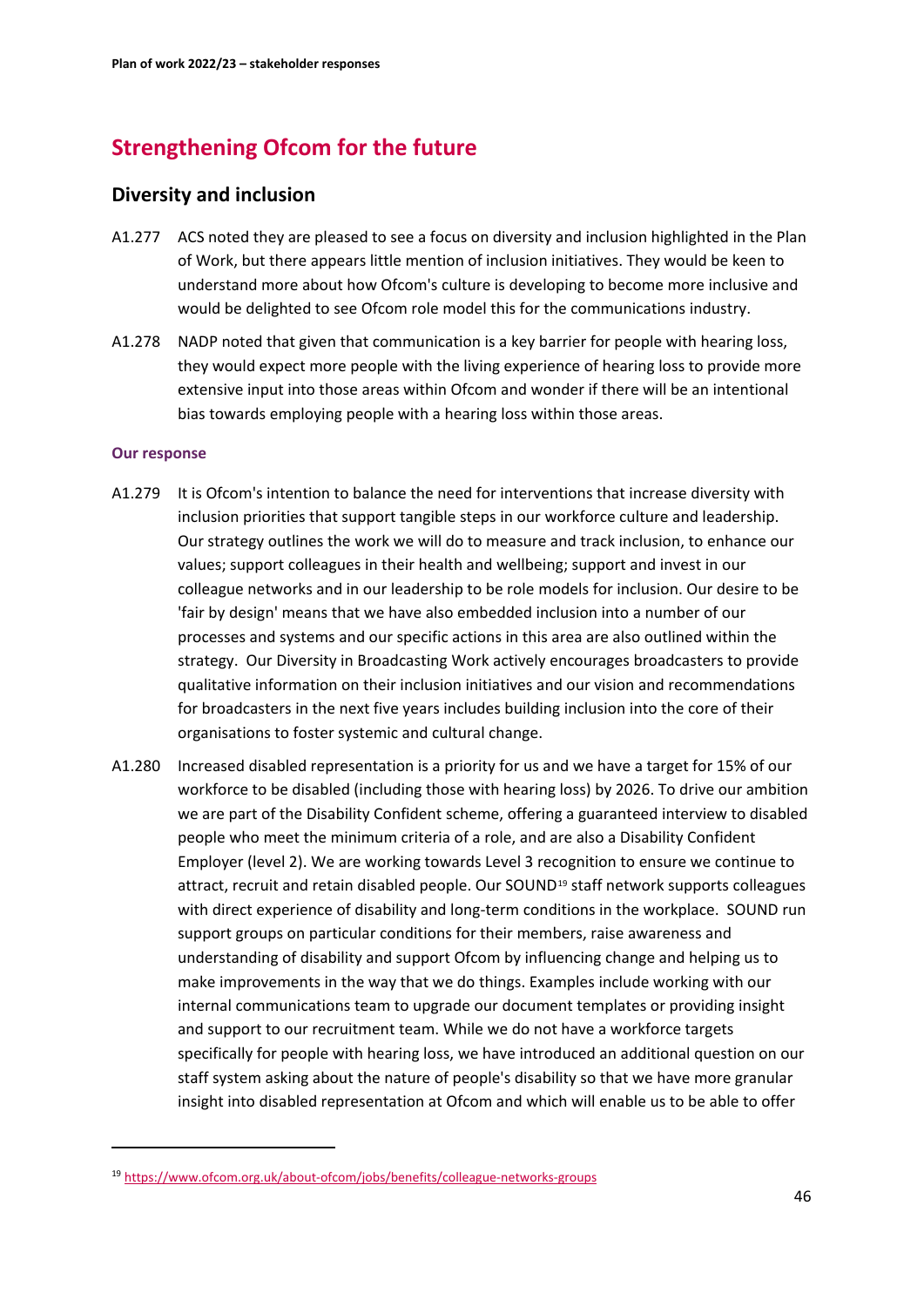more targeted support to colleagues. The Advisory Committee for Older and Disabled People (ACOD) advises us on general and specific issues concerning the communications and postal sectors relating to older and disabled people.

# **Engagement Strategy**

A1.281 Openreach valued the planning and work undertaken by the Information Registry Team. There have been improvements to ways of working and communicating on the timing of Ofcom's planned information requests. An area that Openreach would like to pursue with Ofcom is the definition and publication of information request on key performance indicators (KPIs), for example the number of information requests issued, number of repeat requests or the costs and benefits of requests. This would give stakeholders transparency of how Ofcom uses its powers and to identify opportunities for further efficiency. Openreach would also like to request any teachings that can be shared to improve their responses and process.

### **Our response**

A1.282 We are in support of improving transparency around our information gathering activities. The Information Registry Team is exploring ways to share more information and is open to such suggestions on how to better support stakeholders.

# **Climate Change**

- A1.283 ACS noted they are delighted to see a commitment to drive towards net zero. Through corporate focus and in discussion with industry, they would further like to understand how Ofcom intends to role model this for the communications industry. For example, is there a set of metrics that Ofcom can put in place to help measure Communication Service Provider progress towards reducing energy consumed by the equipment in their networks and data centres.
- A1.284 The Welsh Government noted the following: that Ofcom needs to have a stronger focus on challenging the telecommunications and broadcasting industry on tackling climate change and improving sustainability to contribute to the momentum towards achieving the UK's net-zero carbon target; Ofcom needs to investigate how it can use the regulatory powers it holds and then to use its powers to convene and gather data to drive the changes needed to bare down on carbon emissions produced by the sector; The narrative in this space needs to move away from citing sector level or industry level contributions around enabling home working, reducing the need to travel, etc. to a more granular focus on proactive efforts by all companies within the sector or industry to evidence their individual contributions to this call to arms.
- A1.285 BT recommended Ofcom conducts and publishes a telecommunications sector sustainability impact report. Based on such a report, Ofcom can form sustainability guidelines and principles for the sector. Ofcom should put further resource into this area,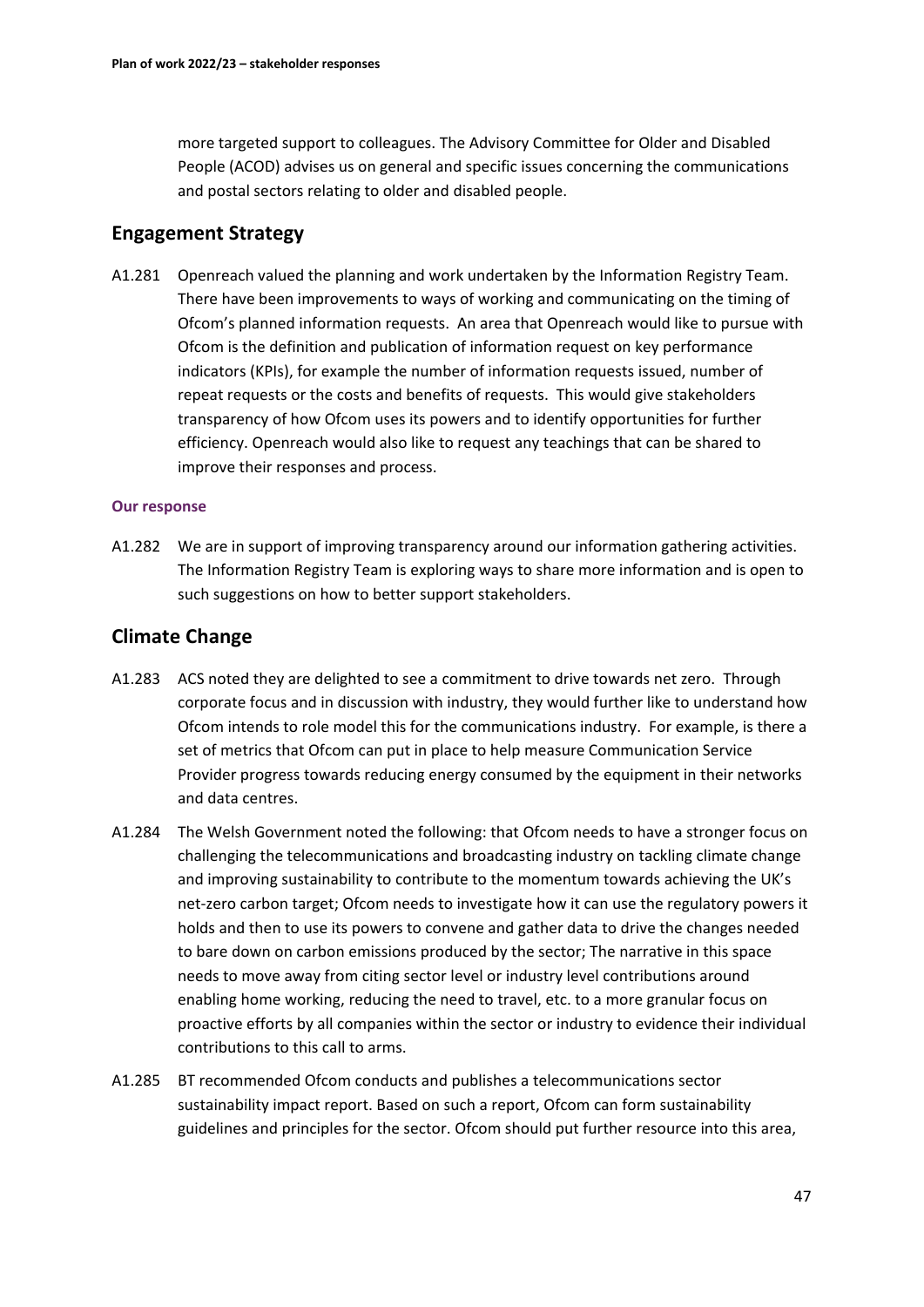such as developing a framework for weighing sustainability impact of any future regulatory decisions and identifying decisions where such a framework could be applied

A1.286 Scottish Government welcomed the role of communications services in reducing carbon emissions and enabling services such as smart meters. The smart meter roll out in Scotland continues to be delayed by communications issues, as Wide Area Network connections to the Arqiva system are too often unavailable, and consumers remain locked out from the benefits smart meters can provide.

- A1.287 Our view is that the communications sector has a crucial role in enabling the UK to achieve reductions in energy usage and manage resources more efficiently. This enabling role has been estimated to be potentially multiples of the emissions of the communications sector itself. For example, the GSMA estimates that mobile technologies on a global scale could enable avoided reductions on a scale ten times greater than the sector's own greenhouse gas footprint[20.](#page-48-0) In that regard, we are already assessing demand for spectrum by the utilities sector which is needed to support smart grids and smart meters in pursuit of decarbonisation objectives.
- A1.288 We are therefore encouraged to see that our stakeholders are already proactively and voluntarily committing to reduce their own environmental impacts. For example, in the broadcasting sector, we see impressive levels of collaboration between those UK broadcasters that have signed up to the BAFTA Albert project.[21](#page-48-1) It has two aims, namely one on sustainable messaging and the other on "actively eliminating waste and carbon emissions from production" for which they have a carbon calculator.
- A1.289 We are working to gain ISO14001 certification by Q1 2022/23 and we hope that our stakeholders will be spurred to taking similar initiatives if not already doing so. Ofcom does not have any statutory functions (objectives, powers and duties) specifically in relation to the environment. There are therefore limitations on our abilities to put in place any binding measures, such as metrics for measuring energy consumption. We nonetheless intend to explore what we can do to support our stakeholders in the transition to net-zero within our existing powers, and through voluntary collaboration.
- A1.290 Our statutory powers are not such that we can investigate and compel stakeholders to provide us with data and other information about carbon emissions alone. Nor could we develop a formal framework for weighing the relative sustainability impact of future regulatory decisions without legislative change (something which would require careful consideration by both Government and Parliament).
- A1.291 We note that the UK Government is putting in place a range of measures to incentivise all big companies, including communications firms, to reduce and report on their emissions. Over time, there might be additional voluntary approaches that the communications

<span id="page-48-0"></span><sup>20</sup> <https://www.gsma.com/betterfuture/wp-content/uploads/2020/07/GSMA-Climate-Policy.pdf>

<span id="page-48-1"></span><sup>21</sup> <https://wearealbert.org/>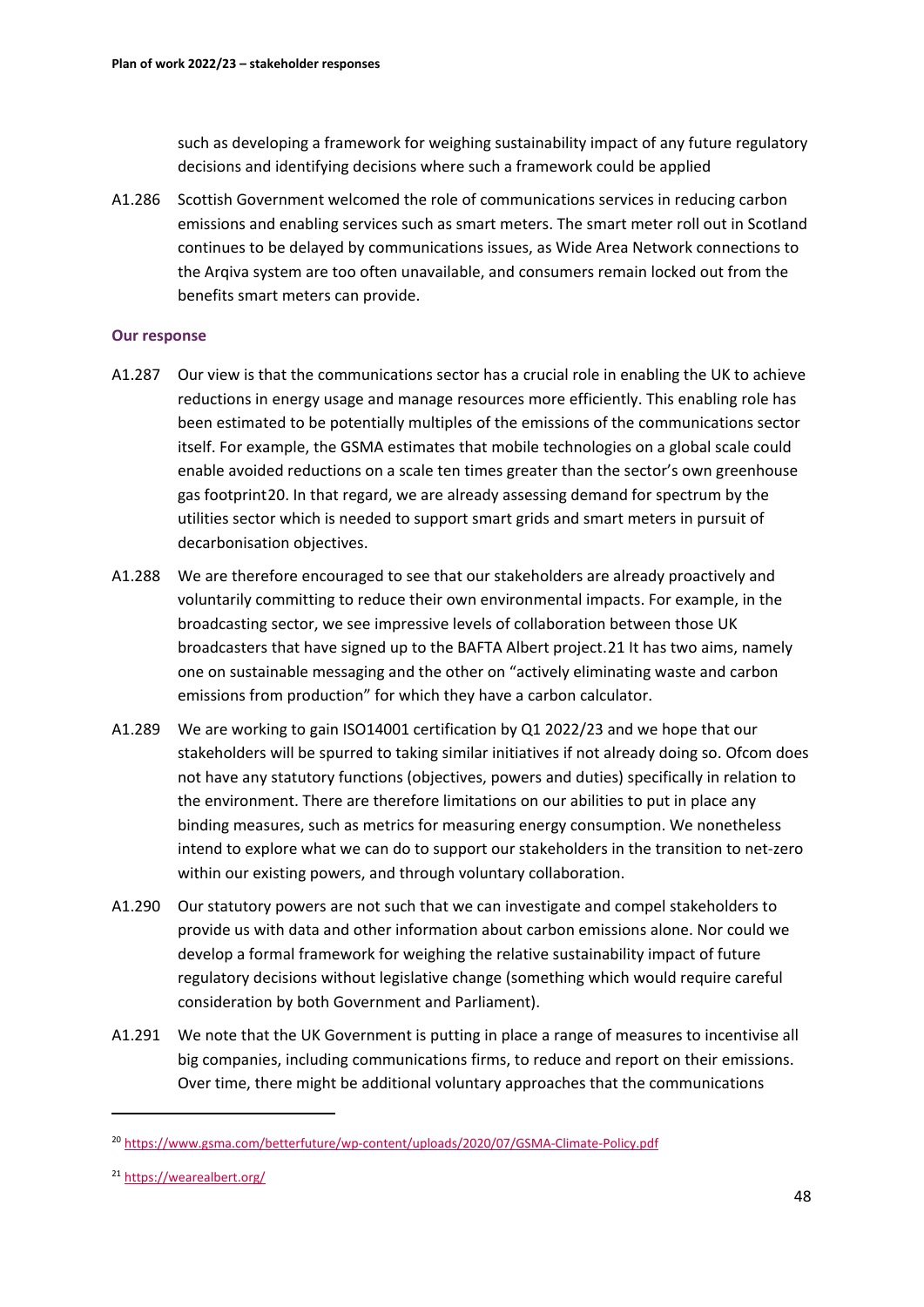industry adopts to support robust reporting. We are already in discussions with stakeholders on how they report on their emissions as part of our exploration of how our sectors contribute to the momentum towards net zero.

- A1.292 We also intend to continue to explore what additional steps Ofcom can take to give support in providing clarity on some environment-related issues in our sectors. For example, Ofcom has already produced an 'Internet Futures' report in 2021 that discussed energy efficiency opportunities in how data centres are built and in network operation.
- A1.293 We note that the Wide Area Network provided by Arqiva for connecting smart meters is part of a contract with Smart DCC Limited who was licensed by the UK Government in 2013 to manage the smart metering service on behalf of its users and to contract with, and manage, the data and communications service providers. The DCC licence is regulated by Ofgem.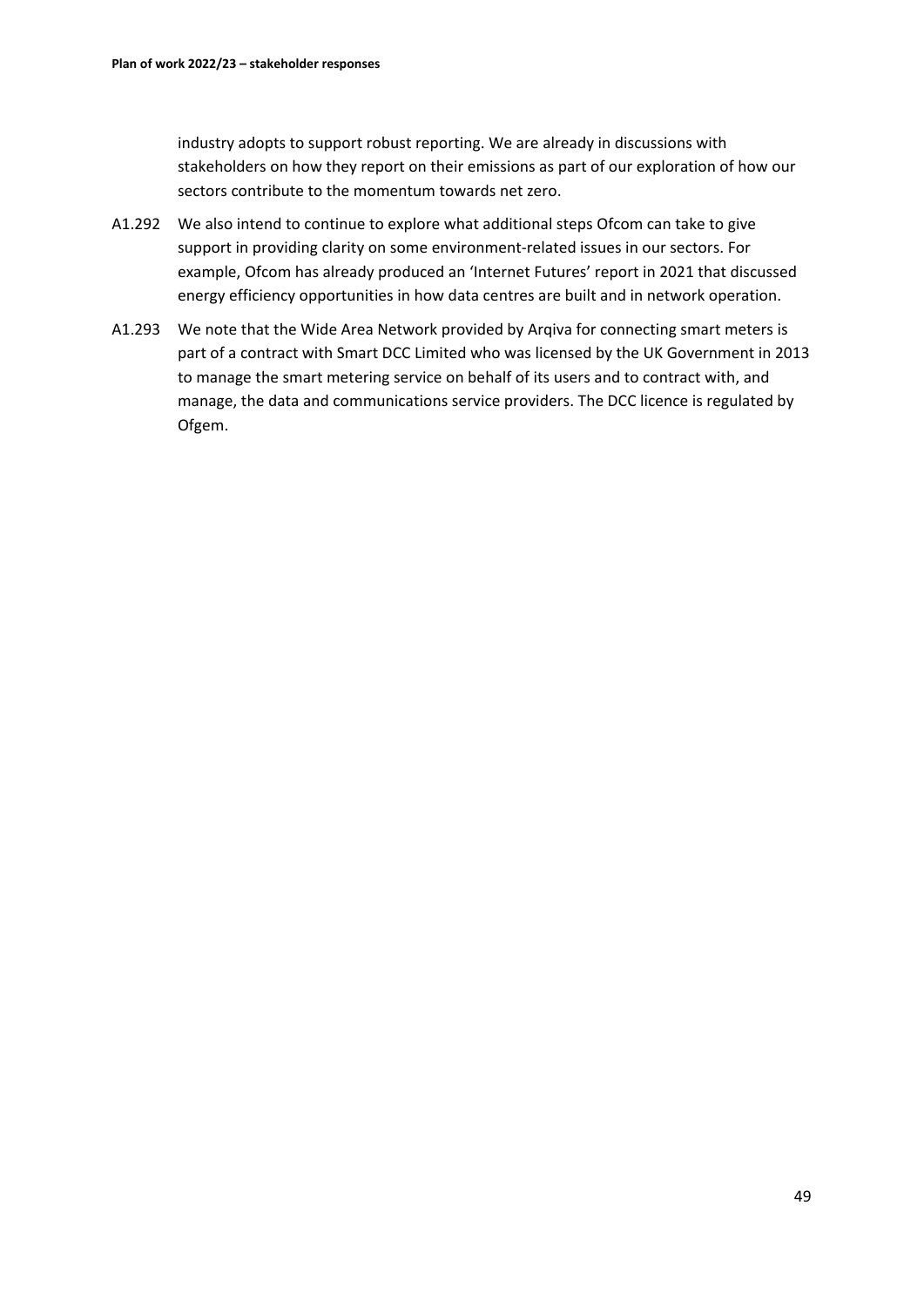# **Underpinning our wider work**

# **Evaluating our work**

- A1.294 ACS explained that it would be keen to see an assessment of what, from last year's objectives, worked, and what didn't work as this allows them to better evaluate how achievable the Plan of Work for the year ahead is. They would like to see what initiatives in this Plan of Work are a continuation of what was committed to be delivered last year, what is an extension of this work and what is new. A regular dashboard or status on progress would also be welcome for the year ahead to track progress. They suggested setting out the performance against the 2021/22 Consumer Outcome Measures with a clear articulation of the path taken, success criteria and the development therefore of the new measures detailed. The Plan of Work should demonstrate the same approach to business planning as Ofcom requires from others.  For example, transparent performance reporting, risk-based, evidence-informed with a focus on building stakeholder trust and consumer focused thinking. They do not feel the plan meets this high bar currently.
- A1.295 A single picture of the impact on consumers would help demonstrate that Ofcom's new powers do integrate well into Ofcom's existing work, and it would bring the plan to life. It would be interesting to see how the suite of parallel strands of work impact on an individual household. This is something that ACS feels particularly strongly about and has raised as a point of note before. There is a much more holistic view of consumers required by Ofcom to truly understand the digital divide and communications poverty.

### **Our response**

- A1.296 The performance review section in our Annual Report sets out what we have done during the year to meet the priority areas and the impact it has on people and businesses. The annual report will for 2021/22 is expected to be published in July 2022.
- A1.297 Understanding the impact of our regulation on consumer outcomes is an important aspect of ensuring that we are delivering for people and businesses in the UK. We have plans to assess the impact on consumers in both the digital and telecommunication sectors throughout 2022/23.

# **England**

A1.298 ACE stated that the gap between rural and urban coverage still remains in England, as in the other nations of the UK, and is not closing as fast as it needs to. More needs to be done through Government intervention and industry response to meet the needs of unserved individuals and businesses. Progress is too slow, and Ofcom should continue to apply pressure to both industry and government to ensure the gap in coverage is closed in the most cost efficient way. It is encouraging to see that England's Mobile not-spots have reduced from 3% to 2% of the nation over the past year, but the pace of change is still very slow. The Strategic Rural Network initiative should be making a material impact on this gap, but once again, progress is very slow.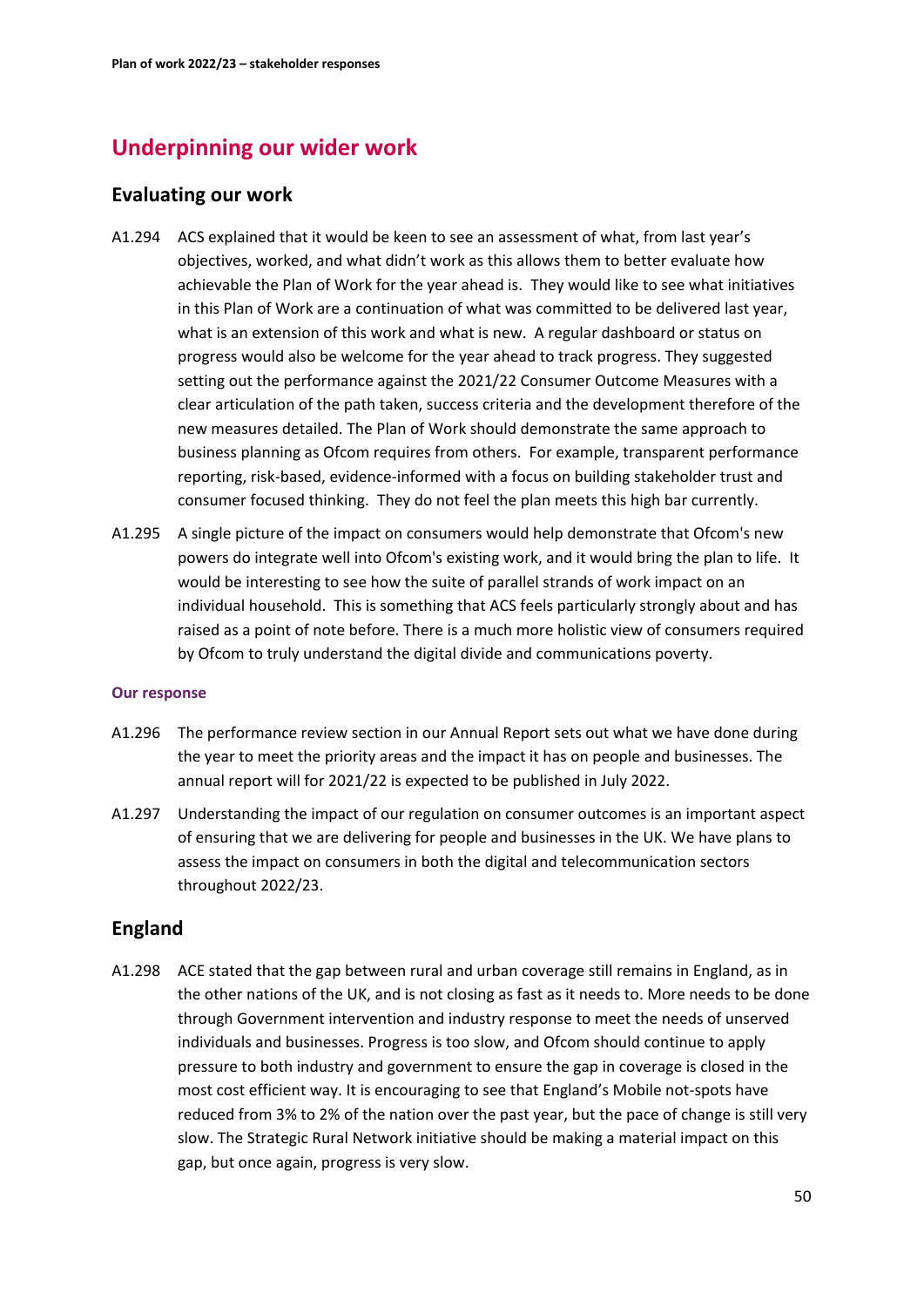### **Our response**

A1.299 In relation to the ACE's comments on mobile not-spots and coverage, we published a discussion paper on our future approach to mobile markets alongside a discussion paper on mobile networks and spectrum in February. We are inviting comments on both documents by 8 April 2022. We plan to set out our conclusions by the end of 2022. We will also continue to engage with and monitor work currently underway on the SRN and will report on progress through our annual Connected Nations report.

### **Northern Ireland**

- A1.300 Both the Consumer Communications Panel and CCNI requested Ofcom monitor the issue of roaming charges, specifically in relation to Northern Ireland geographical position.
- A1.301 CCNI noted that coverage is still lower in Northern Ireland compared to the UK and that approximately 45,000 residential and business premises in Northern Ireland are unable to get decent fixed broadband coverage, especially those located in rural areas. Broadband services must also be affordable: fewer older consumers, those on a low income and consumers with a disability across Northern Ireland have internet access: it is important that Ofcom understands why these groups are not online and develops a plan to support them.
- A1.302 In addition, they noted that Ofcom should monitor, understand and assesses how EU exit, and the outcome of UK and EU discussions around the Northern Ireland Protocol, might affect access to postal services for Northern Ireland consumers and small and micro businesses, this includes the potential future impact on the universal postal service.

### **Our response**

- A1.303 Ofcom will continue to monitor developments on roaming closely including measures to protect consumers, particularly those in Northern Ireland, from paying roaming charges for inadvertently accessing roaming services.
- A1.304 We will continue to work with stakeholders in the Northern Ireland government to provide technical and regulatory advice, as well as relevant data (where appropriate), in support of the publicly funded Project Stratum, which will bring superfast broadband to 87,500 (mostly rural) premises in NI in the next few years.
- A1.305 Our monitoring programme considers the use of postal services and the provision of delivery networks across all parts of the UK. In last year's Annual Monitoring Update we provided commentary in relation to the implementation of the Northern Ireland protocol and impacts on parcel deliveries, including between Northern Ireland and mainland Great Britain. We will continue to monitor developments in this area in the next financial year.

# **Wales**

A1.306 The Welsh Government noted that upon completion of the Shared Rural Network 20 percent of the Welsh landscape will be without coverage from all four operators and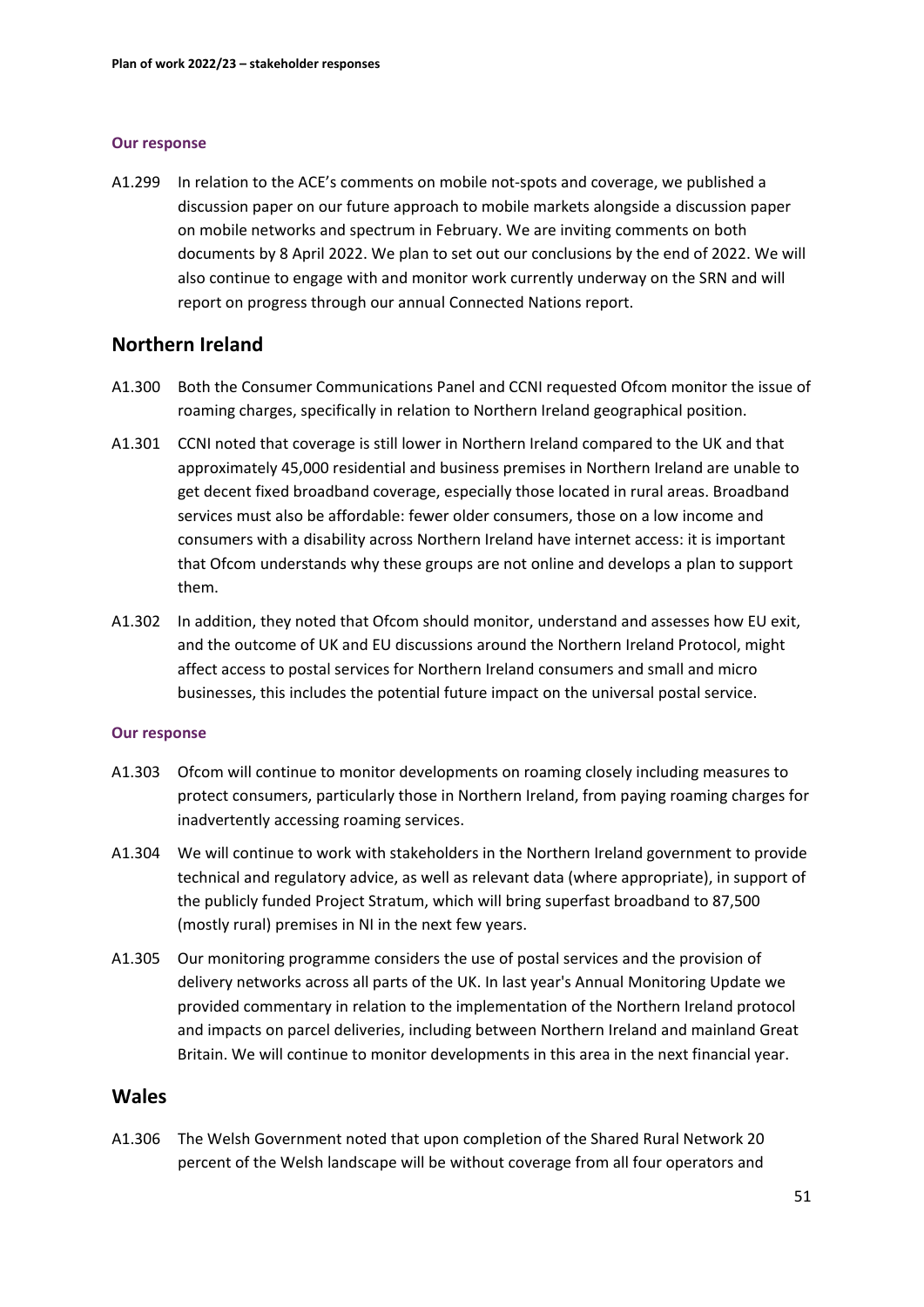considerably lower than England or Northern Ireland. Linked to this, the Welsh Government said that Ofcom's spectrum policy needs to enable the use of existing spectrum frequencies, particularly in rural areas, to support access to fast and reliable mobile broadband at home. The Welsh Government noted its expectation that the roll-out of 5G will inform the rollout of 4G for home broadband connections, and therefore to shift to a model of routine deployment of both lower and higher frequency bands to cater for home workers, and particularly to cope with large visitors in rural areas, which negatively effects fixed and mobile broadband speeds for local citizens and businesses.

- A1.307 The Welsh Government also note that in developing the mobile strategy Ofcom needs to consider how geographically differentiated regulation could play a part in improving mobile connectivity in rural and very rural areas of the UK including in Wales. A precedent has already been set for this approach through the changes to regulation resulting from the Wholesale Fixed Telecoms Market Review 2021-26.
- A1.308 The Welsh Government remained concerned that the USO will not deliver connectivity to homes and businesses in Wales that are most at risk of being overlooked. The premises cost cap still does not reflect the reality of the cost of providing a sustainable broadband solution in the most rural areas of Wales. There are still too many premises that fall outside of the scope of the USO. This needs to be addressed as a matter of urgency. In implementing the USO the proposed Plan of Work states that Ofcom will monitor the work of BT and KCOM an whilst welcoming this commitment we believe that there needs to be a commitment to an annual review of and adjustment to the working and effectiveness of the USO. Despite the efforts of the Welsh Government through the Superfast Cymru intervention too many premises in Wales remain without access to fast and reliable broadband. Ofcom needs to look again at how it can use further levers available to it to address this final few per cent. The regulatory focus on competition does not seem appropriate for these hard-to-reach premises.
- A1.309 The Welsh Government would welcome the addition of a commitment to Wales on providing technical and regulatory advice, as well as relevant data (where appropriate), to help the Welsh Government to deliver our key telecommunications infrastructure projects and ensure as smooth an interaction as possible with other publicly funded schemes in line with the commitment to Scotland.

- A1.310 Ofcom notes the ACW's position and looks forward to engaging with it throughout the licensing process.
- A1.311 In relation to the Welsh Government's comments on mobile coverage, we published a discussion paper on our future approach to mobile markets alongside a discussion paper on mobile networks and spectrum in February. We are inviting comments on both documents by 8 April 2022. We plan to set out our conclusions by the end of 2022.
- A1.312 In relation to the Welsh Government's comments on the broadband USO, these provisions are set out in legislation by the UK Government and any changes to it would be a matter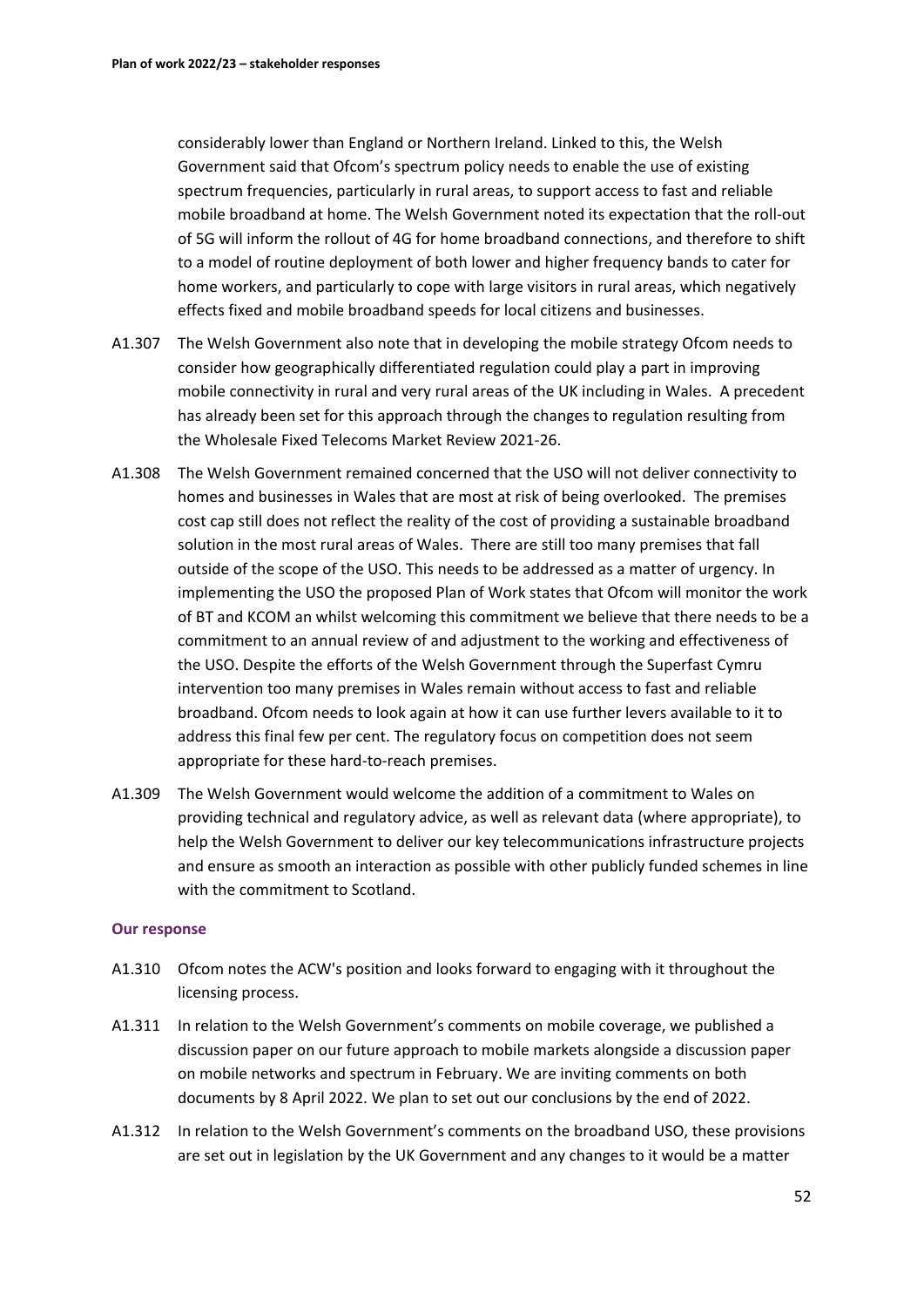for them. The USO as currently set has launched and we will continue to monitor its delivery by the designated providers (BT and KCOM). Alongside this, we will work with UK and Nations Governments to understand how people's connectivity needs have evolved and will do so in the future, and how these can be met through public schemes and/or the USO where commercial rollout does not occur. Satellite services may also be an option for customers in poorly served areas - we plan to work with satellite providers to understand in more detail what can be delivered on these networks.

# **Scotland**

- A1.313 The Scottish Government noted that Ofcom will be growing its presence in its offices across the UK, and are interested to understand Ofcom's plans for expansion in Edinburgh in 2022/23.
- A1.314 The Scottish Government noted that the USO cost cap of £3,400 per connection does not reflect the higher costs that some customers in remote, rural and island areas will face to obtain that connection. The Scottish Government also said that in order for Scotland's more remote and rural communities to benefit, consideration should be given as to how the scheme could potentially be adapted to work more effectively alongside other demand-led interventions, such as the Scottish Government's Reaching 100% (R100) Scottish Broadband Voucher Scheme or the UK Government's Gigabit Broadband Voucher Scheme.
- A1.315 The Scottish government noted they feel that there could also be a role for Ofcom to work collaboratively with DCMS and the MNOs around greater transparency of expected Shared Rural Network (SRN) coverage uplift – for both the partial and total notspots elements of the programme.

- A1.316 In Ofcom's Diversity and Inclusion strategy, published in January 2021<sup>22</sup>, we recognised that to ensure communication services really do work for everyone in the UK, we must understand the needs of people across the different nations, regions and communities within the UK. Ofcom has colleagues based in all four nations which is important in ensuring that we are representative of the citizens and consumers whose interests we are here to serve. In line with that strategy, our presence in Scotland has continued to grow over the past year and we are currently developing a wider workplace strategy on how we use Ofcom's estate as we start to come out of the pandemic and adapt to new ways of working. That includes consideration being given to further growth of our Edinburgh office and those in Cardiff and Belfast in the year ahead. We will keep Scottish Government officials updated on the progress of this work over the coming weeks and months.
- A1.317 The broadband Universal Service Obligation (USO) is set out in legislation by the UK Government and any changes to it would be a matter for them. The USO as currently set

<span id="page-53-0"></span><sup>22</sup> [https://www.ofcom.org.uk/\\_\\_data/assets/pdf\\_file/0012/210900/diversity-and-inclusion-strategy-report-2019-20.pdf](https://www.ofcom.org.uk/__data/assets/pdf_file/0012/210900/diversity-and-inclusion-strategy-report-2019-20.pdf)